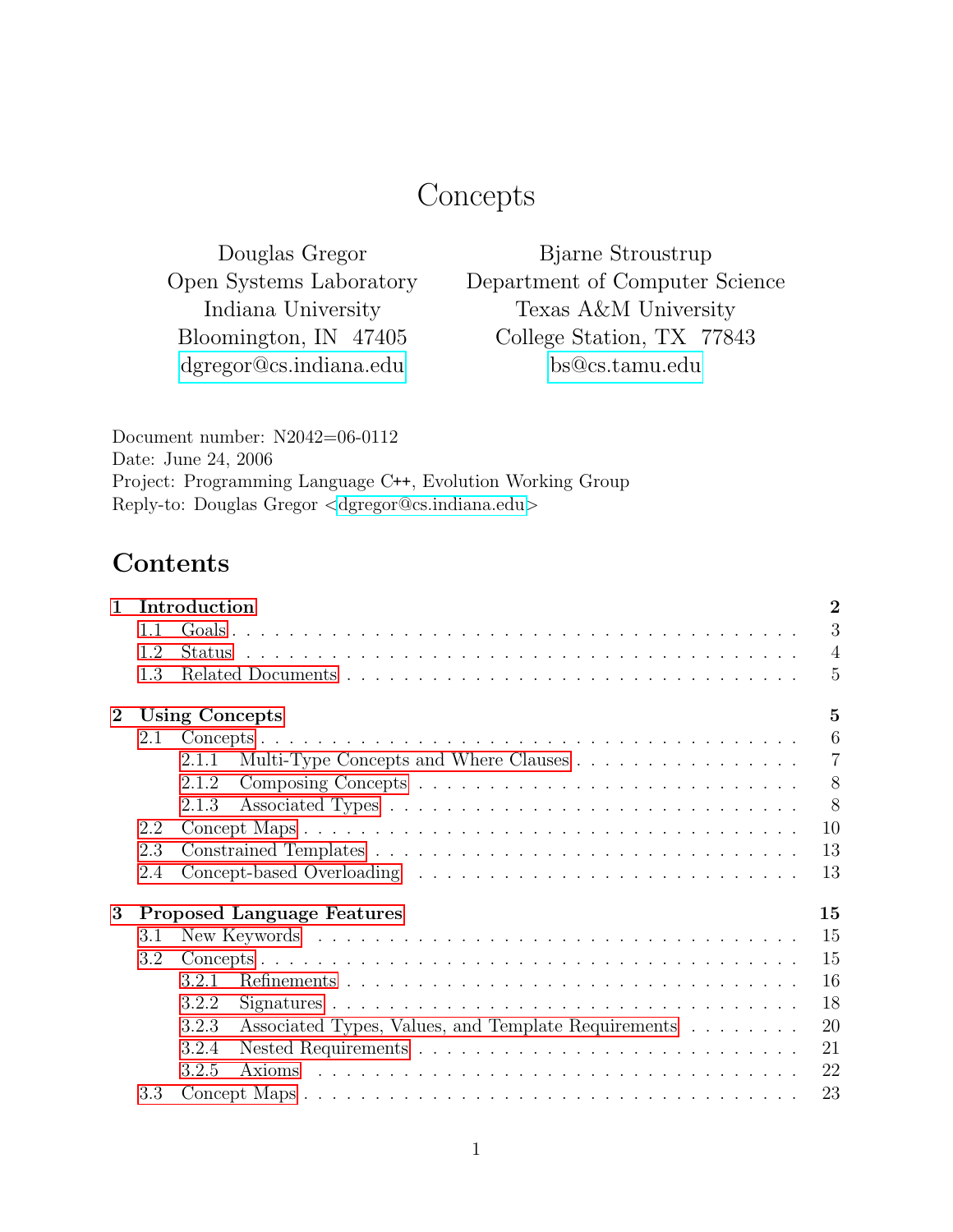|     |     |       | 4 Acknowledgments                                                                         | 47 |
|-----|-----|-------|-------------------------------------------------------------------------------------------|----|
|     |     | 3.6.2 |                                                                                           | 46 |
|     |     | 3.6.1 | Implicit Declaration of Class Members                                                     | 46 |
|     | 3.6 |       |                                                                                           | 46 |
|     |     | 3.5.3 |                                                                                           | 45 |
|     |     | 3.5.2 |                                                                                           | 45 |
|     |     | 3.5.1 |                                                                                           | 44 |
| 3.5 |     |       | 44                                                                                        |    |
|     |     | 3.4.7 |                                                                                           | 43 |
|     |     | 3.4.6 |                                                                                           | 42 |
|     |     | 3.4.5 |                                                                                           | 41 |
|     |     | 3.4.4 | Instantiating Constrained Templates $\ldots \ldots \ldots \ldots \ldots \ldots$           | 40 |
|     |     | 3.4.3 | Type-Checking Constrained Templates                                                       | 38 |
|     |     | 3.4.2 |                                                                                           | 36 |
|     |     | 3.4.1 |                                                                                           | 33 |
|     | 3.4 |       |                                                                                           | 32 |
|     |     | 3.3.5 | Concept Map Lookup                                                                        | 31 |
|     |     | 3.3.4 |                                                                                           | 30 |
|     |     | 3.3.3 |                                                                                           | 28 |
|     |     | 3.3.2 | Associated Type, Value, and Template Definitions                                          | 27 |
|     |     | 3.3.1 | Signature Definitions $\dots \dots \dots \dots \dots \dots \dots \dots \dots \dots \dots$ | 25 |

## <span id="page-1-0"></span>1 Introduction

Concepts introduce a type system for templates that makes templates easier to use and easier to write. By checking the requirements that templates place on their parameters prior to template instantiation, concepts can eliminate the spectacularly poor error messages produced by today's template libraries, making them easier to use. On the implementation side, concepts replace a grab-bag of template tricks (including SFINAE, tag dispatching, traits, and some forms of template metaprogramming) with a small set of features designed specifically to support the Generic Programming paradigm that underlies many C++ template libraries, thus making it easier for users to develop robust template libraries. At the core of concepts is the idea of separate type checking for templates. Template declarations are augmented with a set of constraints (requirements): if the definition of the template typechecks against these requirements, and a use of a template meets these requirements, then the template should not fail to instantiate.

This proposal represents a merger of many different design ideas from many different people, many of which appear in a series of committee proposals [\[3,](#page-47-0) [4,](#page-47-1) [5,](#page-47-2) [12,](#page-47-3) [13,](#page-47-4) [14,](#page-48-0) [15,](#page-48-1) [16\]](#page-48-2). The vast majority of this proposal has been implemented in the ConceptGCC [\[2\]](#page-46-1) compiler. Concepts have been used to upgrade much of the Standard Library to provide better error messages and a cleaner, more robust implementation, illustrating their immediate usefulness to C++ users and their ability to provide excellent backward compatibility with C++03.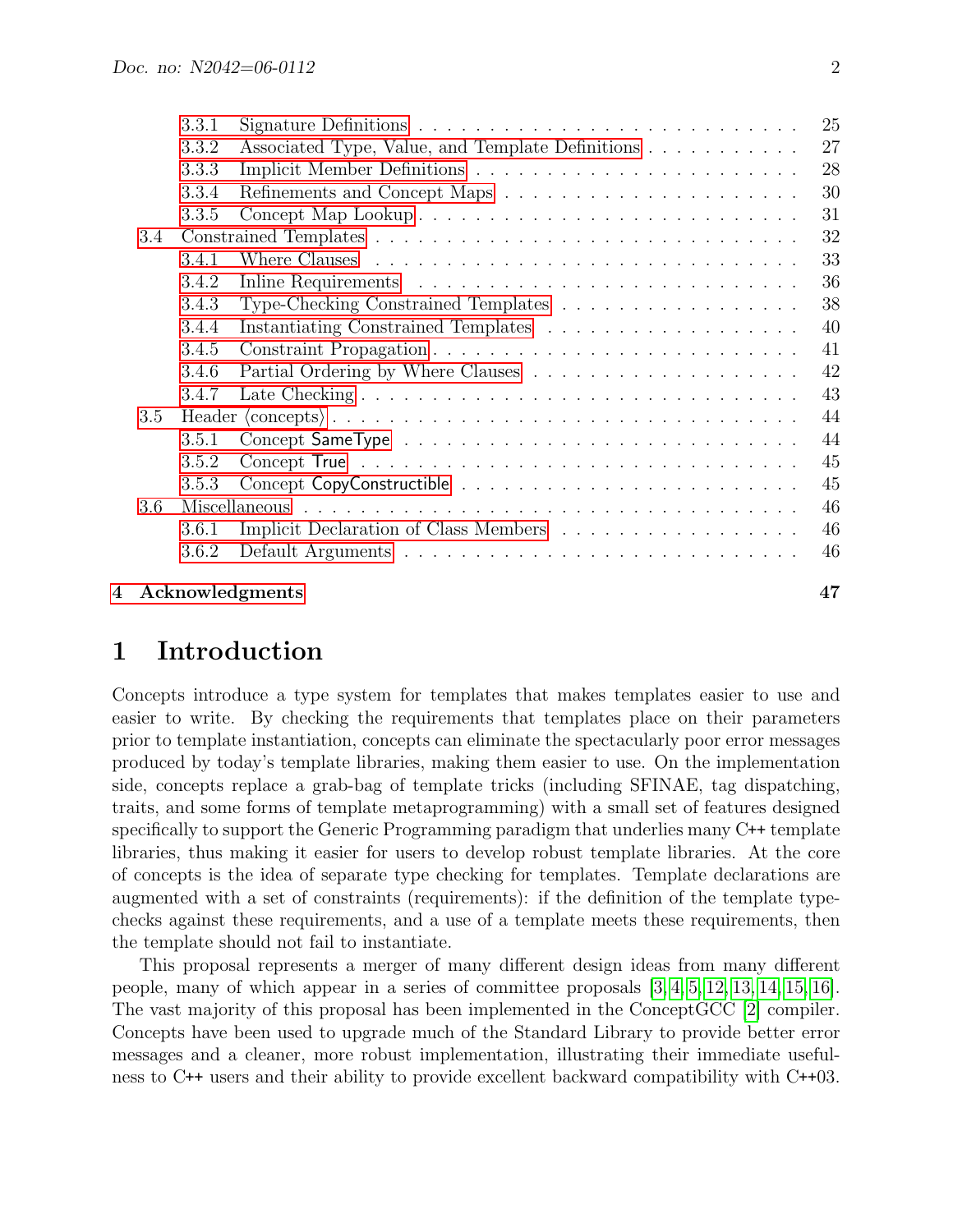Concepts have also been used to express more advanced generic libraries, such as the Boost Graph Library.

## <span id="page-2-0"></span>1.1 Goals

Concepts are intended to improve the C++ template system and make Generic Programming more accessible. Here we lay out our specific goals when designing a concept system for  $C++0x$ .

Make it easier to write generic code Implementing generic libraries in C++03 is far too complicated due to the large number of template techniques required. Concepts should make it easier to write generic code by making templates simpler and safer, without increasing the amount of code that users need to write.

Provide performance as good as "plain old templates" C++ templates provide flexibility while retaining unsurpassed performance, making them ideal for implementing generic, high-performance libraries. The introduction of concepts must not introduce any overhead relative to the existing template mechanism.

Support Generic Programming The Generic Programming paradigm, which was behind the development of the Standard Template Library and drives the design of most generic C++ libraries, gives us a solid foundation on which concepts are based. Concepts should fully support Generic Programming, so that C<sup>++</sup> can maintain its dominance as the best language for Generic Programming.

Support most current template uses Current template usage involves:

- built-in types and user-defined types
- concrete types and class hierarchies
- operations as members, as free standing functions, and as member templates,
- operations as operators and as named functions, and as function objects
- parameterization on types, integers, operations, and templates
- reliance on overloading and conversion

Concepts must provide general ways of supporting most of the uses currently considered important for style or performance. Some programming styles/techniques, such as template meta-programming, may not be obvious candidates for concept support, but it should be possible to gain some of the benefits of concepts where complete support is possible.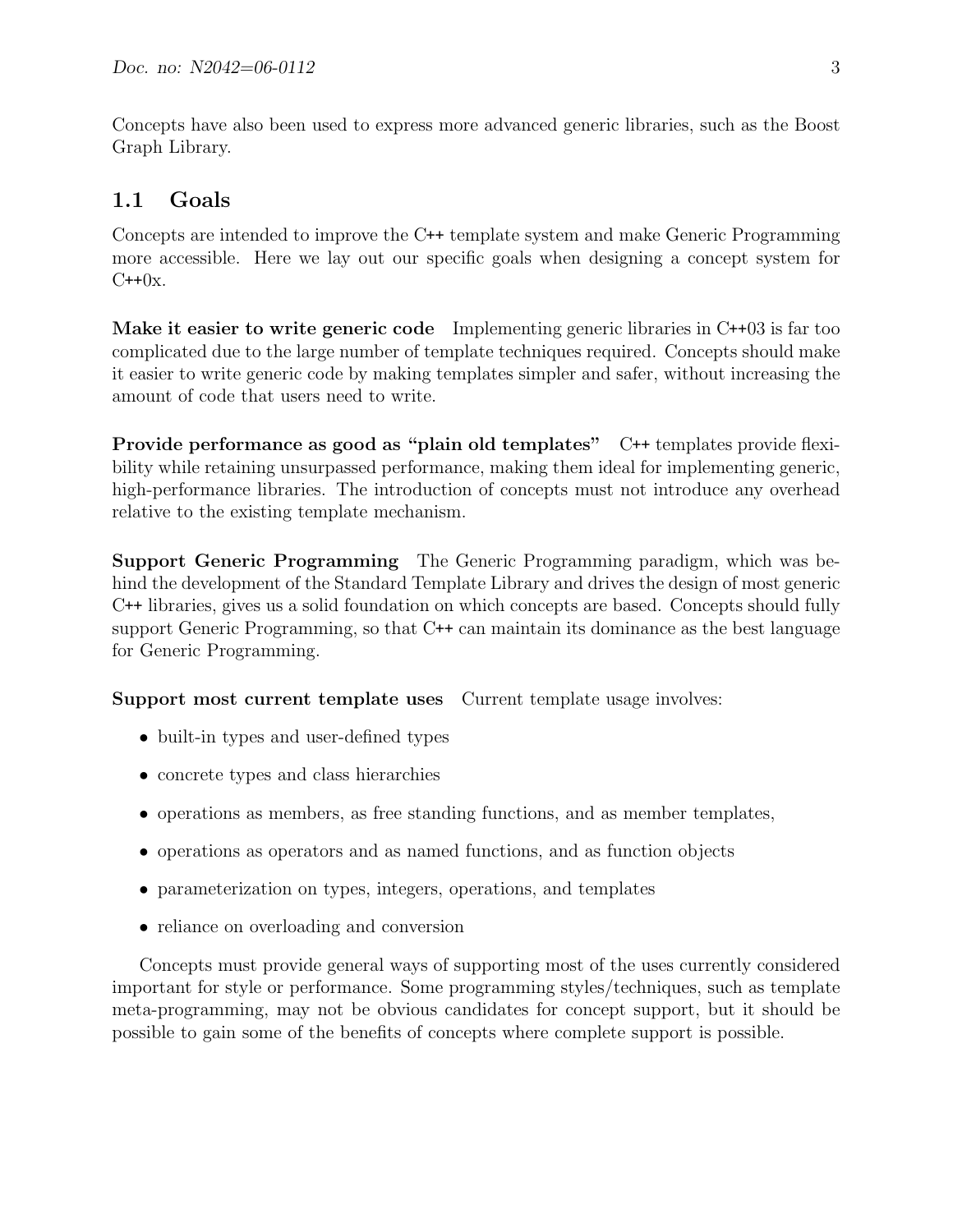Maintain backward compatibility We need to retain the current meaning of templates, so that existing programs will continue to compile. More interesting, however, is that we need to enable backward compatibility in C++ template libraries as those libraries are converted to use concepts. As an example, the C++ Standard Library, when upgraded with concepts, should be backward-compatible with the C++03 Standard Library.

Have a comprehensible compilation model Most of the users of concepts will not have PhDs and will not read anything with Greek letters. It should be possible for a reasonably bright programmer to correctly imagine what the memory layout of his data structures are, what functions are called, and what code is replicated during instantiation.

"Concepts" is a language feature, not a confederation of features The various concept mechanisms must fit together seamlessly. There must be no "seams" where something can be expressed in several ways (each reflecting a focus on a single part) or where something can't be done because two parts can't quite exchange needed information.

#### <span id="page-3-0"></span>1.2 Status

This document is in early draft status. It contains many typos and errors, and lacks much introductory information that would aid understanding. At present, it is best viewed as a reference manual for readers that already understand concepts. With future versions of this document, we hope to improve the presentation to provide both an introductory view and a language-technical view of concepts.

We hope this document will help readers use concepts, as currently implemented in ConceptGCC, to gain experience with concepts. Most importantly, we also hope for help in our search for simplifications of the concept-related language features and in our search for more elegant ways of expression concepts and their uses. Among the most active such areas are:

- 1. Can requirements on operations best be defined in terms of signatures (as used in this document) or as "Use patterns" [\[16\]](#page-48-2) (as currently being implemented to allow direct comparison)?
- 2. Is it possible to simplify the refinement and nested requirements (possibly unifying the language facilities supporting those ideas)?
- 3. Is it possible to improve, simplify, or generalize the "shortcut rule" for qualifying concept members with their template argument name (see "alternative" in Section [3.4.2\)](#page-35-0)?
- 4. Are concepts still expressive enough if || constraints cannot be used (see Section [3.4.1\)](#page-32-0)?
- 5. What is the most natural semantics for unqualified name lookup within constrained templates (see Section [3.4.3](#page-37-0) and its "alternative")?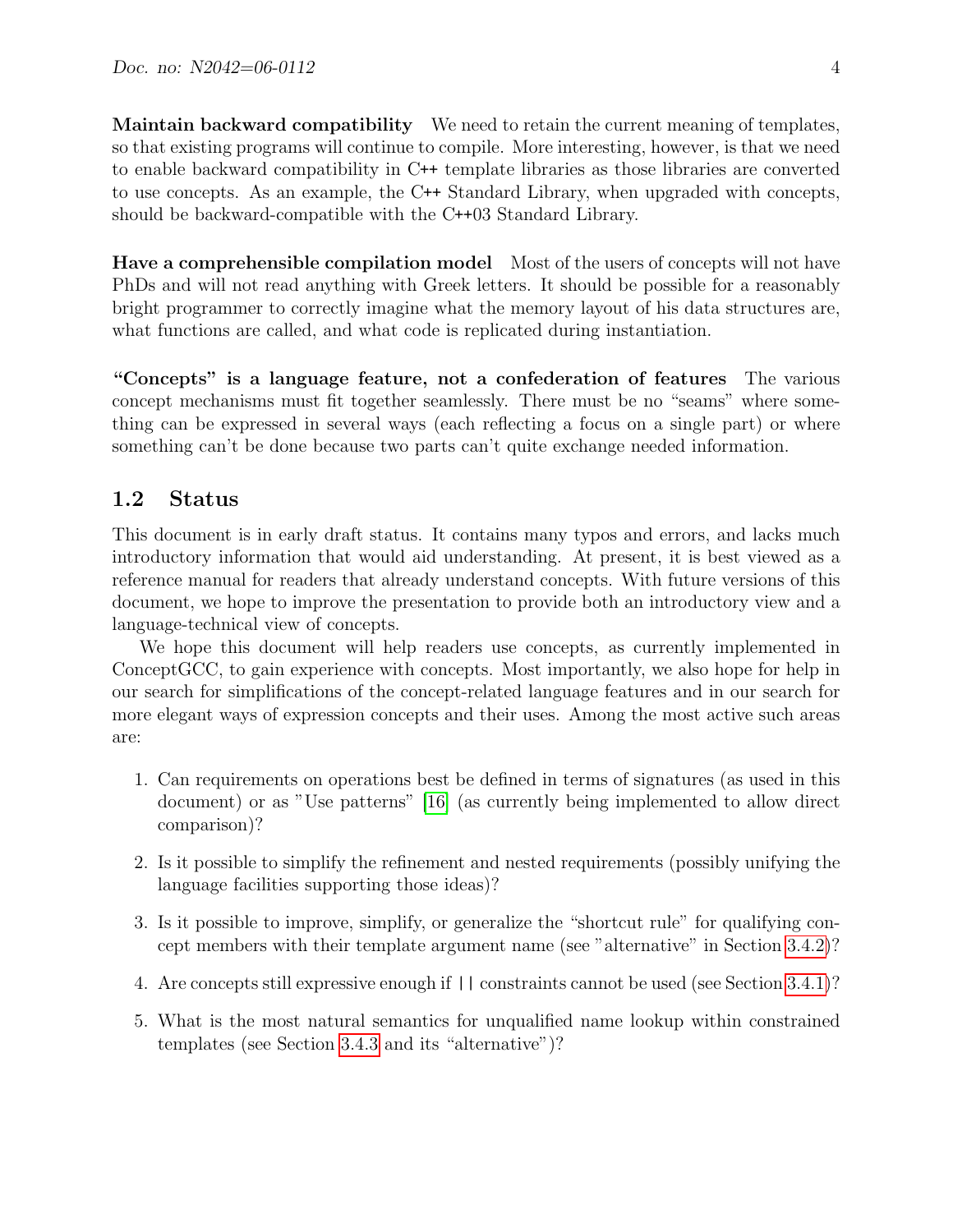#### <span id="page-4-0"></span>1.3 Related Documents

This document supercedes all previous concepts proposals [\[5,](#page-47-2) [12,](#page-47-3) [13,](#page-47-4) [14,](#page-48-0) [15,](#page-48-1) [16\]](#page-48-2). In addition to this proposal, which defines the language features required to support concepts, we have also provided a series of proposals that introduce concepts into the C++0x Standard Library. While not complete at this time, these proposals serve three important purposes. First, they provide many real-world examples of the definition and use of concepts, and can be used as a companion to this proposal. While we endeavor to keep examples short and simple within this document, the documents describing a concept-enhanced Standard Library contain actual, working definitions with full details. Second, these proposals illustrate that concepts can model existing, non-trivial uses of templates while providing excellent backward compatibility. Finally, concepts as a language feature will not gain widespread acceptance without a concept-enabled Standard Library. The Standard Library will give users their first exposure to concepts in C++0x, providing the canonical examples from which users will learn how best to utilize these new features. If we (the committee) don't use concepts, who will?

The following companion proposals describe changes to the C++0x Standard Library to introduce complete support for concepts:

- Concepts for the C++0x Standard Library: Approach [\[7\]](#page-47-5)
- Concepts for the C++0x Standard Library: Introduction [\[8\]](#page-47-6)
- Concepts for the C++0x Standard Library: Utilities [\[11\]](#page-47-7)
- Concepts for the C++0x Standard Library: Iterators [\[9\]](#page-47-8)
- Concepts for the C++0x Standard Library: Algorithms [\[6\]](#page-47-9)
- Concepts for the C++0x Standard Library: Numerics [\[10\]](#page-47-10)

## <span id="page-4-1"></span>2 Using Concepts

Concepts essentially provide a type system for templates, allowing the definition of templates to be type-checked separately from their uses. The core feature of concepts, therefore, is to provide a way to state what behaviors template parameters must have, so that the compiler can check them. For instance, consider the min() function from the Standard Library:

```
template<typename T>
const T& min(const T& x, const T& y) {
  return x < y? x : y;
}
```
When can we use sum() with any type  $\mathsf T$  that has a less-than operator taking two values of type  $\mathsf T$  and returning some value convertible to **bool**. So long as those requirements are met,  $sum <$ [) will instantiate properly. These requirements cannot be expressed in C++, so they are typically expressed in documentation as concepts. See, e.g., the SGI Less Than Comparable concept documentation at [http://www.sgi.com/tech/stl/LessThanComparable.html.](http://www.sgi.com/tech/stl/LessThanComparable.html) Concepts allow us to express these concept requirements directly in the sum() template: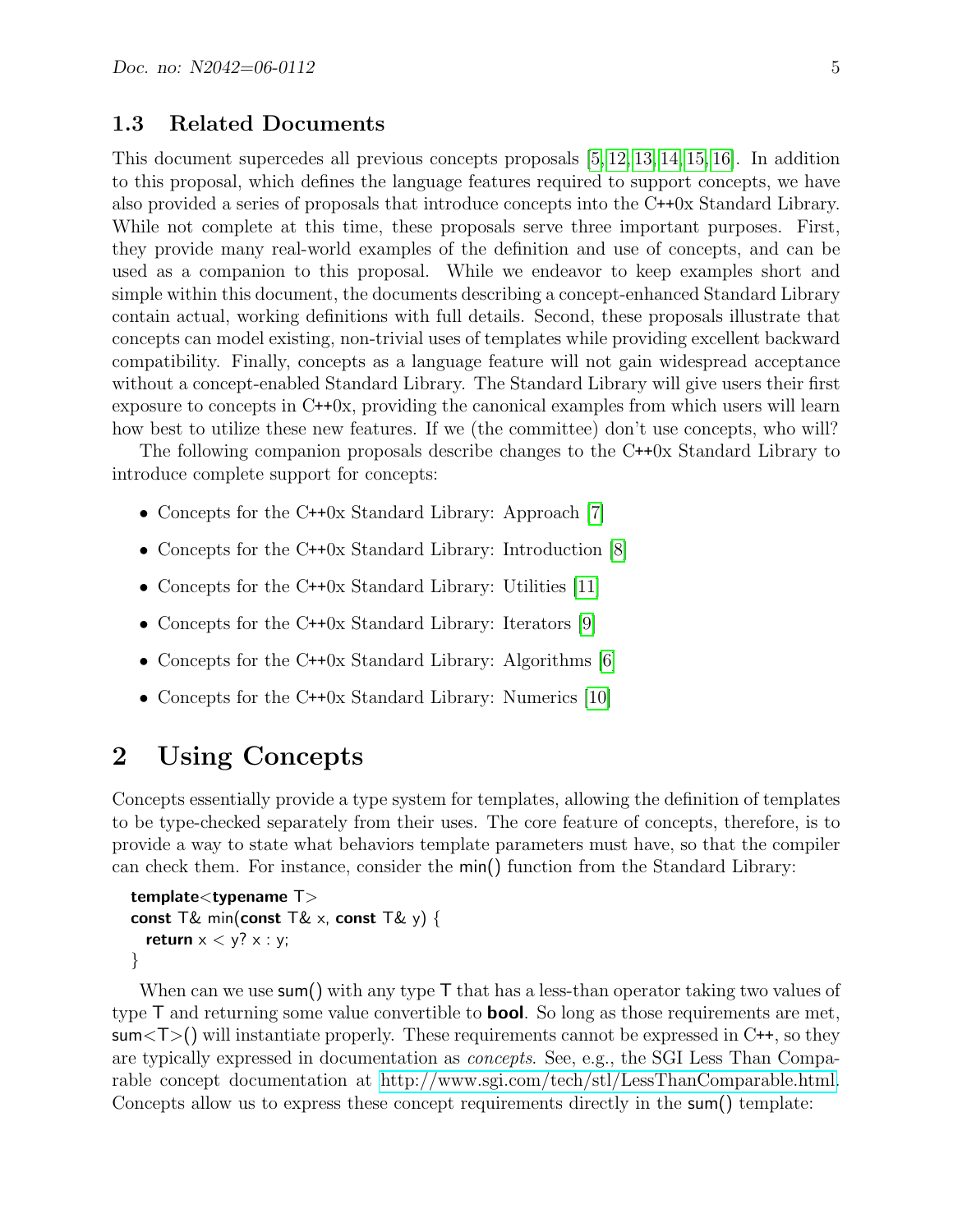```
template<LessThanComparable T>
const T& min(const T& x, const T& y) {
  return x < y? x : y;
}
```
Here we have used concepts to place a requirement on the template type parameter T. Instead of stating that  $\top$  is an arbitrary type via **typename**, we state that it is a LessThanComparable type, meaning that min() will only accept parameters whose types meet the requirements of the LessThanComparable concept. From the user's point of view, the concept-based min() is almost identical to its predecessor: for any LessThanComparable type, it works in the same way. However, there is a large difference when min() is called with a type that is **not LessThanComparable**: instead of failing to instantiate min() (when no suitable **operator**  $\lt$  can be found), the error is detected at the call to min() when the LessThanComparable requirements cannot be satisfied. This early detection of errors is the reason that concepts improve error messages, since we no longer need to produce an instantiation stack or direct users to code inside a library's implementation.

#### <span id="page-5-0"></span>2.1 Concepts

How does the LessThanComparable concept describe its requirements? In many cases, we need only list the signatures of functions and operators we want to have within the definition of the concept. Here is the definition of LessThanComparable:

```
auto concept LessThanComparable<typename T> {
 bool operator\lt(T, T);
};
```
When defining a concept, we use the keyword **concept** followed by the name of the concept and a template parameter list. In this case, the LessThanComparable concept only has one parameter, the type for which we want **operator** defined. Inside the body of the concept, we list the declarations that we expect to have, i.e., an operator< that takes two T parameters and returns a **bool**. The **auto** specifier means that *any* type which has a suitable **operator**  $\lt$  will be considered **LessThanComparable**; if omitted, the user will have to explicitly state that her types meet the requirements of the concept using a *concept map* (see Section [2.2\)](#page-9-0).

Concept *signatures* can describe many different kinds of requirements for functions, constructors, operators, member functions, member function templates, etc. The following concept, Regular, illustrates many of these requirements. The Regular concept applies to well-behaved types that can be constructed, copied, compared, etc.

```
auto concept Regularlttypename T> {
```

| T::T();                       | // default constructor   |
|-------------------------------|--------------------------|
| $T$ :: $T$ (const $T\&$ );    | // copy constructor      |
| $T$ :: $\tilde{}$ $T()$ ;     | // destructor            |
| T& operator= $(T& const T&);$ | $//$ copy assignment     |
| bool operator== $(T, T)$ ;    | // equality comparison   |
| bool operator! $=(T, T)$ ;    | // inequality comparison |
| void $swap(T&, T&)$ ;         | // swap                  |
|                               |                          |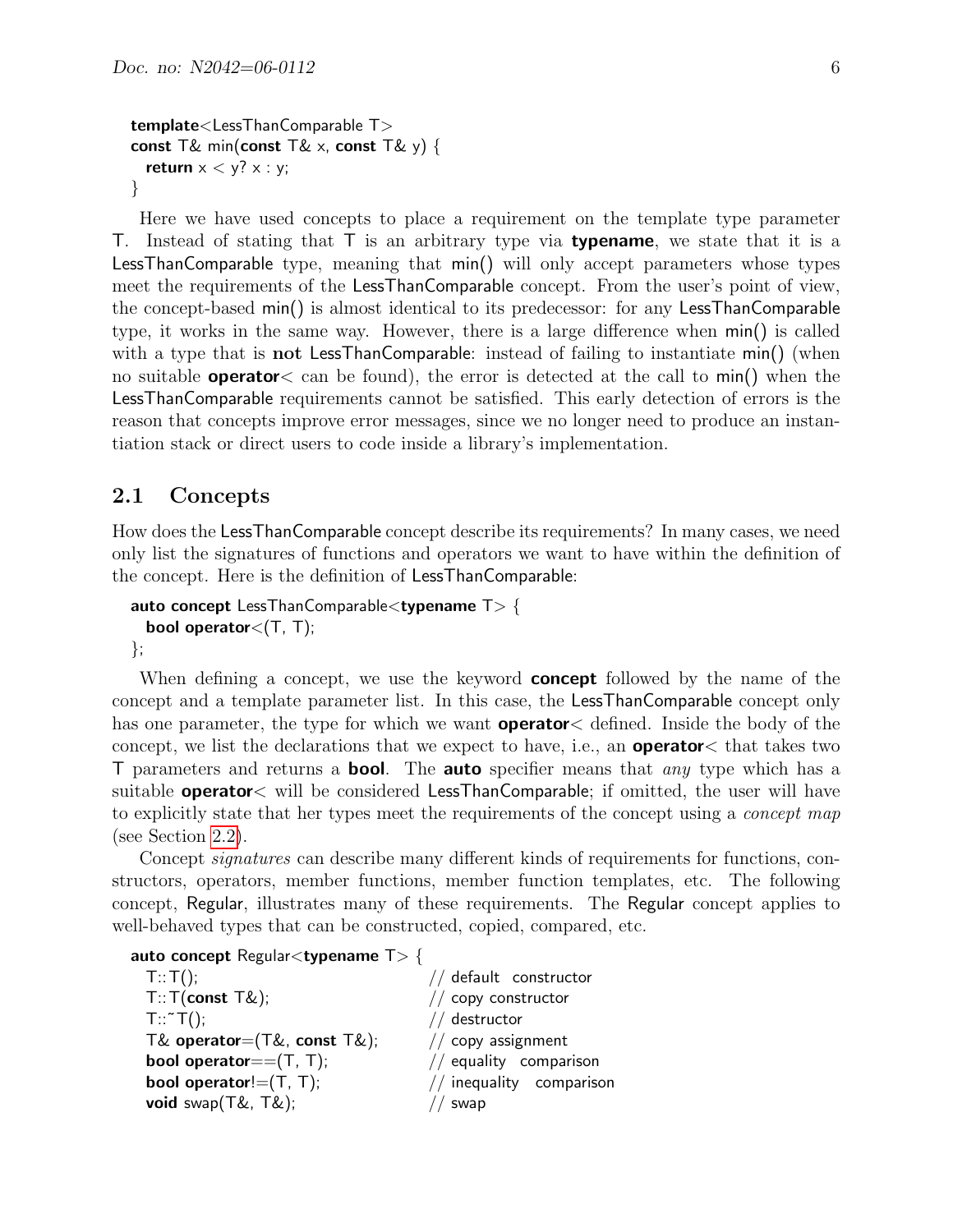```
};
```
#### <span id="page-6-0"></span>2.1.1 Multi-Type Concepts and Where Clauses

Concepts can describe requirements on multiple types simultaneously. For instance, we often need to express that two types aren't necessarily equal, but one can be converted to another. This requirement can be expressed with a two-parameter concept Convertible:

```
auto concept Convertible<typename T, typename U > \{operator U(T);
```

```
};
```
To use this concept, we need to employ the general form of describing the constraints on a template, called a where clause. Where clauses can contain any number of concept constraints that augment the constraints placed in the template header. For instance, we can define a function template that converts from one type to another:

```
template<typename U, typename T>
 where Convertible<T, U>
  U convert(const T& t) {
   return t;
 }
```
convert() can be used for any valid conversion, e.g., convert  $\epsilon$  float  $>(17)$  is valid (int is convertible to float) but convert<int<sup>\*</sup>>(17.0) is not (a float is not convertible to an int pointer). We'll come back to where clauses later.

With multi-type concepts, we have the tools to express rudimentary iterator concepts, like those in the Standard Library. For instance, we could make Iterator a two-parameter concept, one for the iterator type itself and one for the value type of the iterator:

```
concept InputIterator <typename Iter, typename Value> {
 Iter :: Iter (); // default constructor
```

```
Iter :: Iter (const Iter \&); \frac{1}{2} copy constructor
Iter ::~ Iter (); // destructor
Iter & operator=(const Iter&); // copy assignment
Value operator*(Iter); // dereference
Iter \& operator + + (Iter\&); \qquad // pre-increment
Iter operator++(Iter&, int); // post-increment
bool operator==(Iter, Iter); \frac{1}{2} equality comparison
bool operator!=(Iter, Iter); \frac{1}{2} inequality comparison
void swap(Iter, Iter); \frac{1}{2} // swap
```
}

We can even define simple algorithms with this concept:

```
template<typename Iter, Regular V>
  where InputIterator\ltIter, VIter find(Iter first, Iter last, const V\& value) {
    while (first != last && *first != value)
      ++first;
```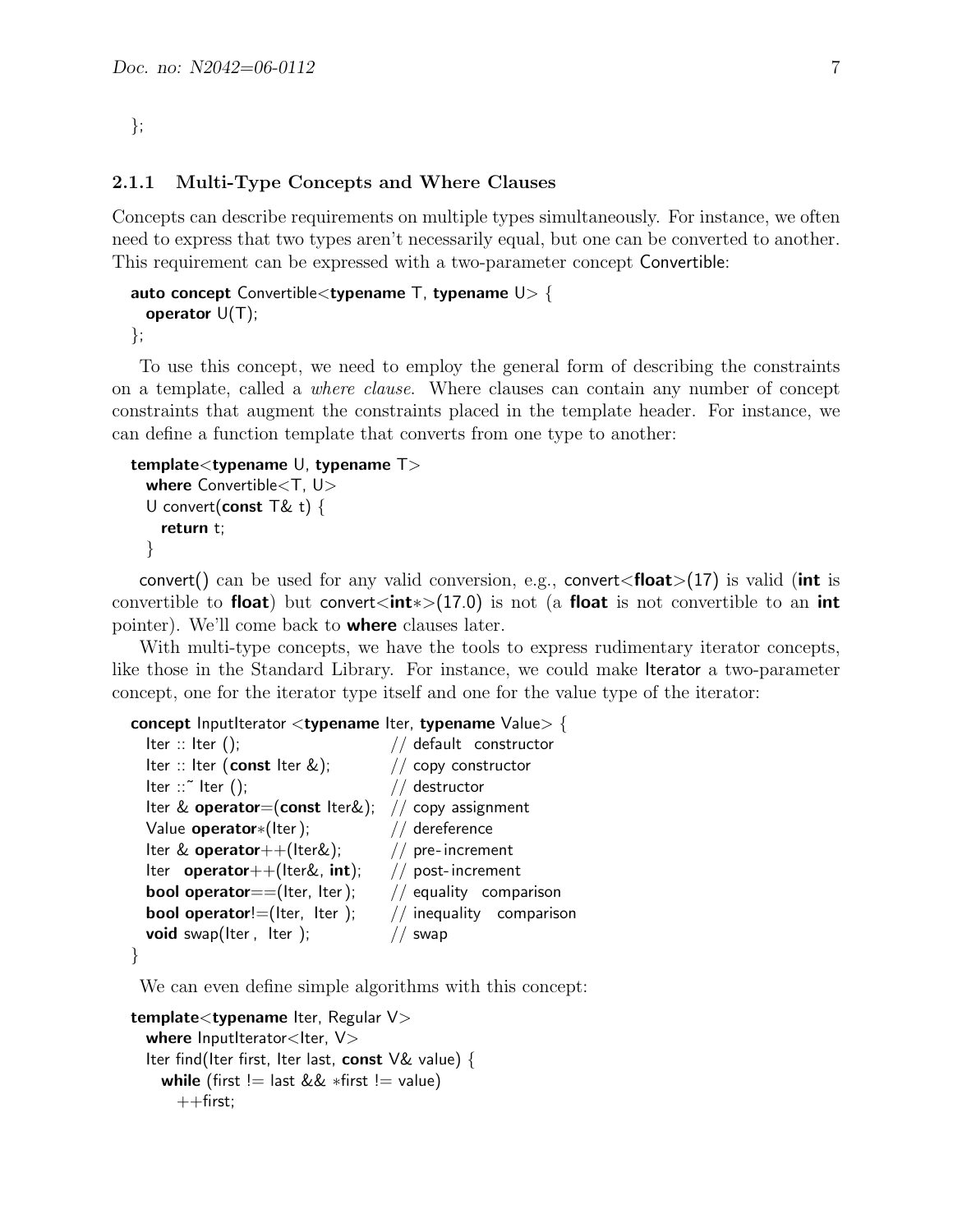```
return first;
}
```
#### <span id="page-7-0"></span>2.1.2 Composing Concepts

Looking at the InputIterator and Regular concepts, there is a lot of overlap. In fact, every requirement in the Regular concept is also a requirement on the Iter type parameter to the InputIterator concept! What we really want to say is that the Iter type of the InputIterator concept is Regular, which we can do with a nested requirement. Nested requirements are like where clauses, but they go inside the body of the concept as follows:

```
concept InputIterator<typename Iter, typename Value> {
  where Regular<Iter>;
  Value operator∗(Iter); // dereference
  Iter& operator++(Iter&); // pre-increment
  Iter operator++(Iter&, int); // post-increment
}
```
Any concept requirements can be composed in this manner. Sometimes, however, there is a more fundamental, hierarchical relationship between two concepts. For instance, every RandomAccessIterator is a BidirectionalIterator, every BidirectionalIterator a ForwardIterator, and every ForwardIterator an InputIterator. Concept refinement allows us to express these hierarchical relationships using a syntax akin to inheritance:

```
concept ForwardIterator<typename Iter, typename Value>
  : InputIterator<Iter, Value> {
  \frac{1}{2} no syntactic differences, but adds the multi-pass property
}
```
Concept refinement has one particularly important property: every type that meets the requirements of the refining concept (ForwardIterator) also meets the requirements of the refined concept (InputIterator), so my forward iterators can be used in an algorithm that requires input iterators, such as find(), above.

When composing concepts, should you use nested requirements or refinement? If there is a direct hierarchical relationship, use refinement; otherwise, use nested requirements.

#### <span id="page-7-1"></span>2.1.3 Associated Types

Standard Library aficionados will note that the InputIterator concept provided is overly simplified. In particular, the value type of an iterator (represented by the parameter Value) is only one of four "extra" types for an iterator. To be more precise, we really should declare InputIterator as:

```
concept InputIterator<typename Iter, typename Value, typename Reference,
                     typename Pointer, typename Difference>\{where Regular <Iter>;
```

```
where Convertible<Reference, Value>;
Reference operator∗(Iter); // dereference
Iter& operator++(Iter&); // pre-increment
```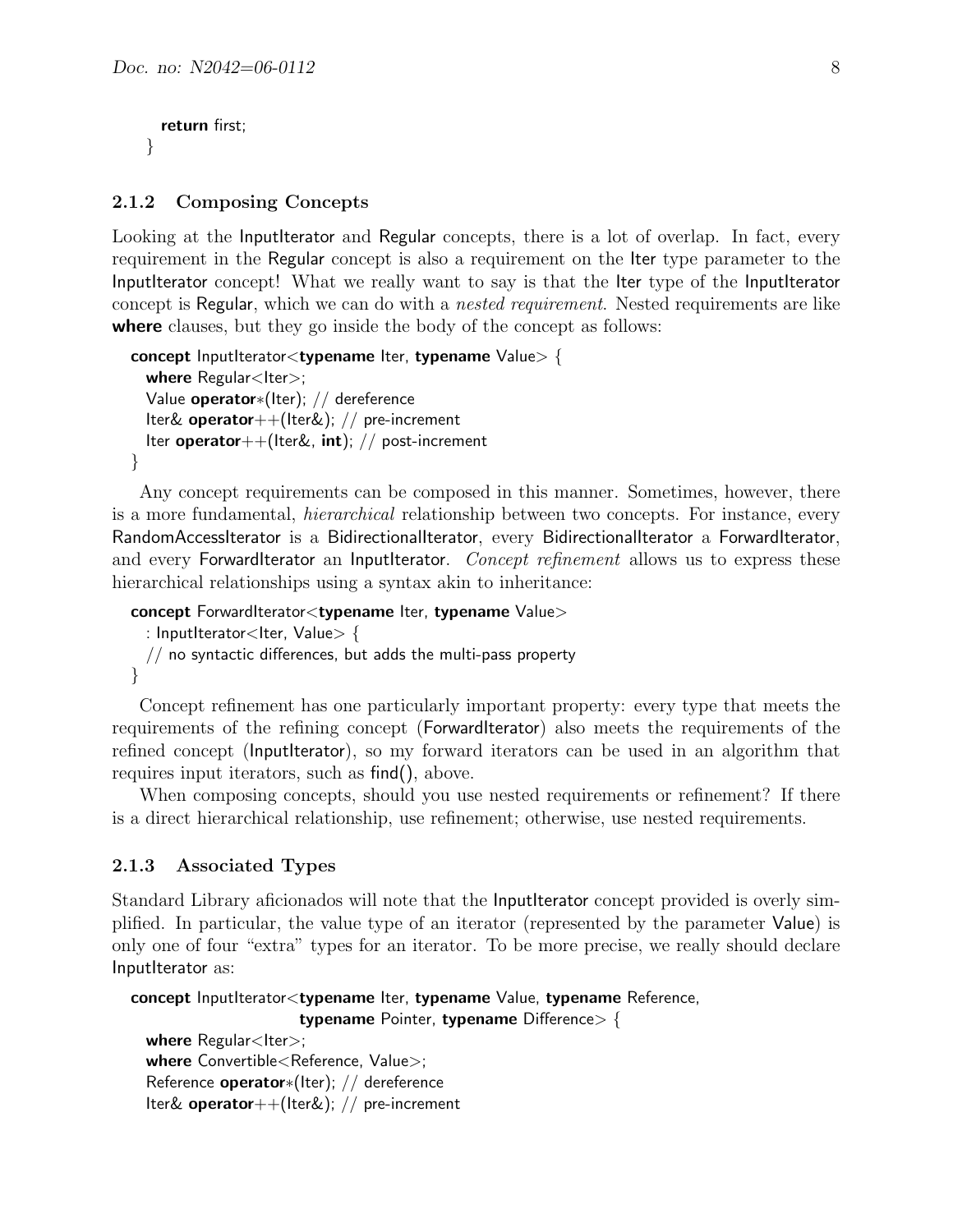```
Iter operator++(Iter&, int); // post-increment
  // ...
}
```
Unfortunately, these extra concept parameters come with a cost: every time we use the InputIterator concept, we need to declare template parameters for every concept parameter. This new, more proper formulation of InputIterator forces a lot of complexity into our previously-simple find() algorithm:

```
template<typename Iter, Regular V, typename R, typename P, typename D>
  where InputIterator<Iter, V, R, P, D>
  Iter find(Iter first, Iter last, const V\& value) {
    while (first != last && *first != value)
      ++first:
    return first;
  }
```
Associated types allow us to declare auxiliary types like Reference, Pointer, Difference and even Value inside the concept body, minimizing the number of concept parameters and simplifying algorithms. With associated types, we can make InputIterator a single-parameter concept and keep the definition of find() simple:

```
concept InputIteratorlttypename Itergt {
  typename value_type;
  typename reference;
  typename pointer;
  typename difference_type;
  where Regular<Iter>;
  where Convertible <reference_type, value_type>;
  reference operator∗(Iter); // dereference
  Iter& operator++(Iter&); // pre-increment
  Iter operator++(Iter&, int); // post-increment
  // ...
}
template<lnputIterator Iter>
  where Regular<Iter::value_type>
  Iter find(Iter first, Iter last, const Iter::value_type& value) {
    while (first != last && *first != value)
```

```
}
```
 $++$ first; return first;

There is some new syntax in this example. We have moved the **InputIterator** requirement back into the template header (InputIterator Iter). Then we state that the value type of Iter, written Iter::value (no **typename** required!) is Regular. Finally, we require that the third parameter to find() be of type Iter::value type. Note how associated types have helped us simplify the find() template, because we only need to refer to the associated types that we are interested in.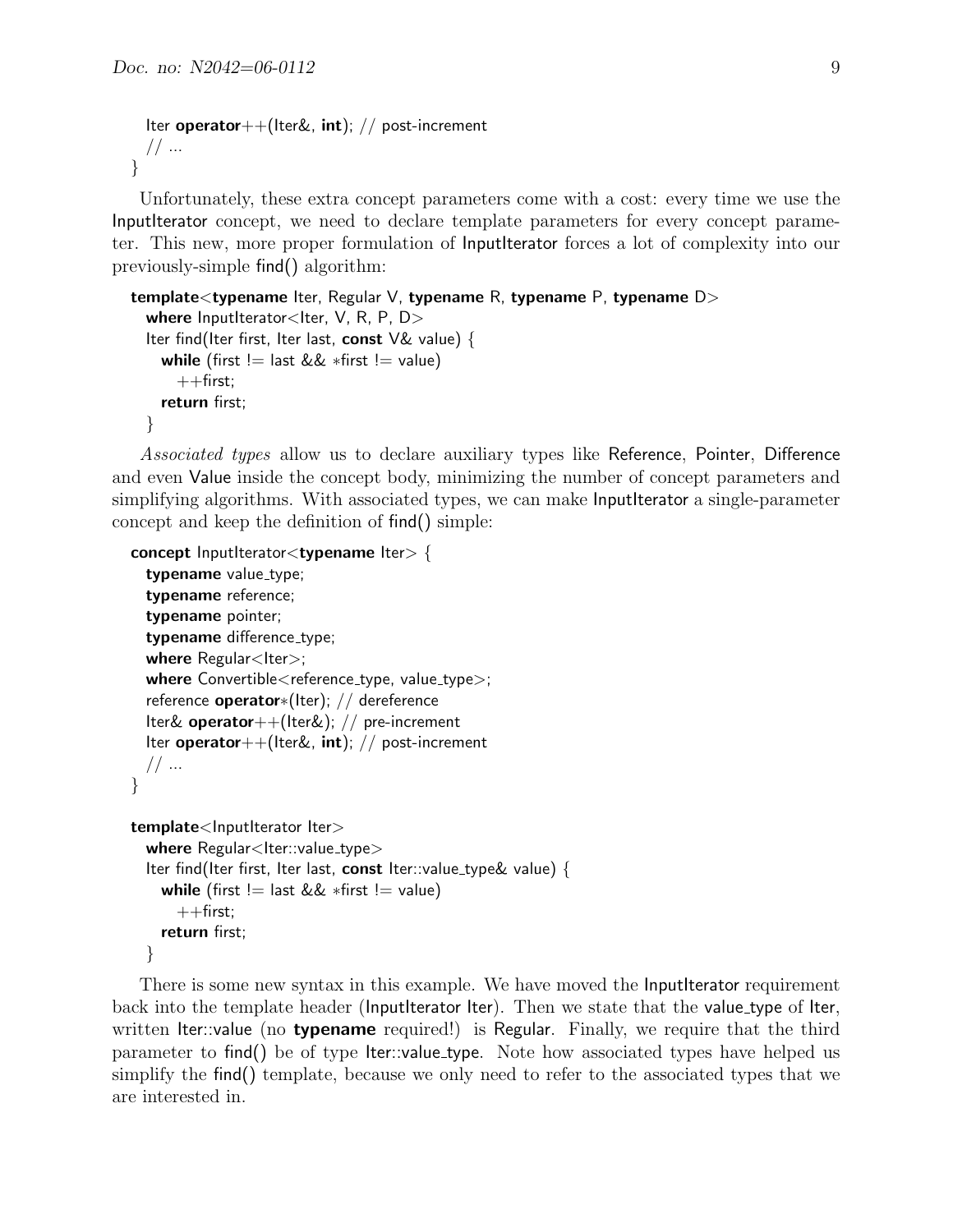Associated types can be used for many reasons, but much of the time they are used to express the return types of signatures that are otherwise unknown. For instance, the Standard Library's transform() operation accepts a binary function, for which we could write the following concept:

```
auto concept BinaryFunction <typename F, typename T1, typename T2 > \{typename result_type;
  result_type operator()(F&, T1, T2);};
```
The **operator**() signature in this concept says that a value of type  $\mathsf{F}$  can be invoked with two arguments of type T1 and T2, respectively. The BinaryFunction concept does not specify what **operator**() must return, so it contains an associated type that gives a name to this return value (result\_type) but places no requirements on the associated type. Many uses of BinaryFunction will, of course, introduce their own requirements on the type. For instance, the following declaration of transform() uses result\_type as the value\_type of an OutputIterator:

```
template<InputIterator InIter1, InputIterator InIter2,
         class OutIter, class BinOp>
  where BinaryFunction<BinOp, InIter1::reference, InIter2::reference> &&
        OutputIterator<OutIter,
                         BinaryFunction<BinOp, InIter1::reference, InIter2::reference>::result_type>
  OutIter transform(InIter1 first1, InIter1 last1,
                     InIter2 first2, OutIter result,
                     BinOp binary_op);
```
By using associated types to describe return types for which we have no requirements, we also open the door for refinements to add requirements on those return types. For instance, a binary predicate is just a binary function whose return type can be interpreted as a boolean value:

```
auto concept BinaryPredicate<typename F, typename T1, typename T2: BinaryFunction<F, T1, T2> {
 where Convertible < result_type, bool>;
};
```
The reader may recognize that we use associated types in the same places where existing C++ libraries use traits: in fact, concepts and associated types replace the need for traits with a simpler, safer mechanism. Associated types can even be accessed with a more general syntax that is reminescent of traits, e.g., InputIterator<Iter> $\sim$ : $\text{value_type}$  (again, no **typename**), which is necessary for multi-type concepts.

## <span id="page-9-0"></span>2.2 Concept Maps

Concepts describe the interfaces required for generic algorithms and data structures to work properly, but sometimes it isn't clear when—or how—certain types meet the interface requirements of a concept. Concept maps allow users to specify when their types meet the requirements of a concept (required when the concept is not marked **auto**), but also allow one to adapt the syntax of existing types to the syntax expected by the concept without changing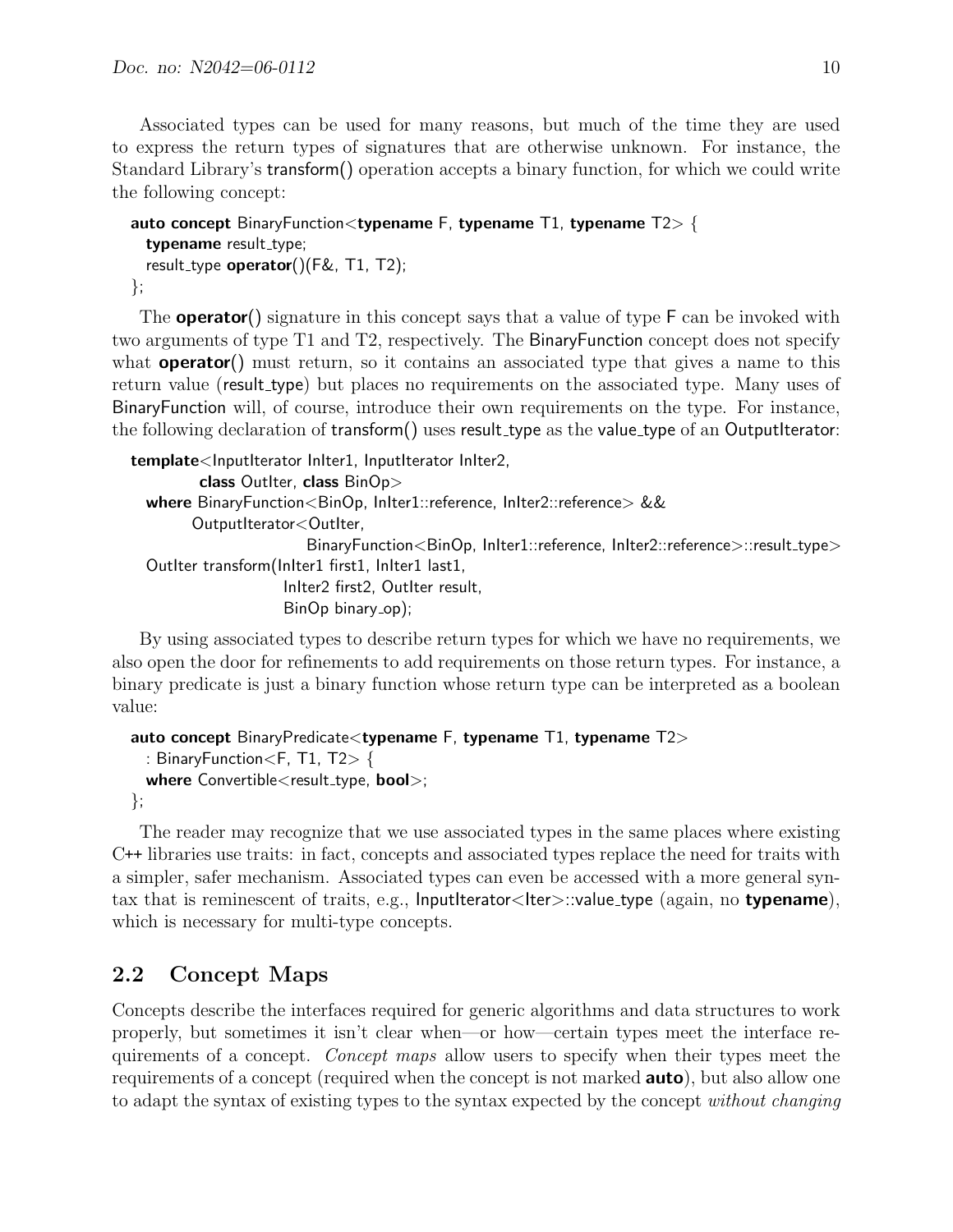the definition of the types. For instance, we can make all **char** pointers into **InputIterators** with a simple concept map:

| $\mathsf{concept\_map}$ InputIterator $<$ char $\gg$ { |                   |
|--------------------------------------------------------|-------------------|
| typedef char                                           | value_type;       |
| typedef char&                                          | reference;        |
| typedef char*                                          | pointer;          |
| typedef std:: ptrdiff_t                                | difference_type ; |
| };                                                     |                   |

This concept states that **char**∗s are concept maps (allowing us to call algorithms requiring InputIterators with character pointers) and provides definitions for each of the associated types in the concept. The remaining requirements–default constructibility, copy constructibility, increment, dereference, etc.—will be implicitly defined by the compiler.

If the implicit definitions of certain operations will not work or are incorrect, concept maps may provide their own function definitions instead. This syntax adaptation allows us to view types differently when seen through concepts, so that a type can expose many different interfaces without having those interfaces clash. You can think of concept maps as a pair of colored glasses that changes how you see types without changing the actual type. For instance, we could imagine looking at an integer as an iterator, where the dereference operator is the identity function:

```
concept_map InputIterator<int> {
  typedef int value_type;
  typedef int reference;
  typedef int∗ pointer;
  typedef int difference_type;
  int operator*(int x) \{ return x; \}
```

```
};
```
Looking at **int** through our **InputIterator** glasses, we see that incrementing the **int** moves to the next value, dereferencing an **int** return itself (so the sequence just produces integer values), and all of the other iterator requirements are met. We can now use integers when calling Standard Library algorithms, e.g., to write a series of values through cout:

```
copy(1, 17, std::ostream\_iterator < int>(std::count, ""));
// prints: 1 2 3 4 5 6 7 8 9 10 11 12 13 14 15 16
```
Like many other constructs in C++, concept maps can also be templated. Since all pointers are InputIteratorss (not just character pointers!), we should instead write a concept map template:

| template <typename t=""></typename>                          |                   |  |
|--------------------------------------------------------------|-------------------|--|
| <b>concept_map</b> InputIterator <t<math>\ast&gt; {</t<math> |                   |  |
| typedef T                                                    | value_type;       |  |
| typedef T&                                                   | reference ;       |  |
| typedef $T*$                                                 | pointer;          |  |
| typedef std:: ptrdiff_t                                      | difference_type ; |  |
|                                                              |                   |  |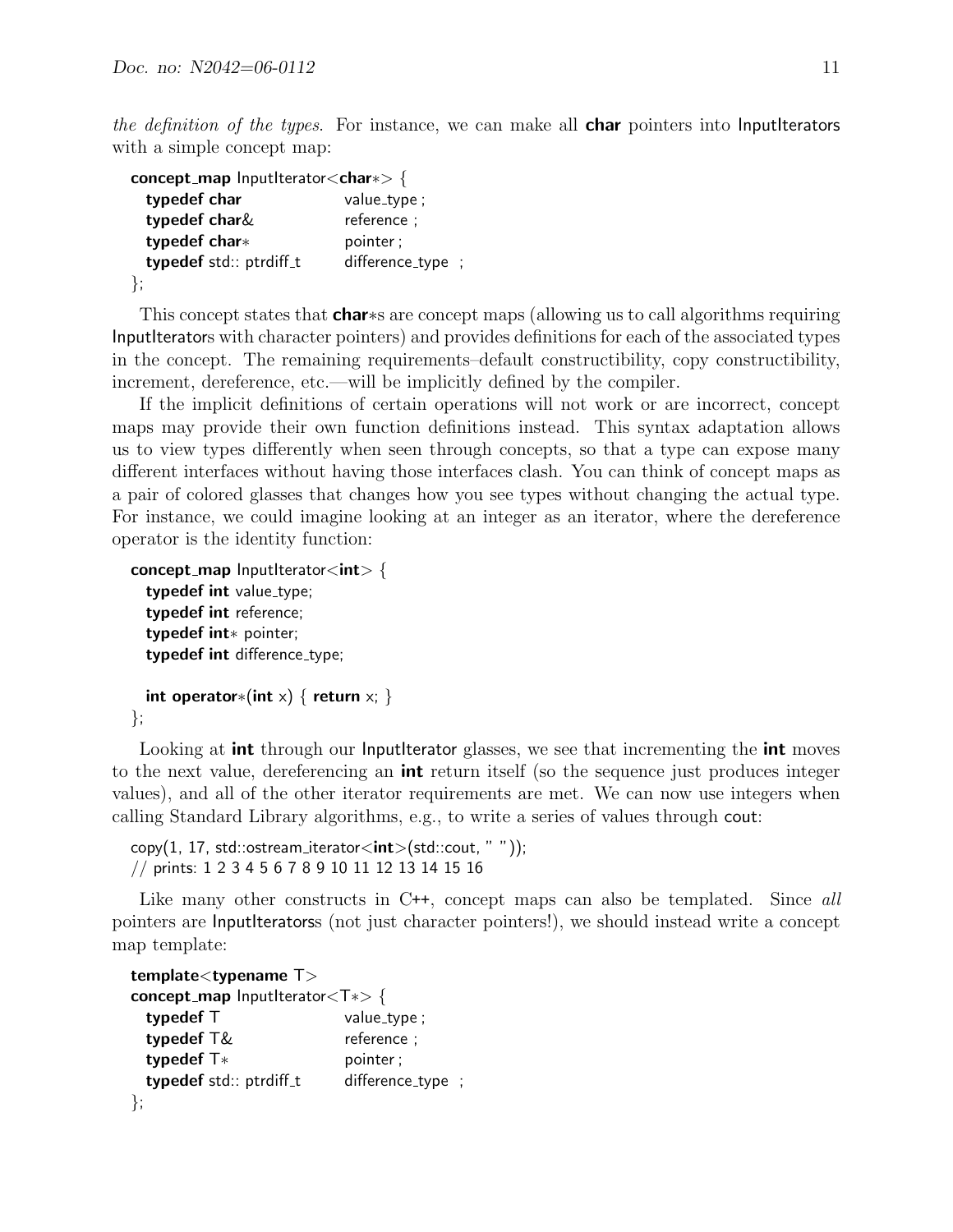The real power of concept maps comes in when we combine concept map templates with syntax adaptation, composing concept maps so that we can look at data types through a series of lenses piled on top of one another. Consider, for instance, a concept Stack, which only allows one to push values, pop values, query the top value, and determine when the stack is empty:

```
concept Stack<typename X> {
 typename value_type;
 void push(X\&, value_type);
 void pop(X&);
 value_type top(const X&);
 bool empty(const X&);
```

```
};
```
The Stack concept can be implemented by many different data structures, among them is std::vector. To do so, we need only transform some syntax:

```
template<typename T>
concept map Stack<std::vector<T> > {
  typedef T value_type;
 void push(std:: vector (T > 2 v, T x) { v. push_back(x); }
 void pop(std:: vector (T>&\& v) { v. pop_back(); }
  T top(const std:: vector <T>& v) \{ return v. back(); \}bool empty(const std::vector (T>\& v) { return v. empty(); }
};
```
Now, every std::vector is a Stack. What about std::list and std::deque? These other data structures provide the same Stack-like members as std::vector, so we would need to write identical concept maps for them. Shouldn't we be able to write concept maps that support all of these containers?

The containers std::vector, std::list, and std::deque shared much of their interface. In fact, most of their interface is described by the BackInsertionSequence concept, an excerpt from which is shown below:

```
concept BackInsertionSequence<typename X> {
  typename value_type = X::value_type;
  void X::push\_back(value_type);void X::pop\_back();
  value type& X::back();
  const value type& X::back() const;
  bool X::empty() const;
```
};

Since we can implement a Stack with any data structure that provides suitable push back, pop back, back, and empty functions (like std::vector, std::list, and std::deque), we can implement a Stack with any data structure that meets the requirements of a BackInsertionSequence. The concept map would be written as follows:

```
template<BackInsertionSequence X>
```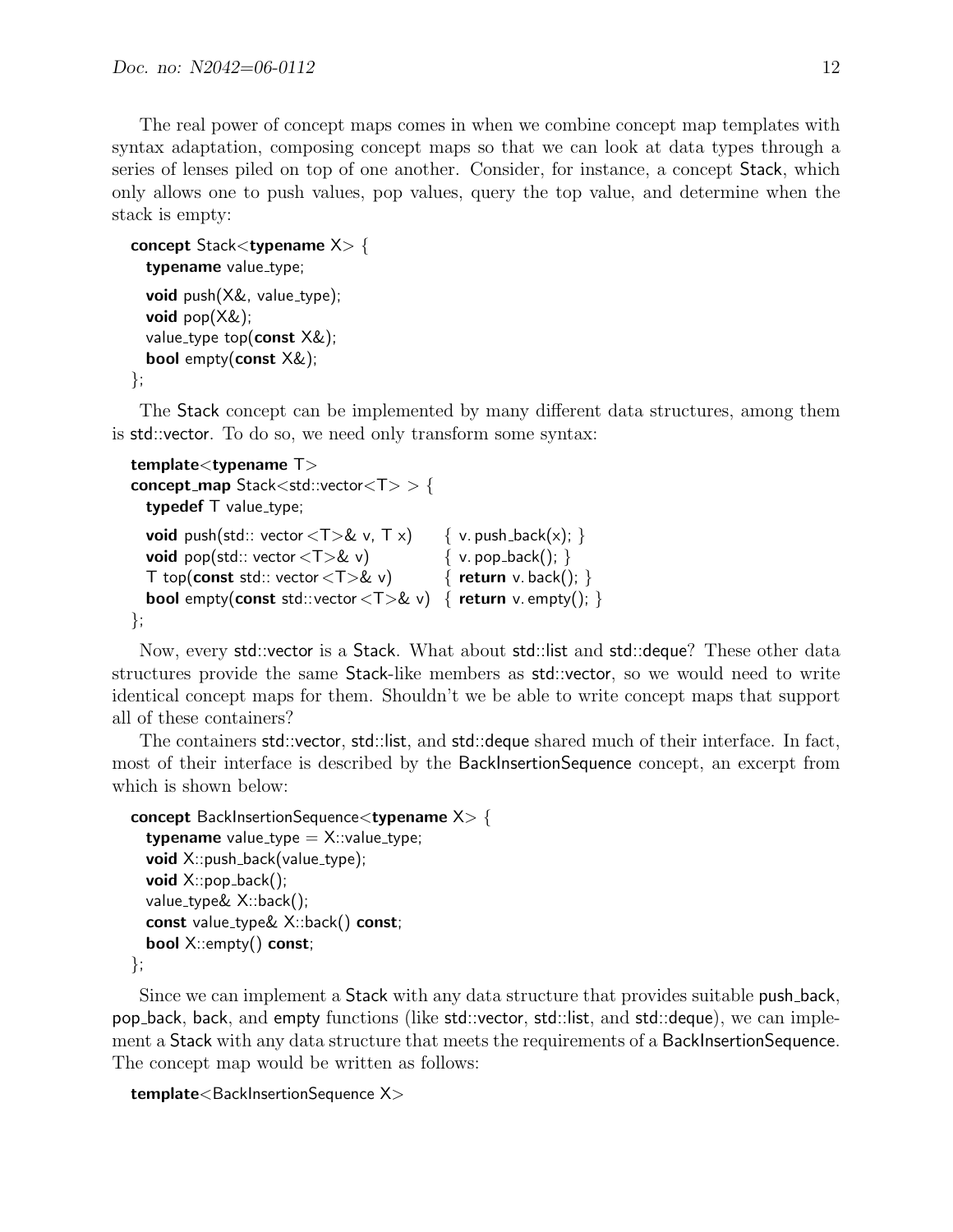```
concept map Stack<X> {
 typedef X::value_type value_type value_type;
 void push(X\& x, value_type value) \{x, \text{push}\} \{x, \text{push}\}void pop(X\& x) \{ x. pop\_back( ); \}T top(const X\& x) { return x. back(); }
 bool empty(const X\& x) { return x. empty(); }
};
```
How is an std::list a Stack? Well, we know that std::list is a BackInsertionSequence, because that is defined by the standard. The concept map above says that every type X that is a BackInsertionSequence is also a Stack, with some adaptation to the syntax. In the glasses analogy, we see through the Stack concept which bends the syntax to that of the BackInsertionSequence concept, which we see through to the actual implementation of std::list. By templating concept maps in terms of other concepts, we allow users to "stack" lenses together and allow one to seamlessly bridge from one set of concepts into another.

### <span id="page-12-0"></span>2.3 Constrained Templates

Templates that use concepts are actually of a new kind of template, called a constrained template. Constrained templates are templates that contain a concept constraints on their template parameters. Constrained templates are fully type-checked at the time of definition, so that errors in the template definition will be caught early. For instance, say we tried to write a  $max()$  function as follows:

```
template<LessThanComparable T>
const T& max(const T& x, const T& y) {
  return x > y? x : y;
}
```
This definition of max() is ill-formed because it uses the > operator in its body. Without concepts, this error would only be detected when a user tries to call max() with a type that provides  $\lt$  but not  $\gt$ . With concepts, however, this template definition is ill-formed: when the function body is initially parsed, the compiler will attempt to find any > operator that takes two parameters of type T. The compiler will search inside the LessThanComparable concept (which provides  $a <$  operator, only) and the global scope, but there is no such operator. Thus, the definition of the template is ill-formed.

On the other hand, when type-checking the min() template, the search for an **operator** to satisfy  $x < y$  will match the **operator**  $\lt$  in LessThanComparable. And, since that **operator**  $\lt$ returns a **bool** value, the min() will type-check properly. By type-checking both the definitions and uses of a template against the same set of requirements, concepts can eliminate nearly all instantiation-time failures.

### <span id="page-12-1"></span>2.4 Concept-based Overloading

Some algorithms can be implemented in several different ways depending on the capabilities of their input types. The canonical example of this ability is the advance() algorithm from the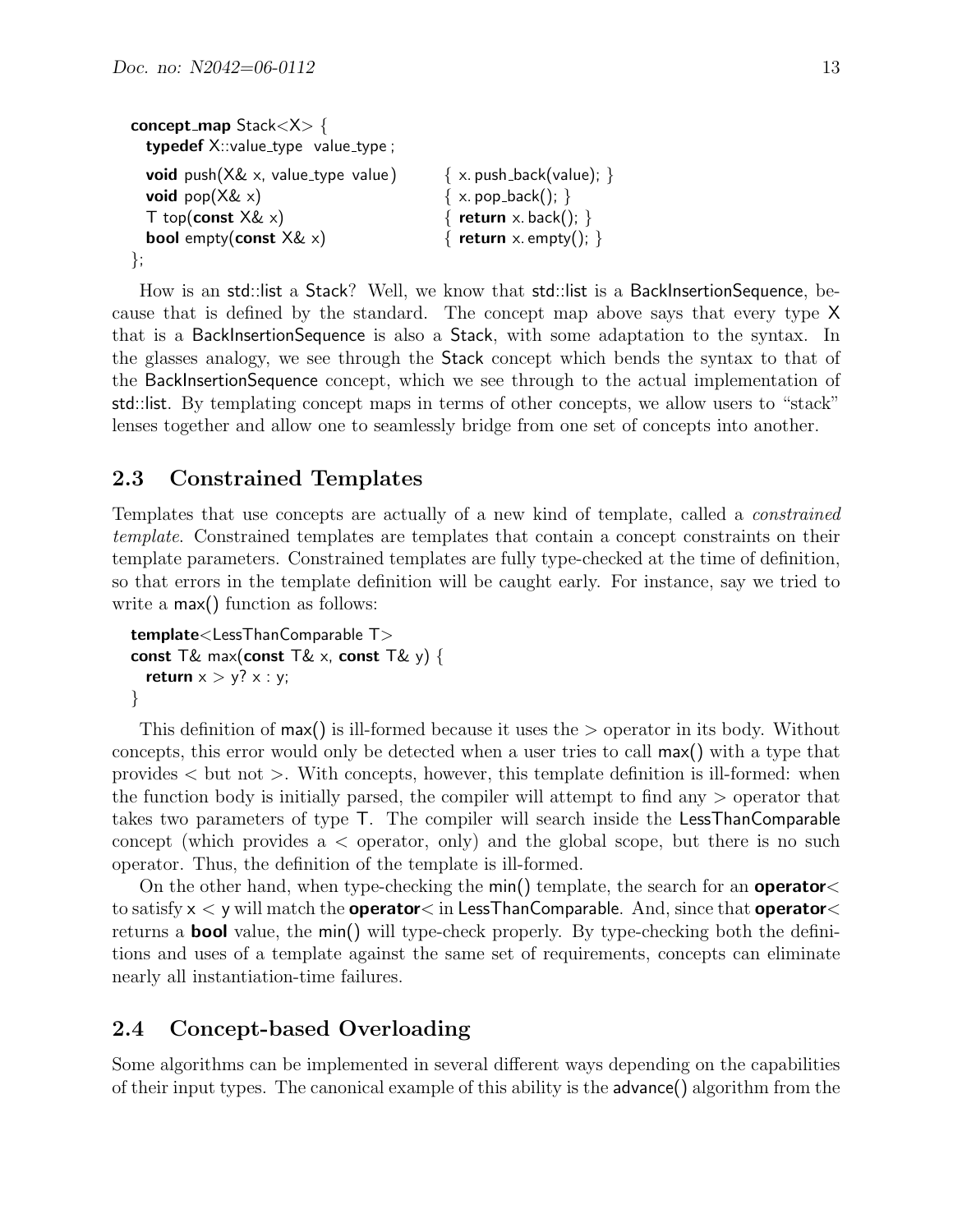Standard Library, which moves an iterator i forward n steps. For input iterators, advance() can only step the iterator forward n times, requiring a linear number of operations. With bidirectional iterators, advance() can move either forward  $(n > 0)$  or backward  $(n < 0)$ , but still requires a linear number of operations to do so. Random access iterators are the most powerful iterators, because they can jump any number of steps in a single operation. Concept-based overloading allows us to provide multiple versions of the same algorithm, each with different concept requirements, and ensures that the most specific algorithm will be picked when called. Using concept-based overloading is as simple as writing down the different implementations of the algorithm:

```
template<InputIterator Iter>
void advance(Iter& x, Iter::difference_type n) {
  while (n > 0) { ++x; --n; }
}
template<BidirectionalIterator Iter>
void advance(Iter& x, Iter::difference_type n) {
  if (n > 0) while (n > 0) \{ ++x; -n; \}else while (n < 0) { --x; ++n; }
}
template<RandomAccessIterator Iter>
void advance(Iter& x, Iter::difference_type n) {
 x \neq n;
}
```
Now, if we call advance with a pointer and an offset, the compiler will select the third (most efficient) algorithm, because pointers are RandomAccessIterators. On the other hand, if we call advance with an iterator into an std::list, the compiler will select the second algorithm, because the third algorithm is not supported. The behavior of the advance() function above should look familiar: it does the same thing as  $advance()$  in the  $C++03$  Standard Library, but instead of implementing concept-based overloading using template tricks—e.g., tag dispatching or SFINAE—concepts provide the precise feature we need to solve this problem.

Concept-based overloading is actually a form of specialization, affecting the partial ordering rules for function and class templates alike. Thus, one could provide different versions of a class template based on the concept requirements that its parameters meet:

```
template<EqualityComparable T>
class dictionary {
  // slow, linked-list implementation
};
template<LessThanComparable T>
where !Hashable<T>
class dictionary\langle T \rangle {
  // balanced binary tree implementation
};
template<Hashable T>
class dictionary<\tau {
```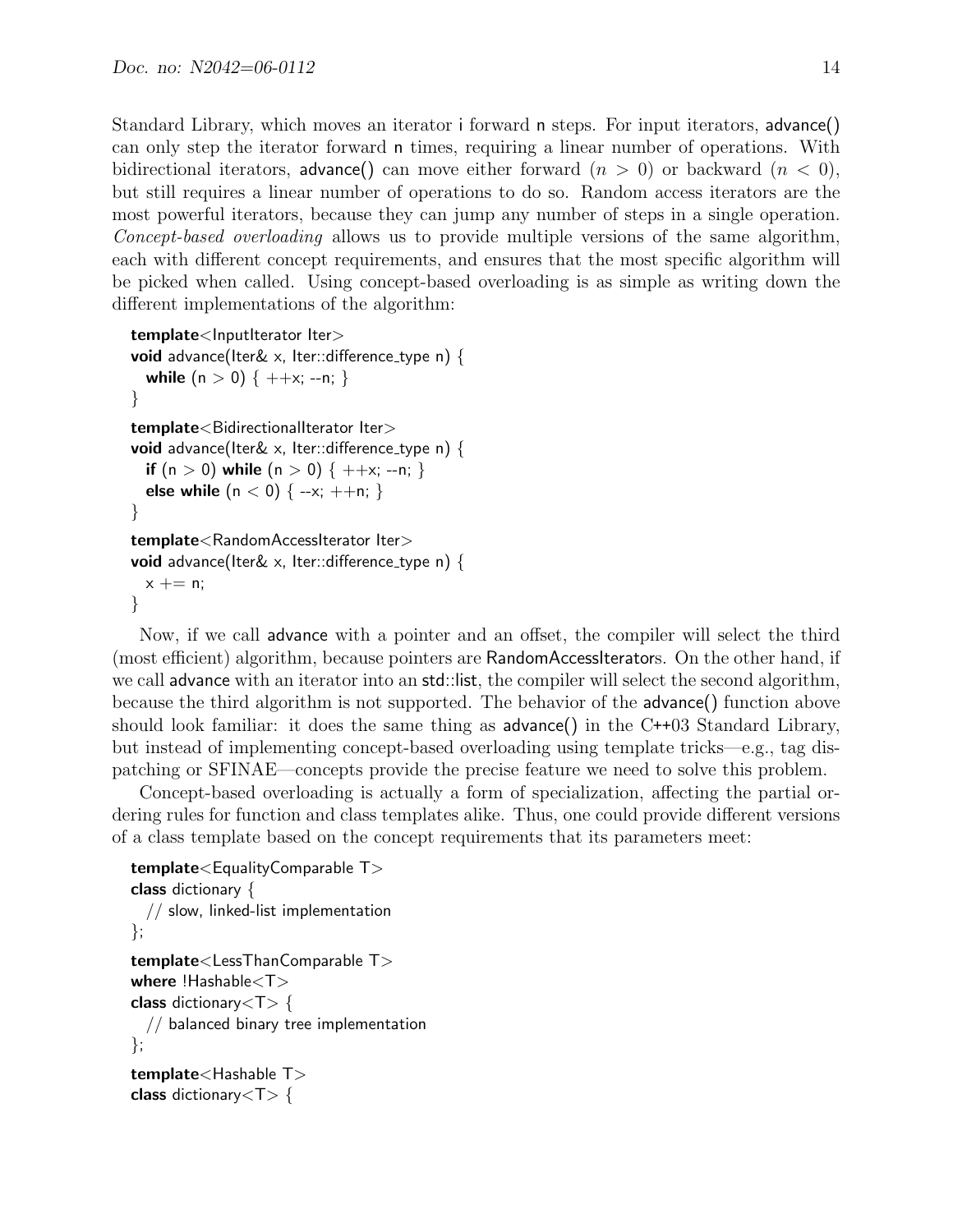```
// hash table implementation
};
```
For this dictionary template , we'll select among three different implementations—a linked list, a balanced binary tree, or a hash table—based on what operations the type T supports. Näively writing down the three operations would leave us with an ambiguity: what if a type T was both LessThanComparable and Hashable? To resolve the ambiguity, we use a negative constraint, which states that the second version of dictionary (for balanced binary trees) will only be selected if the type  $\bar{T}$  is not Hashable, thereby preferring the hash table implementation when possible. Thus, concept-based overloading and specialization allows multiple versions of templates to provide the same capabilities in different ways, and negative constraints help the decision-making process by resolving ambiguities.

# <span id="page-14-0"></span>3 Proposed Language Features

This section describes concepts, their syntax, semantics, and related features. Written in a style part-way between the Annotated C++ Reference Manual [\[1\]](#page-46-2) and actual proposed text, it is intended as a reference manual for users and implementors alike. Future proposals will refine and clarify this text, with separate documents containing proposed text.

## <span id="page-14-1"></span>3.1 New Keywords

This proposal introduces five new keywords: concept, concept\_map, where, axiom, and late check. All of these keywords will also be reserved words.

## <span id="page-14-2"></span>3.2 Concepts

```
declaration:
     concept-definition
concept-definition:
     auto<sub>opt</sub> concept identifier < template-parameter-list > refinement-clause<sub>opt</sub>
          where-clause<sub>opt</sub> concept-body ; _{opt}concept-body:
     { requirement-specification_{opt}}
requirement-specification:
     signature\ requirement-specification_{cont}associated-req requirement-specification<sub>opt</sub>
     nested-req requirement-specification_{opt}axiom-definition requirement-specification_{cont}concept-id:
     template-id
```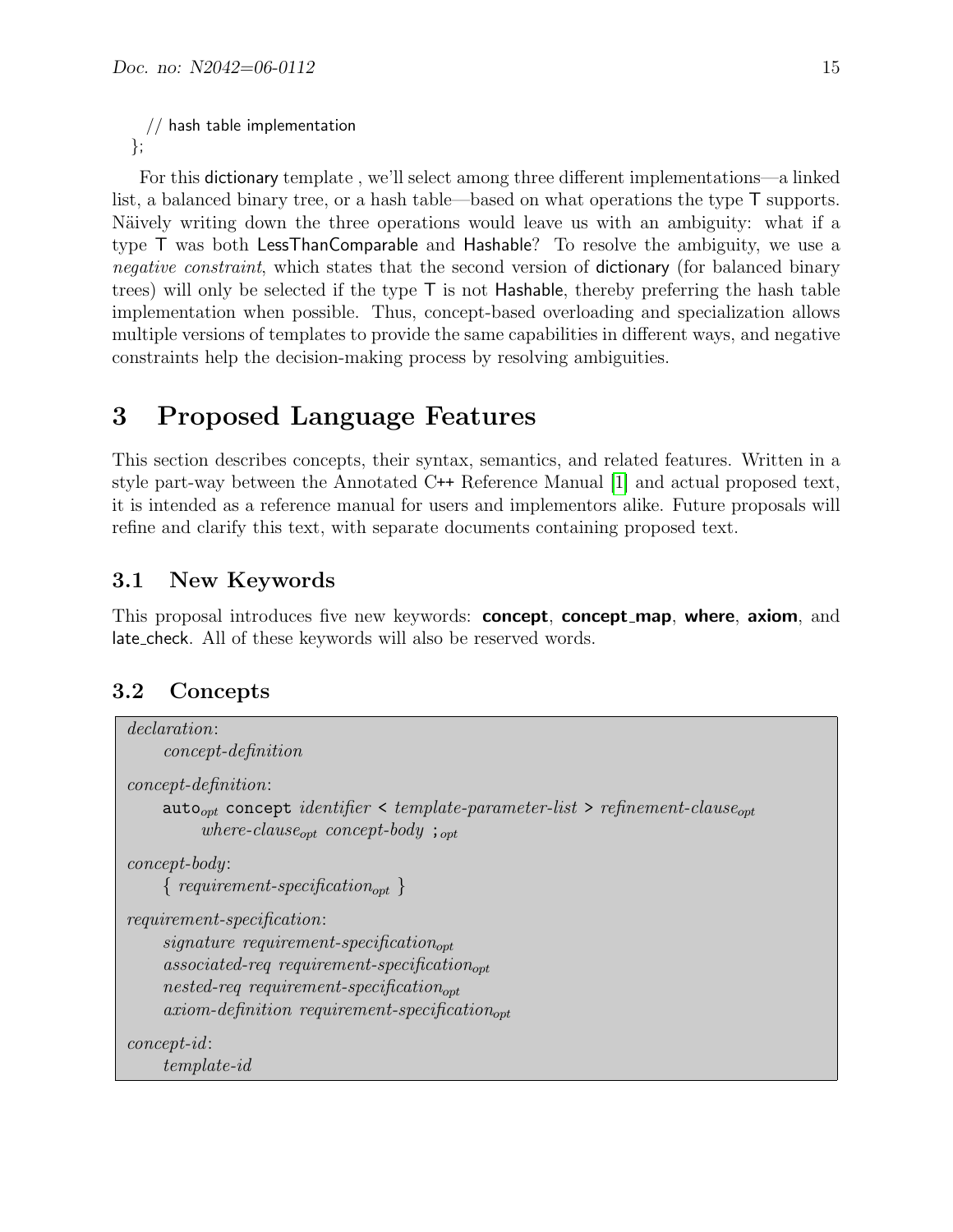Concepts describe an abstract interface that can be used to constrain templates. Concepts state certain syntactic and semantic requirements on a set of template type, non-type, and template parameters. When used to describe the interface of a constrained template, the requirements have two roles. First, when a constrained template is defined, the requirements of the concept act as declarations, ensuring that the template body is fully type-checked. Second, when a constrained template is used, the template arguments provided to the template must meet the requirements of the concept. By playing these two roles, concepts permit nearly-perfect separate type checking for templates.

- 1. A concept-id is a template-id whose template-name refers to the name of a concept. **[Example: CopyConstructible<int>** is a *concept-id* if CopyConstructible is a concept.]
- 2. A concept without a preceding **auto** specifier is an *explicit* concept. When a concept map is required for an explicit concept, it must be found through normal concept map lookup (§ [3.3.5\)](#page-30-0).
- 3. A concept with a preceding **auto** specifier is an *implicit* concept. When a concept map is required for an implicit concept but no concept map can be found through normal concept map lookup  $(\S 3.3.5)$  $(\S 3.3.5)$ , it shall be implicitly generated.
- 4. Concepts shall only be defined at namespace or global scope.
- 5. The template-parameter-list of a concept shall not contain any requirements specified in-line (§ [3.4.2\)](#page-35-0).
- 6. The where clause of a concept places extra requirements on the concept parameters that must be satisfied by the arguments. It is functionally equivalent to nested requirements in concepts (§[3.2.4\)](#page-20-0).

### <span id="page-15-0"></span>3.2.1 Refinements

refinement-clause: : refinement-specifier-list refinement-specifier-list: refinement-specifier refinement-specifier , refinement-specifier-list refinement-specifier :  $::<sub>opt</sub> nested-name-specific  $r_{opt}$  concept-id$ 

Refinements specify an inheritance relationship among concepts. Concept refinement inherits all requirements, so that the requirements of the refining concept are a superset of the requirements of the refined concept.. Thus, when a concept  $B$  refines a concept  $A$ , every set of template arguments that meets the requirements of  $B$  also meets the requirements of A. **[Example:** In the following example, ForwardIterator refines InputIterator. Thus, any type that meets the requirements of ForwardIterator (say, int∗) also meets the requirements of InputIterator.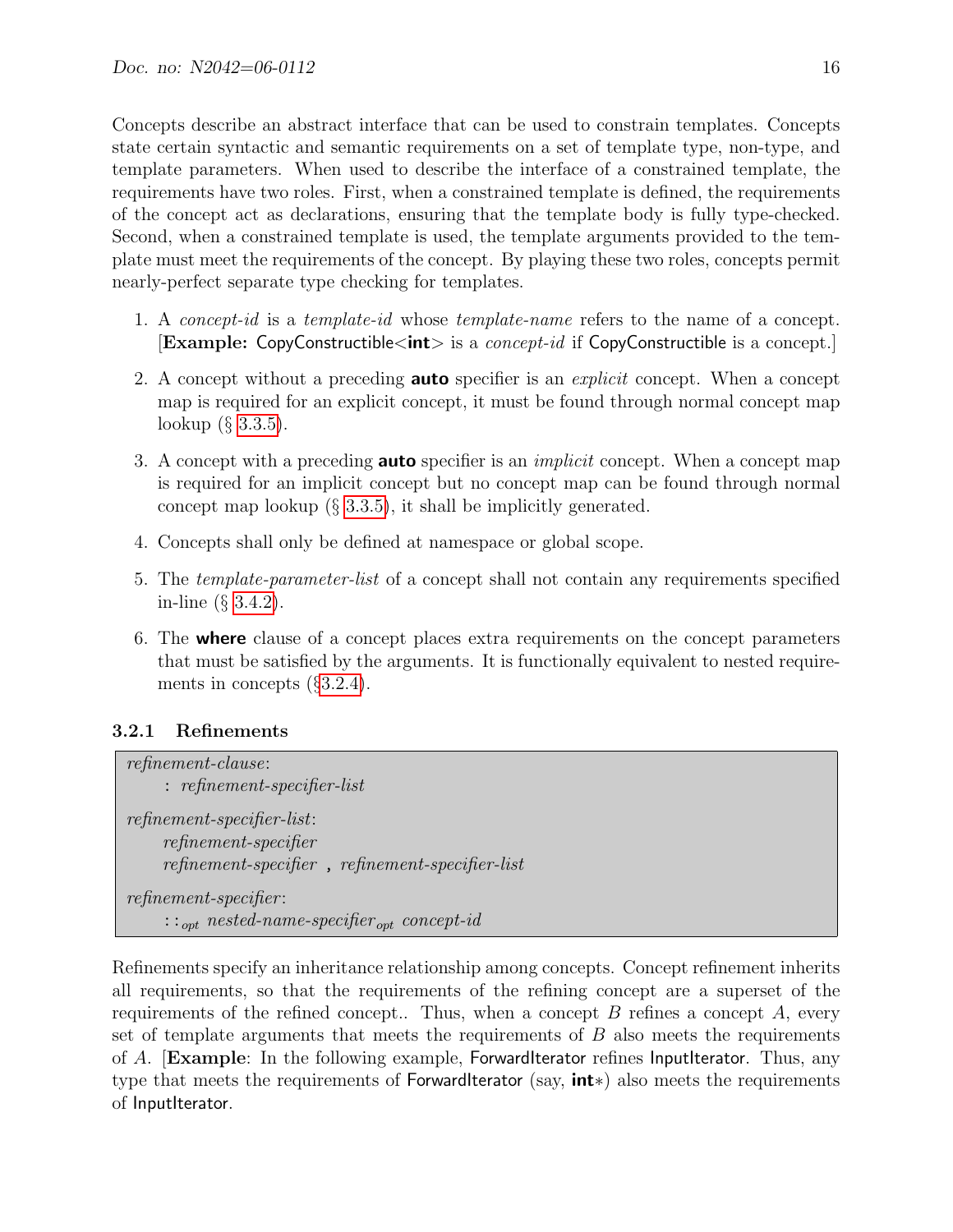concept InputIterator<typename Iter>  $\{ \ / \ * \ ... \ * \ / \ };$ 

concept ForwardIterator<typename Iter> : InputIterator<Iter> { /\* ... \*/ };

concept\_map ForwardIterator<int∗> {  $/* ...*/$  };

template<typename lter> where InputIterator<Iter> void f(Iter);

```
f((int∗)0); // okay, since concept map ForwardIterator<int∗> implies InputIterator<int∗>
```
#### – end example ]

1. When either qualified or unqualified lookup into a concept does not find a declaration for a given name, name lookup searches all refined concepts for the name. [Example:

```
concept InputIterator<typename Iter> \{ typename difference_type; \};concept RandomAccessIterator<typename Iter> : InputIterator<Iter> {
  difference_type operator-(Iter x, Iter y); // okay
};
```

```
– end example]
```
2. Names declared by a concept do not hide names declared in the concepts it refines. A name that refers to an associated type within a concept or any of its refined concepts refers to the same associated type in all refined concepts, i.e., there are no ambiguous associated type names. A name that refers to a signature within a concept or any of its refined concepts refers to an overload set consisting of all signatures declared with that name in the concept and all of its refinements. A name shall not refer to both an associated type and a signature. [Example:

```
concept A lttypename T gt \{typename result_type;
  result_type operator+(T,T);
};
concept \mathsf{B}<typename \mathsf{U}> {
  typename result_type;
  result_type operator +(U);
};
concept C<typename V> : A<V>, B<V> {
  // operator+ refers to overload set {A<V>::operator+, B<V>::operator+}
  // result_type refers to the (unique) associated type "result_type", even
  // though it has beed declared in both A and B.
};
concept D <typename X > \{void result_type(X);
};
concept E<typename Y> : C<Y>, D<Y> { // error: result_type is ambiguous
  // ...
};
```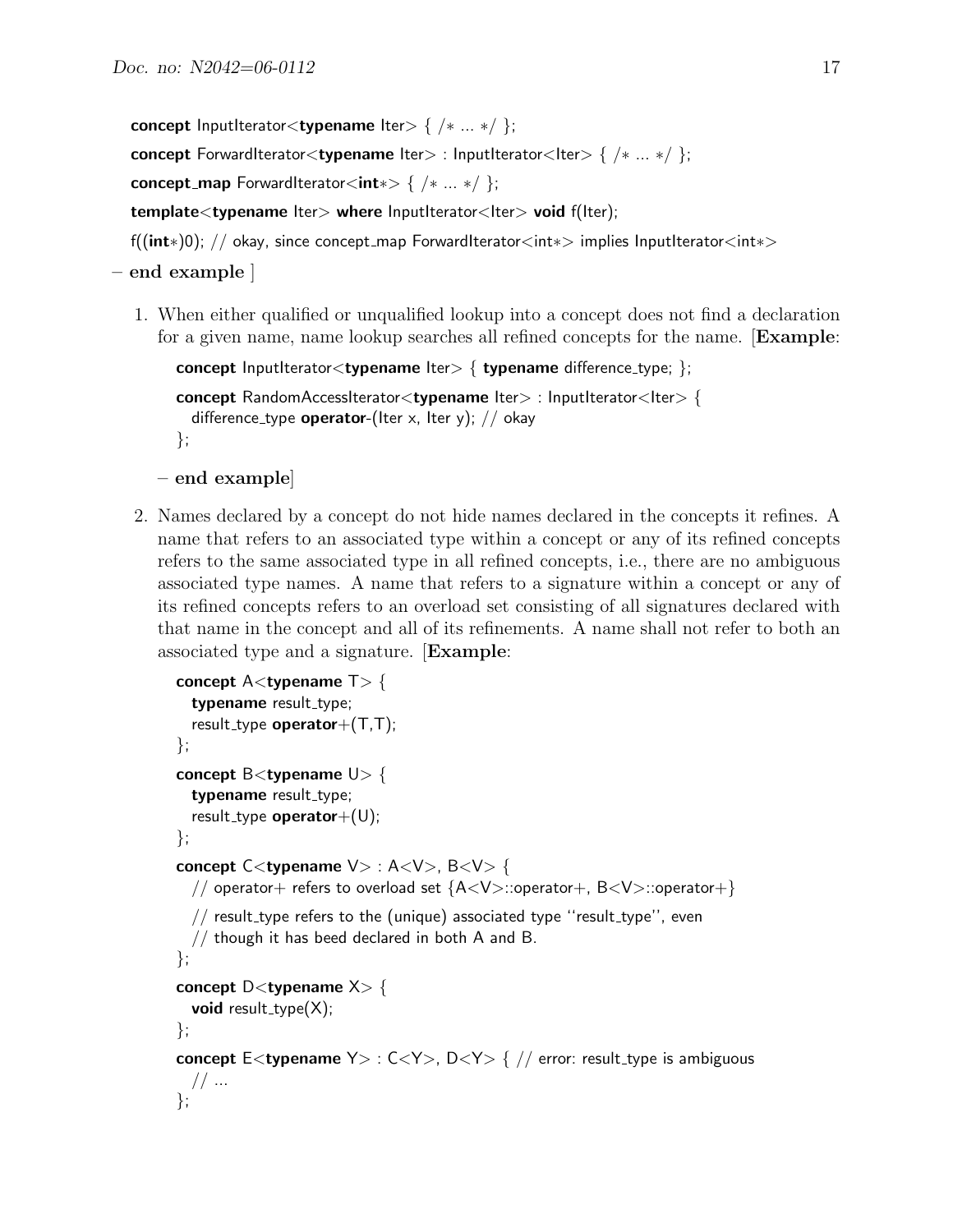– end example]

3. The concept-ids refered to in the refinement clause shall correspond to fully defined concepts. [Example: The following example is ill-formed because C is not fully-defined prior to the refinement clause.

concept C<typename  $T> : C$ <vector< $T>> \{/* ... * / \}$ ; // error: recursive refinement

– end example]

- 4. A concept-id in the refinement clause shall not refer to any associated types.
- 5. A concept-id in the refinement clause shall refer to at least one of the template parameters of the concept being defined. [Example: The following example is ill-formed because it attempts to refine from a concrete concept map.

concept InputIterator<typename Iter> : Incrementable<int> {  $/* ...*/$ }; // error

– end example]

#### <span id="page-17-0"></span>3.2.2 Signatures

signature:

 $\texttt{default}_{opt}$  simple-declaration  $\texttt{default}_{\textit{out}}$  function-definition  $\texttt{default}_{opt}$  template-declaration

Signatures describe functions, member functions, or operators that can be used by constrained templates. Signatures take the form of function declarations, which are present within the definition of a constrained template for the purposes of type-checking. Concept maps for a given concept must provide, either implicitly or explicitly, definitions for each signature in the concept  $(\S 3.3.1)$  $(\S 3.3.1)$ .

1. Signatures can specify requirements for free functions and operators. [Example:

```
concept C lt typename T gt \{bool operator==(T, T);
  bool operator!=(T, T);
  T invert(T);
};
```

```
– end example]
```
2. Signatures shall specify requirements for operators as free functions, even if those operators cannot be overloaded outside of a class. [Example:

```
concept Convertible<typename T, typename U> {
  operator U(T);
  V::operator U*() const; // error: cannot specify requirement for member operator
};
```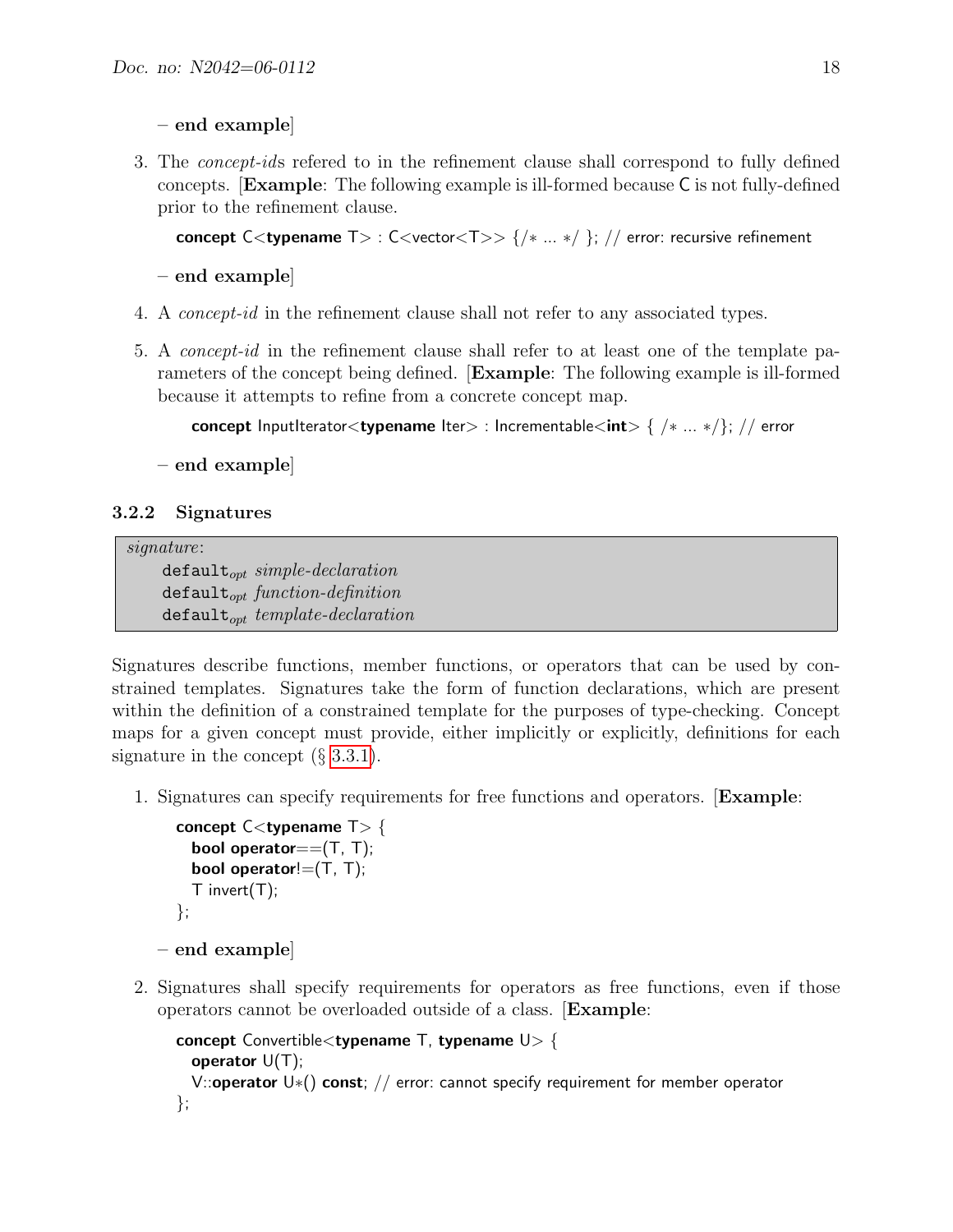- end example]
- 3. Signatures can specify requirements for member functions, including constructors and destructors. [Example:

```
concept Container<typename X> {
  X::X(int n);X::^{\sim}X();
  bool X::empty() const;
};
```

```
– end example]
```
4. Signatures can specify requirements for templated functions and member functions. [Example:

```
concept Sequence<typename X> {
  typename value_type;
  template<lnputIterator Iter>
    where Convertible<InputIterator<Iter>::value_type, Sequence<X>::value_type>
    X::X(Iter first, Iter last);
};
```

```
– end example]
```
5. Concepts may contain overloaded signatures, but signatures shall have distinct types. [Example:

```
concept C<typename X> {
  void f(X);
  void f(X, X); // okay
  void f(X); // error: redeclaration of function 'f'
};
```

```
– end example]
```
6. All arguments to signatures are passed by reference. Each parameter type T in a signature will be transformed into  $\mathsf T$  const &. [Example:

```
concept C<typename X> {
  void f(X);
  void f(const X&); // error: redeclaration of function 'f'
};
```

```
– end example]
```
7. Signatures may have a default implementation. This implementation will be used when implicit generation of an implementation fails  $(\S 3.3.3)$  $(\S 3.3.3)$ . **[Example:**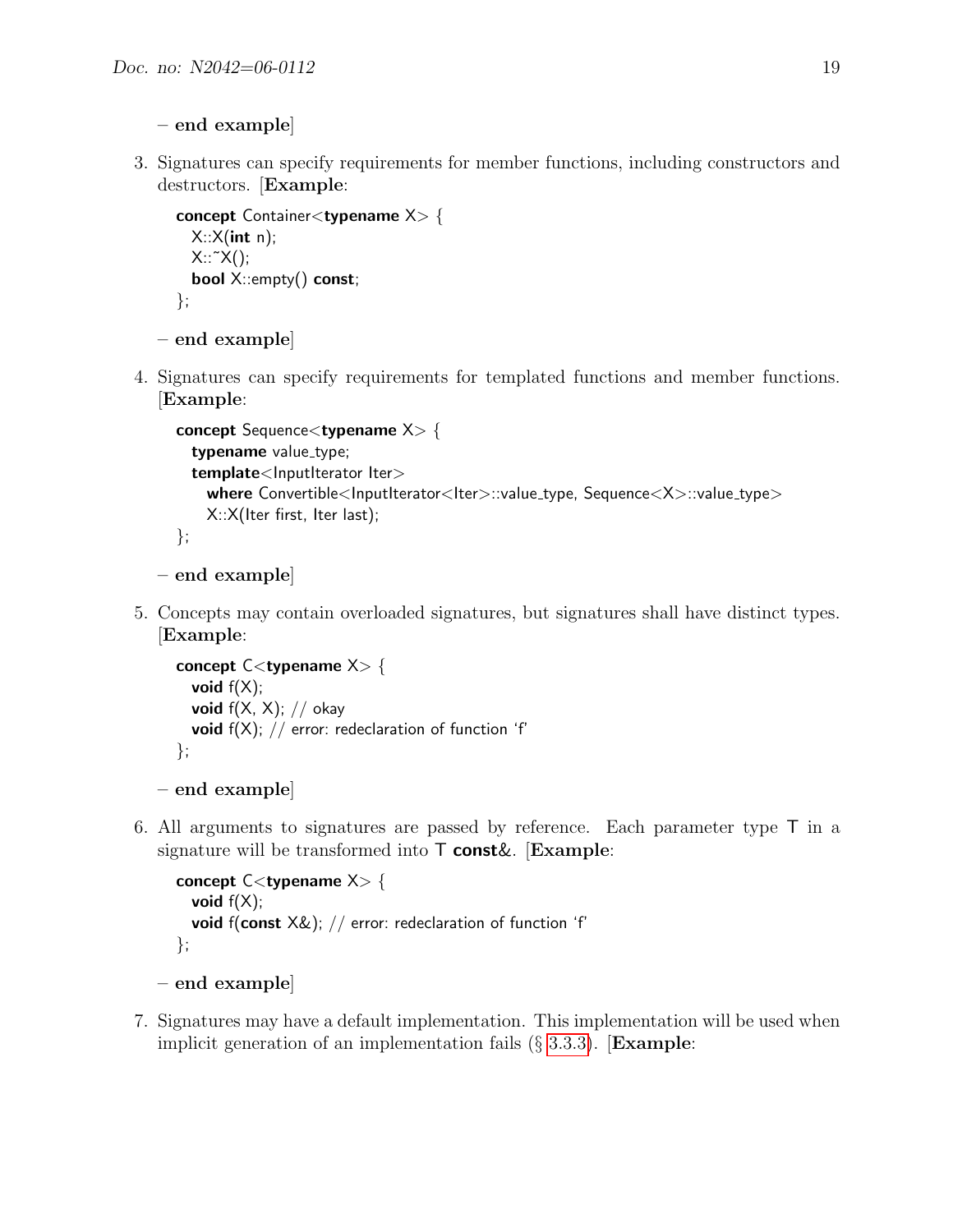```
concept EqualityComparable<typename T> {
  bool operator==(T, T);
  bool operator!=(T \times, T \times) { return !(x == y); }
};
class X{};
bool operator==(const X&, const X&);
concept_map EqualityComparable\langle X \rangle { }; // okay, operator!= uses default
```

```
– end example]
```
Signatures with a default implementation must be preceded by the default keyword.

8. Signatures can be identified via qualified names, but their addresses cannot be taken. [Example:

```
concept C<typename T> {
    void twiddle(T);
  };
  template<C T>
  void f(T \times) {
    C < T >::twiddle(x); // okay, same as "twiddle(x)"
     &C\langleT>::twiddle; // error: cannot take the address of a signature
  };
– end example]
```

```
3.2.3 Associated Types, Values, and Template Requirements
```

```
associated-req:
    template-parameter ;
```
Associated types, values, and templates are auxiliary "implicit" parameters used in the description of a concept. They are like template parameters, in the sense that they vary from one use of a concept to another, and nothing is known about them unless constraints are explicitly placed on them via a **where** clause. Associated types are by far the most common, because they are often used to refer to the return types of signatures. [Example:

```
concept Callable1<typename F, typename T1> {
  typename result_type;
  result_type operator()(F, T1);
};
```

```
– end example]
```
1. Associated types, values, and template parameters may be provided with a default value. This default value will be used in a concept map when no corresponding definition is provided  $(\S$  [3.3.2\)](#page-26-0). **Example:**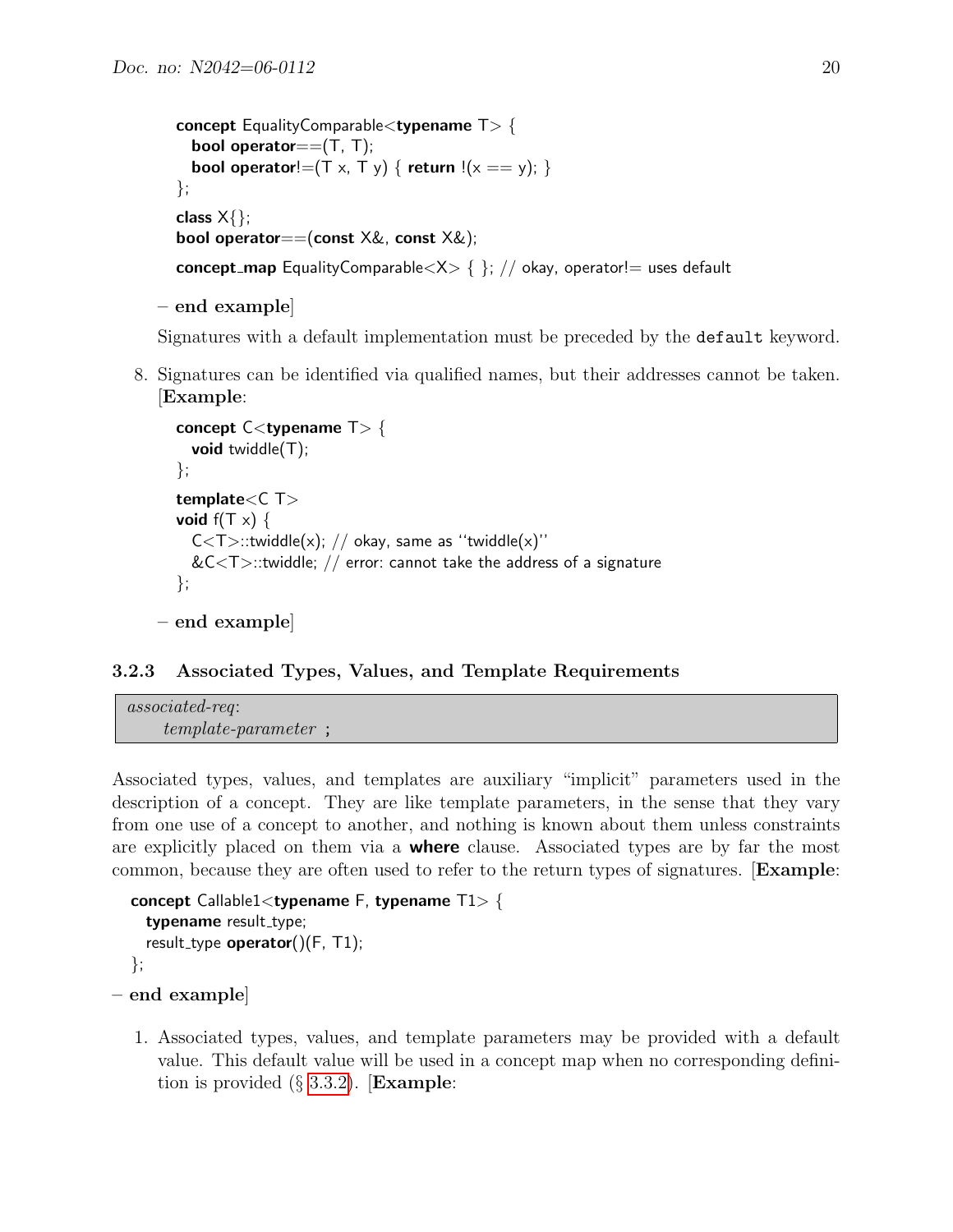```
concept Iteratorlttypename Itergt {
  typename difference_type = int;
};
concept_map lterator<int\ast> { }; // okay, difference_type is int
```

```
– end example]
```
- 2. The default value of associated types, values, and templates shall only be type-checked when a concept map implicitly defines the associated type.
- 3. Associated values are integral constant expressions.

### <span id="page-20-0"></span>3.2.4 Nested Requirements

nested-req: where-clause ;

Nested requirements place additional concepts on the template parameters and associated types, values, and templates of a concept. Nested requirements have the same form and behavior as where clauses for constrained templates.

1. Nested requirements can be used to constrain associated types, values, and templates in a concept. [Example:

```
concept Iterator<typename Iter> {
    typename difference_type;
    where SignedIntegral<difference_type>;
  };
– end example]
```
2. Inline requirements [\(3.4.2\)](#page-35-0) may be used to define associated types. [Example:

```
concept Iterator<typename Iter> {
    SignedIntegral difference_type;
  };
– end example]
```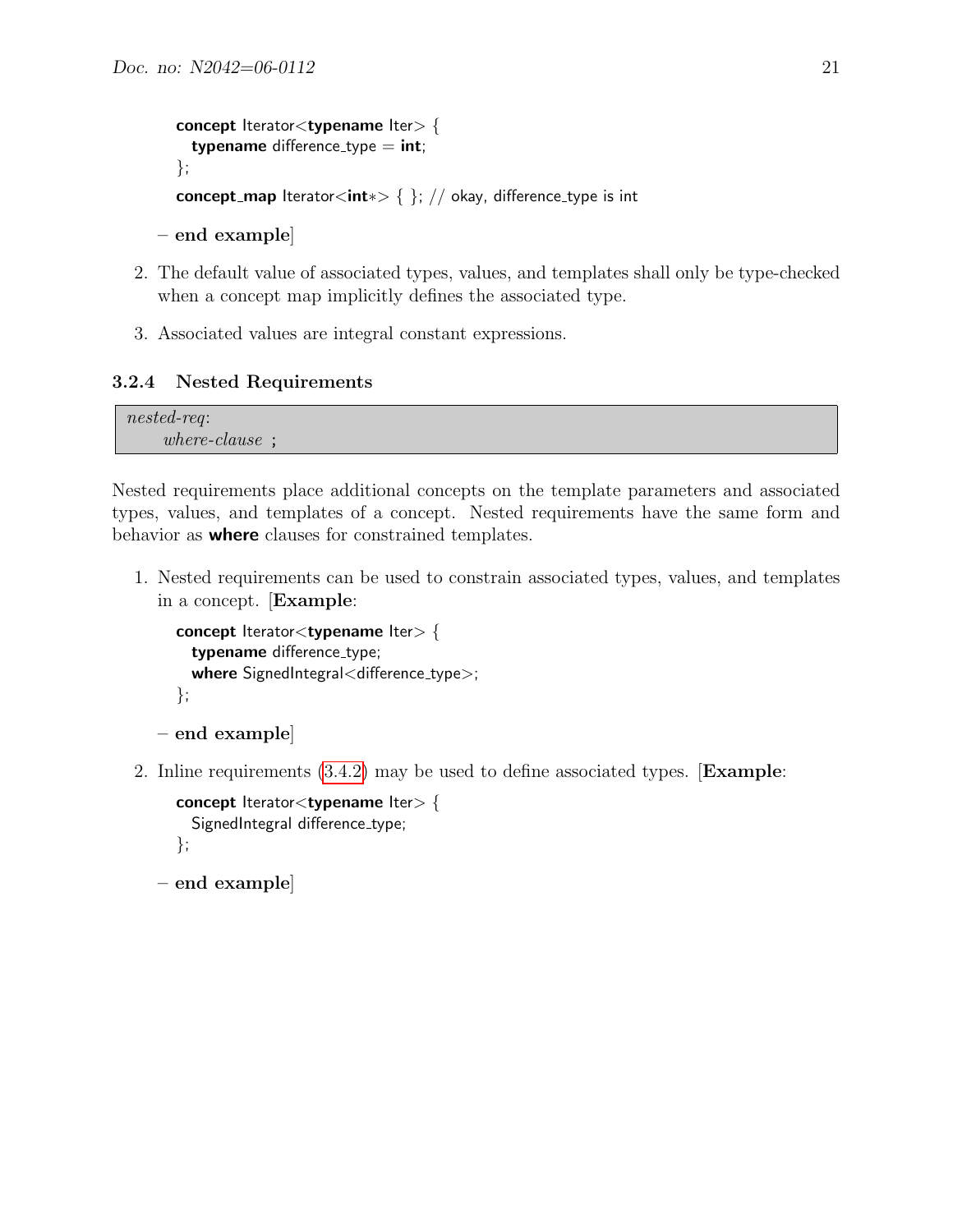#### <span id="page-21-0"></span>3.2.5 Axioms

| <i>axiom-definition</i> :                                    |
|--------------------------------------------------------------|
| axiom identifier ( parameter-declaration-clause ) axiom-body |
| $axiom-body:$                                                |
| $\{axiom-seq_{opt}\}$                                        |
| $axiom-seq$ :                                                |
| $axiom\_axiom-seq_{opt}$                                     |
| axiom:                                                       |
| $expression-state ment$                                      |
| if (condition) expression-statement                          |

Axioms allow the expression of the semantics required by concepts. Although axioms must be are type-checked at the time of definition, it is unspecified whether axioms have any effect on the semantics of the program. [Example:

```
concept Semigroup<typename Op, typename T> {
  T operator()(Op, T, T);
  axiom Associativity(Op op, T x, T y, T z) {
    op(x, op(y, z)) == op(op(x, y), z);}
};
concept Monoid<typename Op, typename T> {
  T identity element(Op);
  axiom Identity(Op, T \times) {
    op(x, identity_element(op)) == x;op(identity_element(op), x) == x;
  }
};
```

```
– end example]
```
1. The equality  $(==)$  and inequality  $(!=)$  operators are provided for the purposes of type-checking axioms. The following two declarations are considered to be in scope for type-checking axioms:

```
template<typename T> bool operator==(const T\&, const T\&);
template<typename T> bool operator!=(const T\&, const T\&);
```
[Example:

```
concept CopyConstructible<typename T> {
  T: T(const T\&);
  axiom CopyEquivalence(T x) {
    T(x) = x; // okay, uses implicit = for type-checking
  }
};
```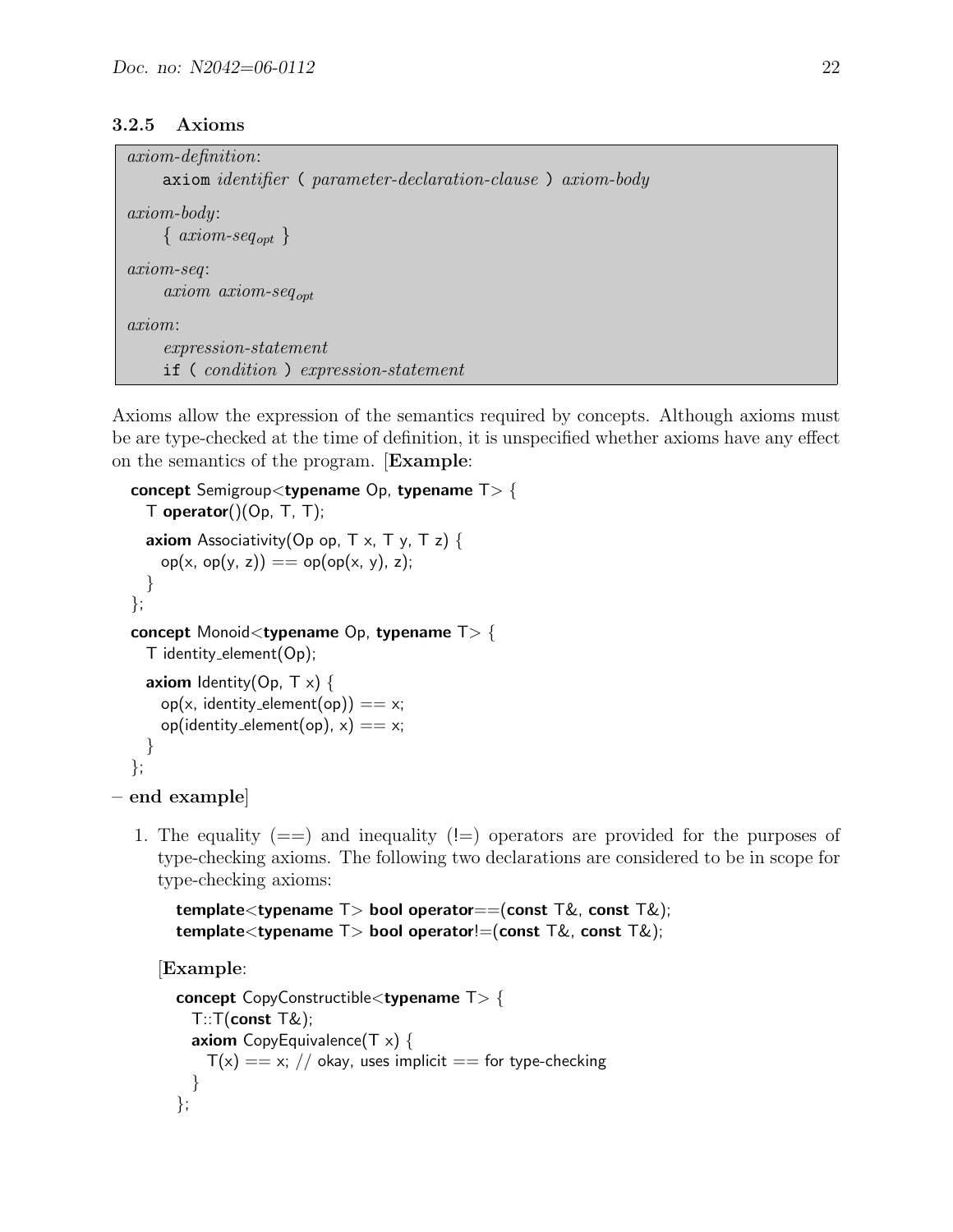- end example]
- 2. Where axioms state the equality of two expressions, implementations are permitted to replace one expression with the other. [Example:

```
template<typename Op, typename T where Monoid < Op, T >
 T identity(const Op& op, const T& t) {
    return op(t, identity element(op)); // can compile as "return t;"
 }
```

```
– end example]
```
3. Axioms can state conditional semantics using if statements. When the condition can be proven true, implementations are permitted to apply program transformations based on the expression-statement. [Example:

```
concept PartialOrder<typename Op, typename T> {
  bool operator()(Op, T, T);
  axiom Reflexivity(Op op, T x) { op(x, x) == true; }
  axiom Antisymmetry(Op op, T x, T y) { if (op(x, y) && op(y, x)) x == y; }
  axiom Transitivity(Op op, T x, T y, T z) { if (op(x, y) && op(y, z)) op(x, z) == true; }
}
```
– end example]

## <span id="page-22-0"></span>3.3 Concept Maps

```
declaration:
     concept-map-definition
template-declaration:
     template \leq template-parameter-list \geq where-clause<sub>ont</sub> concept-map-definition
concept-map-definition:
     concept_map concept-id { concept-map-member-specification<sub>opt</sub> } ;<sub>opt</sub>
concept-map-member-specification:
     simple-declaration\ concept-map-member-specification_{cont}function-definition concept-map-member-specification_{\text{out}}template-declaration concept-map-member-specification<sub>cont</sub>
```
Concept maps describe how a set of template arguments map to the syntax of concept. Whenever a constrained template is used, there must be a concept map corresponding to each *concept-id* requirement in the **where** clause  $(\S 3.4.1)$  $(\S 3.4.1)$ . This concept map may be written explicitly, instantiated from a concept map template, or generated implicitly (for an implicit concept).

[Example: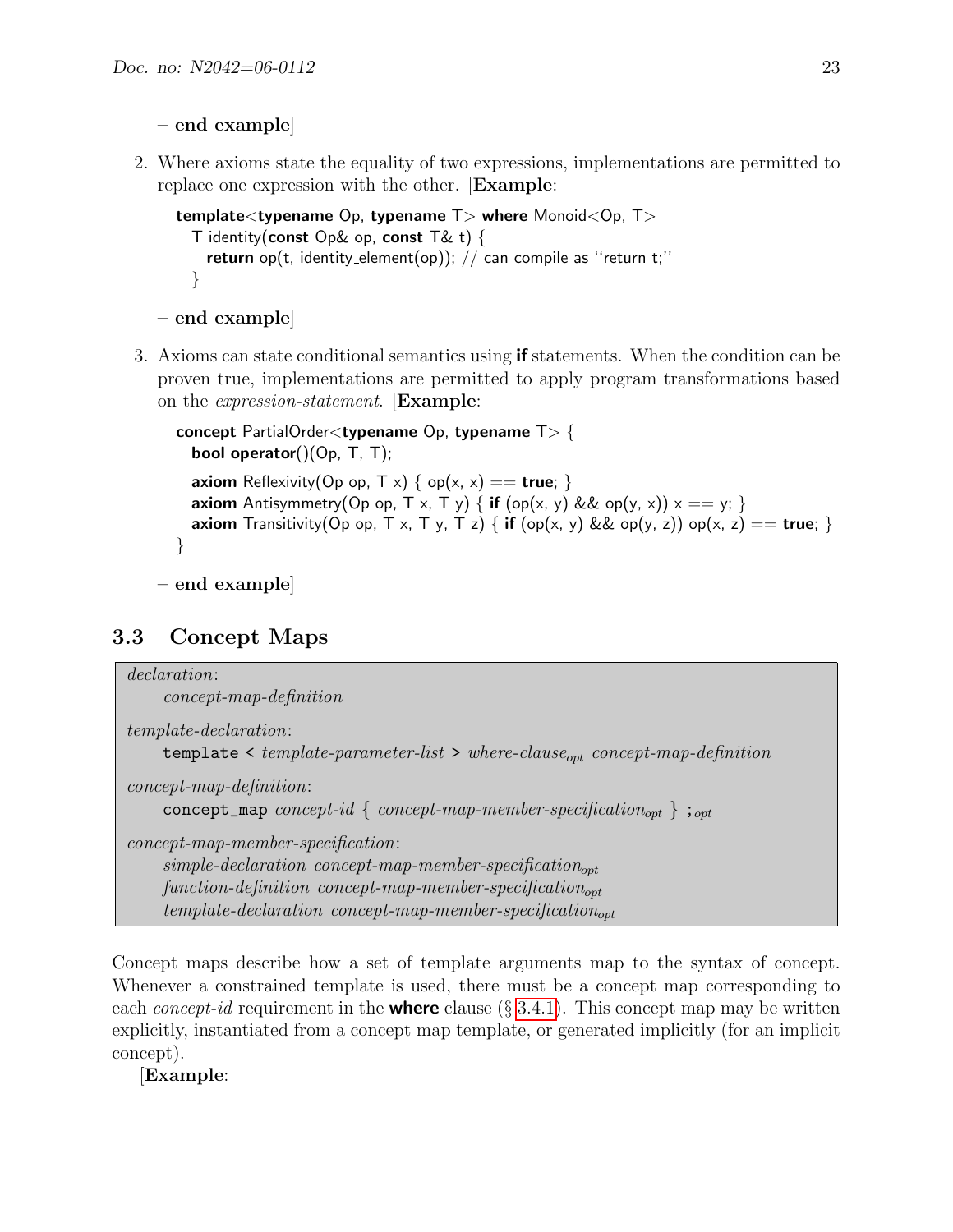```
class student_record {
public:
  string id;
  string name;
 string address;
};
concept map EqualityComparable<student record> {
  bool operator==(const student record& a, const student record& b)
  \{ return a.id == b.id;
};
template <EqualityComparable T void f(T);
```

```
f(\text{student\_record}()); // okay, have concept_map EqualityComparable\ltstudent_record>
```

```
– end example]
```
1. Concept maps shall provide, either implicitly (§ [3.3.3\)](#page-27-0) or explicitly (§ [3.3.1,](#page-24-0) [3.3.2\)](#page-26-0), definitions for every signature and associated type, value, and template requirement  $(\S 3.2.2, 3.2.3)$  $(\S 3.2.2, 3.2.3)$  $(\S 3.2.2, 3.2.3)$  in the corresponding concept or its refinements. **[Example:** 

```
concept C < typename T > \{T f(T); \};
concept D<typename T> : C < T> \{ \};
concept_map D < int > \{int f(int); // okay: matches requirement for f in concept C};
```

```
– end example]
```
- 2. Concept maps shall be defined in the same namespace as their corresponding concept.
- 3. Concept maps shall not contain extraneous definitions that do not match any requirement in the corresponding concept or its refinements. **[Example:**

```
concept C < typename T > \{ \};
concept_map C <int > {
  int f(int); // error: no requirement for function f
};
```

```
– end example]
```
4. At the point of definition of a concept map, all nested requirements (§ [3.2.4\)](#page-20-0) of the corresponding concept shall be satisfied. A concept map for which a nested requirement is not satisfied is ill-formed. [Example:

```
concept SignedIntegral<typename T> { /∗ ... ∗/ }
concept ForwardIterator<typename Iter> {
  typename difference_type;
  where SignedIntegral<difference_type>;
}
```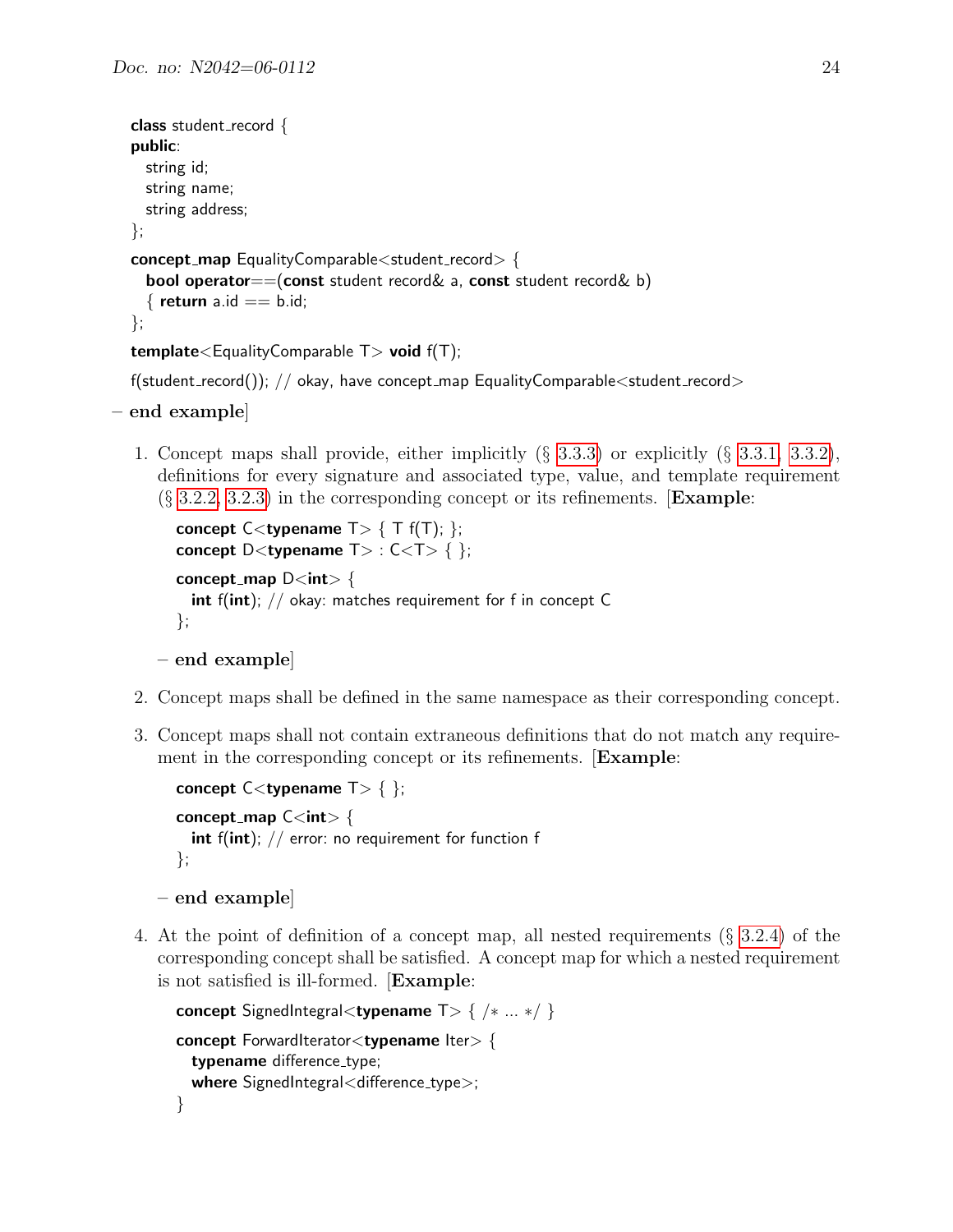```
concept_map SignedIntegral<ptrdiff t > { };
concept map ForwardIterator<int∗> {
  typedef ptrdiff_t difference_type;
\}; // okay: there exists a concept_map SignedIntegral<ptrdiff_t>
concept map ForwardIterator<file iterator> {
  typedef long difference_type;
\}; // error: no concept_map SignedIntegral<long>
```

```
– end example]
```
5. The definition of a concept map asserts that the axioms (§ [3.2.5\)](#page-21-0) defined in the corresponding concept (and its refinements) hold. It is unspecified whether these axioms have any effect on program translation.

### <span id="page-24-0"></span>3.3.1 Signature Definitions

Signatures (§ [3.2.2\)](#page-17-0) are satisfied by function definitions within the body of a concept map. These definitions can be used to adapt the syntax of the concept arguments to the syntax of the type. [Example:

```
concept Stack<typename S> {
 typename value_type;
 bool empty(S);
 void push(S&, value_type);
 void pop(S\&);
 value type& top(S&);
}
// Make a vector behave like a stack
template<Regular T>
concept_map Stack<std::vector<T> > {
 typedef T value_type;
  bool empty(std::vector<T> vec) { return vec.empty(); }
 void push(std::vector(T)& vec, value_type value) { vec.push_back(value); }
 void pop(std::vector<T>& vec) { vec.pop_back(); }
 value_type& top(std::vector<T>& vec) { return vec.back(); }
}
```

```
– end example]
```
1. A function declaration in a concept map matches a signature of the same name when the types of the functions are equivalent after substitution of concept arguments. [Example:

```
concept C<typename X> {
  void f(X);
};
concept_map C <int > {
```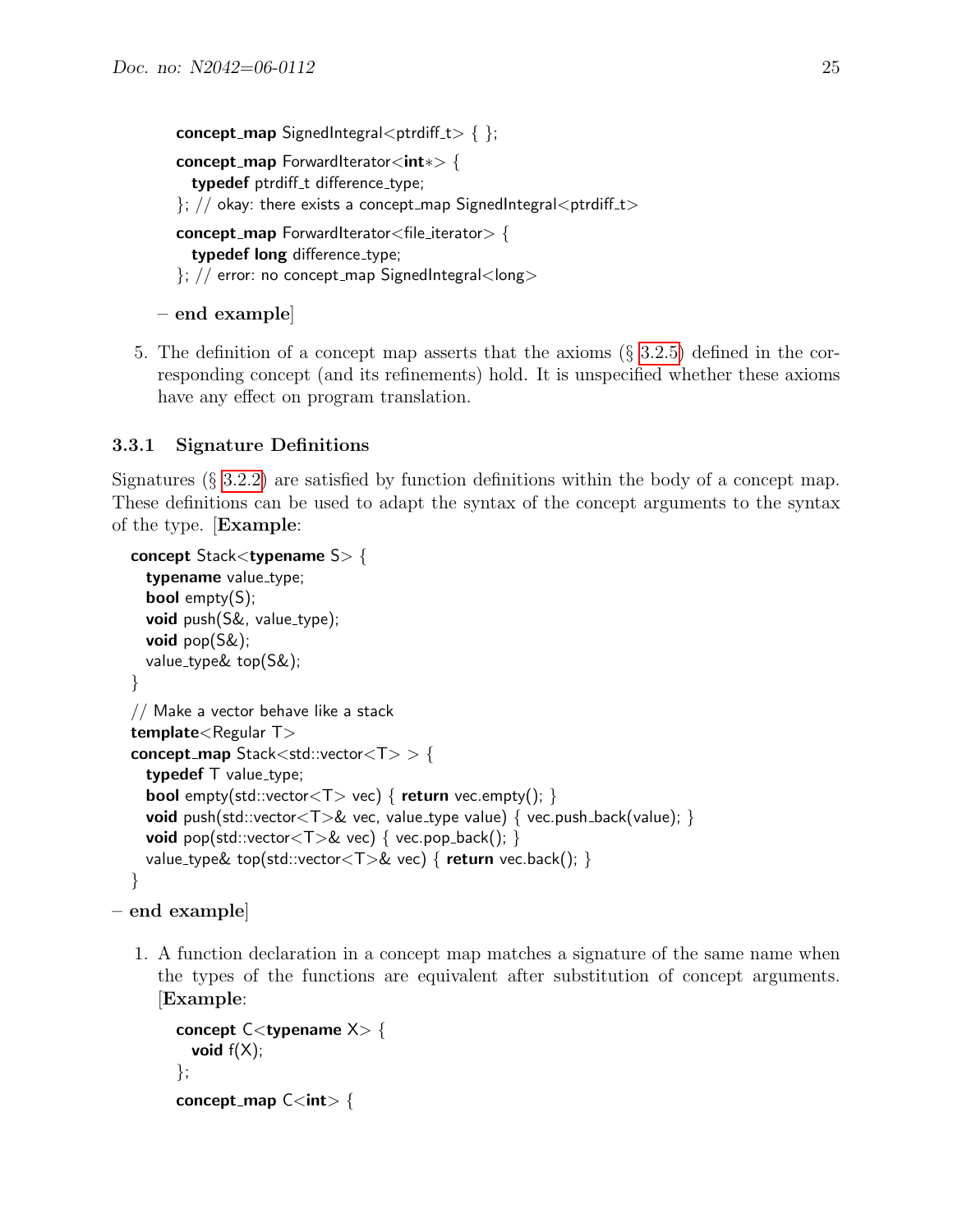```
void f(int) \{ \}};
– end example]
```
2. All arguments to functions in a concept map are passed by reference. Each parameter type  $\mathsf T$  in a signature definition will be transformed into  $\mathsf T$  const $\&$  prior to matching functions to signatures. [Example:

```
concept C<typename X> {
    void f(const X&);
    void g(const X&);
    void h(X);
  };
  concept_map C < int > {
    void f(const int&) \{\} // okay: exact match
    void g(int) \{\} // okay: parameter becomes const int&
    void h(int) \{\} // okay: parameters become const int&
  };
– end example]
```
3. Functions declared within a concept map may be defined outside the concept map, in a separate translation unit. [Example:

```
// c.h
concept C<typename X> {
  void f(X);
};
concept_map C <int > {
  void f(int);
};
// c.cpp
void C <int >:: f(int) {
 // ...
}
```

```
– end example]
```
4. Function templates declared within a concept map match a signature template when the signature template is at least as specialized as the function template. [Example:

```
concept C<typename X> {
  typename value_type;
  template<ForwardIterator Iter>
    where Convertible < |ter::value\_type, value\_type>void X::X(Iter first, Iter last);
};
```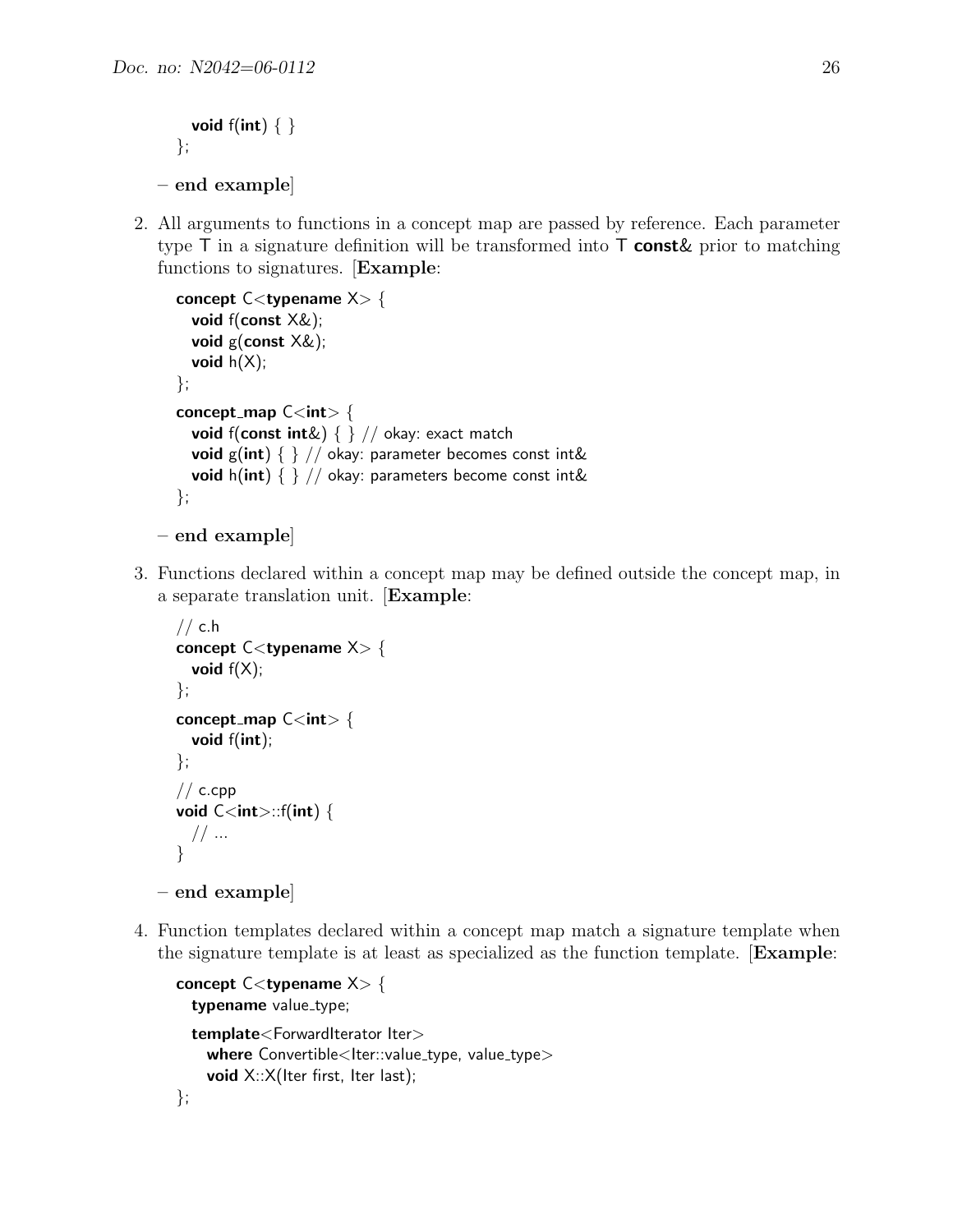```
concept_map C<MyContainer> {
  typedef int value_type;
  template<lnputIterator Iter>
    where Convertible < |ter::value_type, int>void X::X(Iter first, Iter last) \{ \dots \} // okay: signature is more specialized
};
```

```
– end example]
```
### <span id="page-26-0"></span>3.3.2 Associated Type, Value, and Template Definitions

Definitions in the concept map provide types, values, and templates for the "implicit" parameters of concepts  $(\S 3.2.3)$  $(\S 3.2.3)$ . These definitions must meet the nested requirements  $(\S 3.2.4)$  $(\S 3.2.4)$ stated in the body of the concept.

1. Associated type requirements are satisfied by type definitions in the body of a concept map. [Example:

```
concept ForwardIterator<typename Iter> {
    typename difference_type;
  }
  concept map ForwardIterator<int∗> {
    typedef ptrdiff_t difference_type;
  };
– end example]
```
2. Associated value requirements are satisfied by variable declarations, which must be provided with an initializer, in the body of a concept map. [Example:

```
concept Tuplelttypename Tgt {
  int length;
}
template<typename T, typename U>
concept_map ForwardIterator<std::pair<T, U> > {
  int length = 2;
};
```

```
– end example]
```
3. Associated template requirements are satisfied by class template declarations in the body of the concept map. [Example:

```
concept Allocator<typename Alloc> {
  template<class T> class rebind;
}
template<typename T>
\text{concept\_map} ForwardIterator<my_allocator<T> > {
```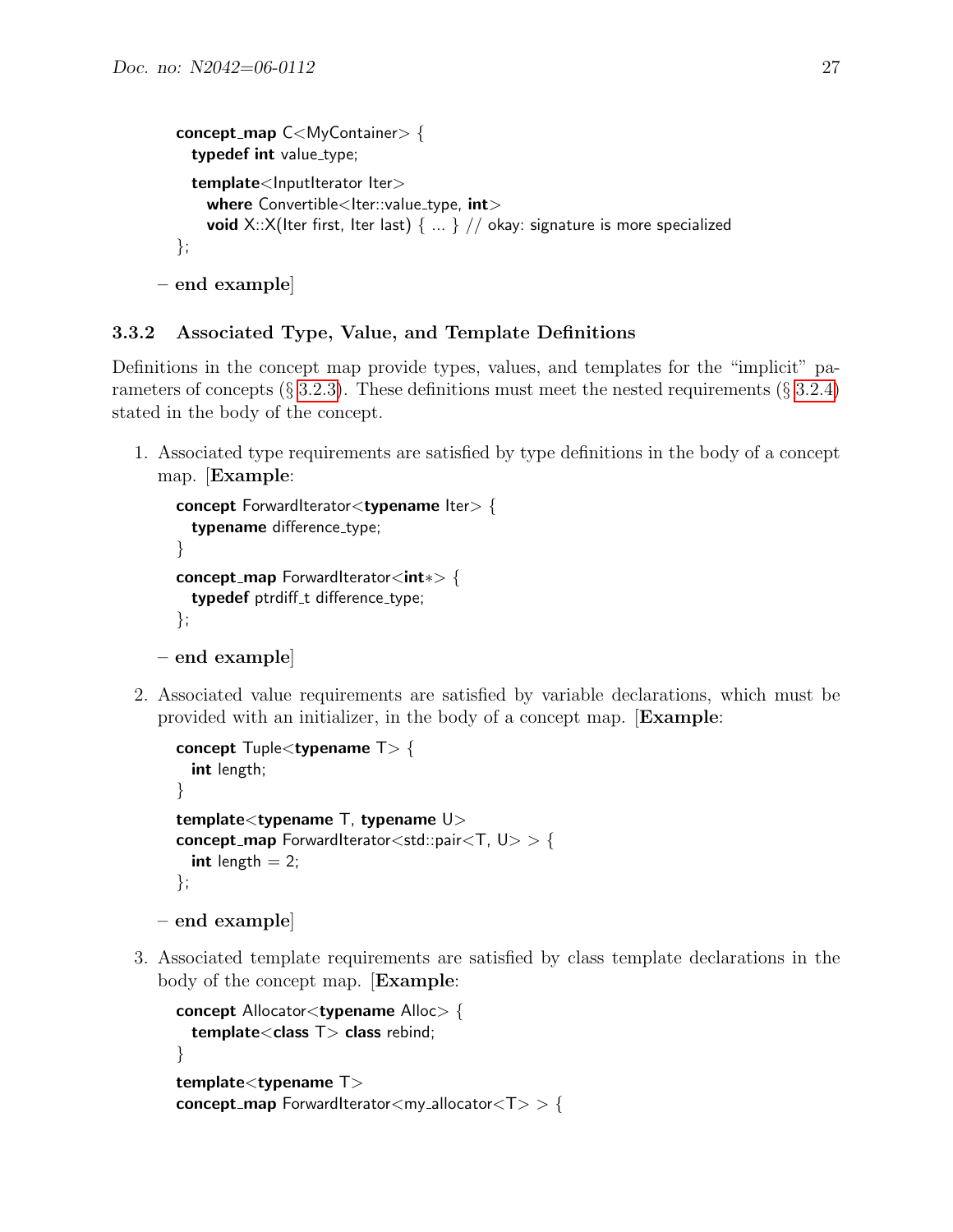```
template<class U>
      class rebind \{typedef my_allocator<U> type;
      };
  };
– end example]
```
#### <span id="page-27-0"></span>3.3.3 Implicit Member Definitions

When the requirements of a concept and its refinements are not satisfied by the definitions in the body of a concept map (§ [3.3.1,](#page-24-0) [3.3.2\)](#page-26-0), default definitions are implicitly defined from the requirements and their default values.

- 1. Implicitly-defined functions generated for signatures contain a single statement, which is either a return statement containing a use of the corresponding operator or function (for operator requirements with non-**void** return types) or a single expression statement containing a use of the corresponding operator or function (for operator requirements with a **void** return type). Implicitly-defined functions for signatures do not have linkage and cannot have their addresses taken.
- 2. The implicitly generated definition for a free function requirement contains an unqualified call to a function of the same name. [Example:

```
concept C<typename T> {
    void f(T \times);
     T g(T x);
  }
  concept_map C <int > {
    void f(int x) { f(x); } // implicitly generated
    int g(int x) { return g(x); } // implicitly generated
  };
– end example]
```
- 
- 3. The implicitly generated definition for an operator requirement contains a use of the corresponding operator.<sup>[1](#page-27-1)</sup> [Example:

```
concept C<typename T> {
  bool operator\lt(T, T);
  \top operator-(\top);
}
concept_map C < int > {
  bool operator<(int x, int y) { return x < y; }
  T operator-(T \times) { return -x; }
};
```
<span id="page-27-1"></span><sup>&</sup>lt;sup>1</sup>Note that we do not treat operators like free functions so that operators can match built-in operators or operators defined as members.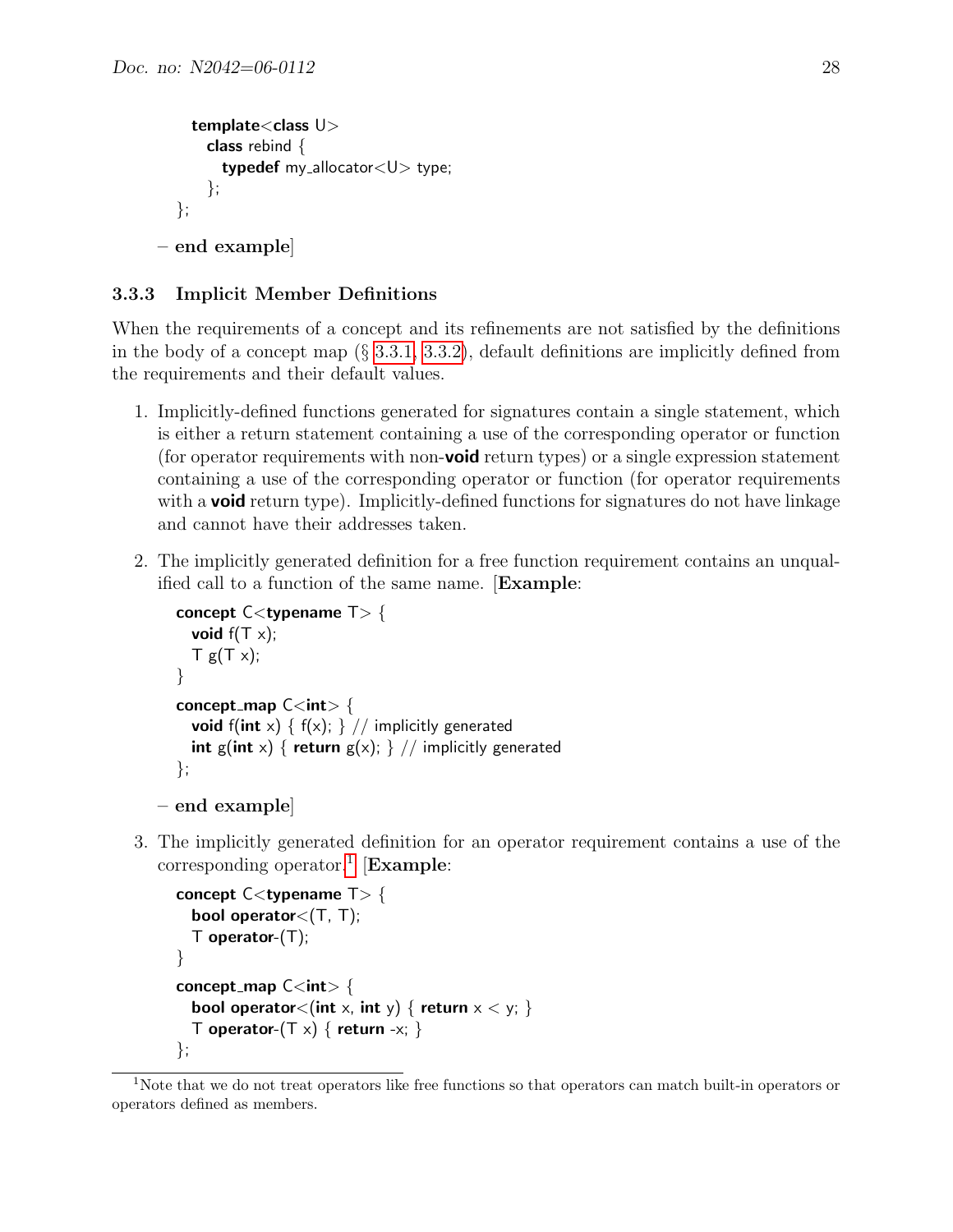### – end example]

4. If the implicitly generated definition of a signature fails to type-check, and the signature contains a default implementation, the default implementation is used. [Example:

```
concept EqualityComparable<typename T> {
  bool operator==(T, T);
  bool operator!=(T \times, T \times) { return !(x == y); }
}
class X \{\};bool operator==(X, X);
concept map EqualityComparable<X> {
  bool operator==(X x1, X x2) { return x1 == x2; } // implicitly generated
  bool operator==(X x1, X x2) { return !(x1 == x2); } // from default
};
```

```
– end example]
```
5. Implicitly-defined associated type definitions shall be provided when the associated type requirement contains a default type expression. The implicitly-defined definition substitutes the concept arguments into the default type expression. [Example:

```
concept Iterator<typename Iter> {
  typename difference_type = ptrdiff_t;
};
concept_map lterator<int∗> {
  typedef ptrdiff t difference type; // implicitly generated
};
```

```
– end example]
```
6. Implicitly-defined associated type definitions shall be provided when an associated type without a default type expression is used as the return value of a signature. The associated type's defined value shall be the return type of the corresponding function in the concept map, which may be implicitly or explicitly defined. [Example:

```
concept UnaryFunction<typename F, typename T> {
  typename result_type;
  result_type operator((C)(F&, T);
};
stuct identity {};
concept_map UnaryFunction\ltidentity, intgt {
  int operator()(identity &, int x) { return x; }
  // implicitly generated: typedef int result_type;
};
concept_map UnaryFunction<float (*)(float), float> {
  // implicitly generated: float operator()(float (∗&f)(float), float x);
  // implicitly generated: typedef float result_type;
```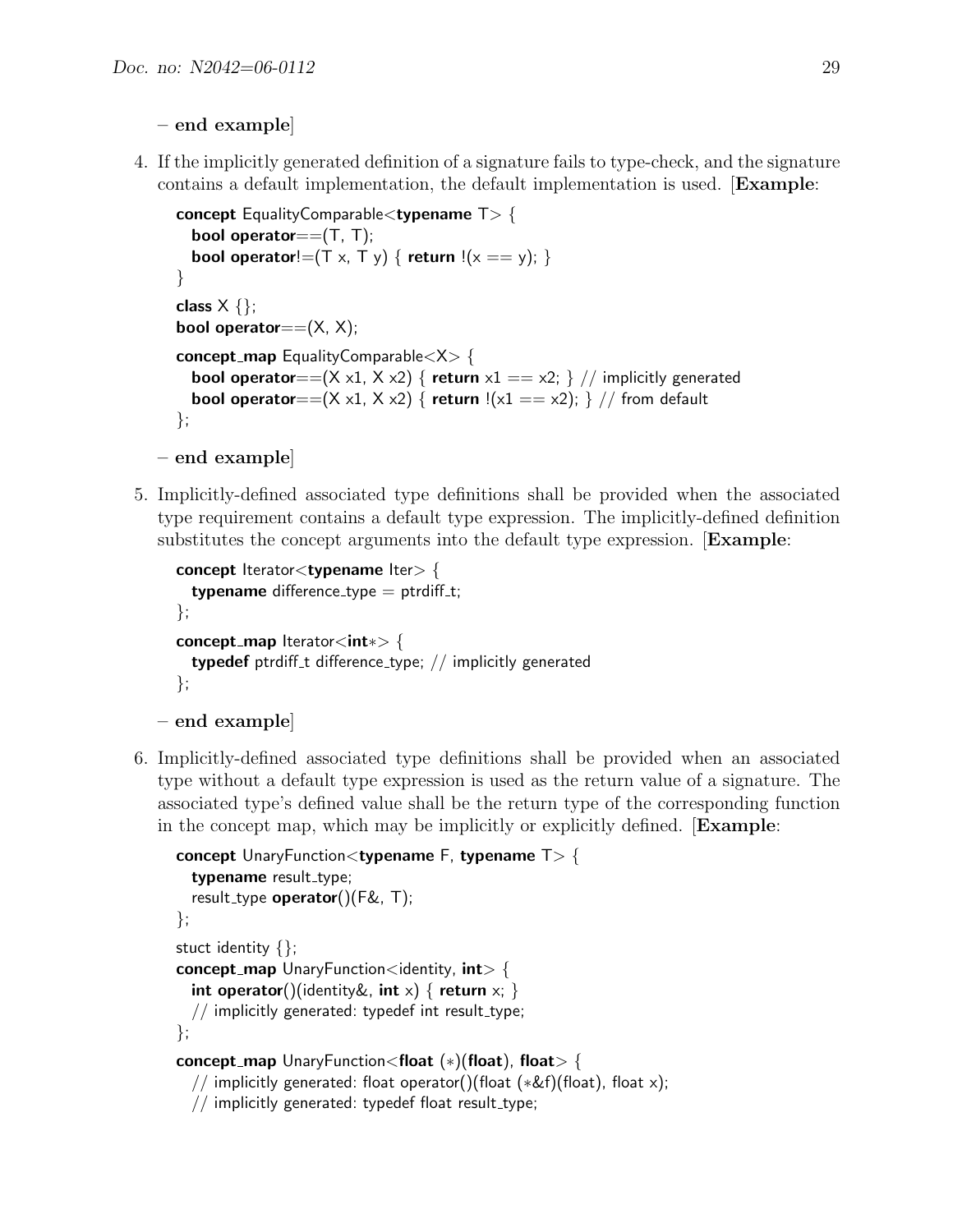```
};
template<CopyConstructible T>
concept_map UnaryFunction (T (*)(T), T > {
  // implicitly generated: T operator()(T (*&f)(T), T x);
  \frac{1}{2} implicitly generated: typedef T result_type;
};
```

```
– end example]
```
7. Implicitly-defined associated value and template definitions shall be provided when the associated value or template requirement contains a default value. The implicitlydefined definition substitutes the concept arguments into the default value.

### <span id="page-29-0"></span>3.3.4 Refinements and Concept Maps

When a concept map is defined for a concept  $C$  that has a refinement clause, concept maps for each of the refinements of  $C$  are implicitly defined from the definition of the concept map for  $C<sup>2</sup>$  $C<sup>2</sup>$  $C<sup>2</sup>$  [Example:

```
concept ForwardIterator<typename Iter> { /∗ ... ∗/ }
concept BidirectionalIterator<typename Iter> : ForwardIterator<Iter> { /∗ ... ∗/ }
concept_map BidirectionalIterator<list_iter> { /* ...*/}
// implicitly generates concept_map ForwardIterator<list_iter>
```
- end example]
	- 1. Concept map templates will be implicitly defined for refinements only when all of the template parameters of the original concept map are deducible from the refinement. [Example:

```
concept Ring<typename AddOp, typename MulOp, typename T>
  : Group<AddOp, T>, Monoid<MulOp, T> { /∗ ... ∗/ };
template<Integral T>
concept_map Ring<std::plus<T>, std::multiplies<T>, T> { }
// okay, implicitly generates:
template<Integral T> concept_map Group<std::plus<T>>, T> { }
template<Integral T> concept_map Monoid<std::multiplies<T>, T> { }
template<Integral T, Integral U, Integral V>
  where MutuallyConvertible<T, U> && MutuallyConvertible<T, V> &&
        MutuallyConvertible < U, V>concept_map Ring<std::plus<T>, std::multiplies<U>, V > \{ \}// above concept_map is ill-formed, cannot implicitly generate:
template<Integral T, Integral U, Integral V>
  where MutuallyConvertible<T, U> && MutuallyConvertible<T, V> &&
        MutuallyConvertible<U, V>
```
<span id="page-29-1"></span><sup>&</sup>lt;sup>2</sup>It is not necessary that these concept maps be implicitly generated, so long as they can be found and synthesized during concept map lookup.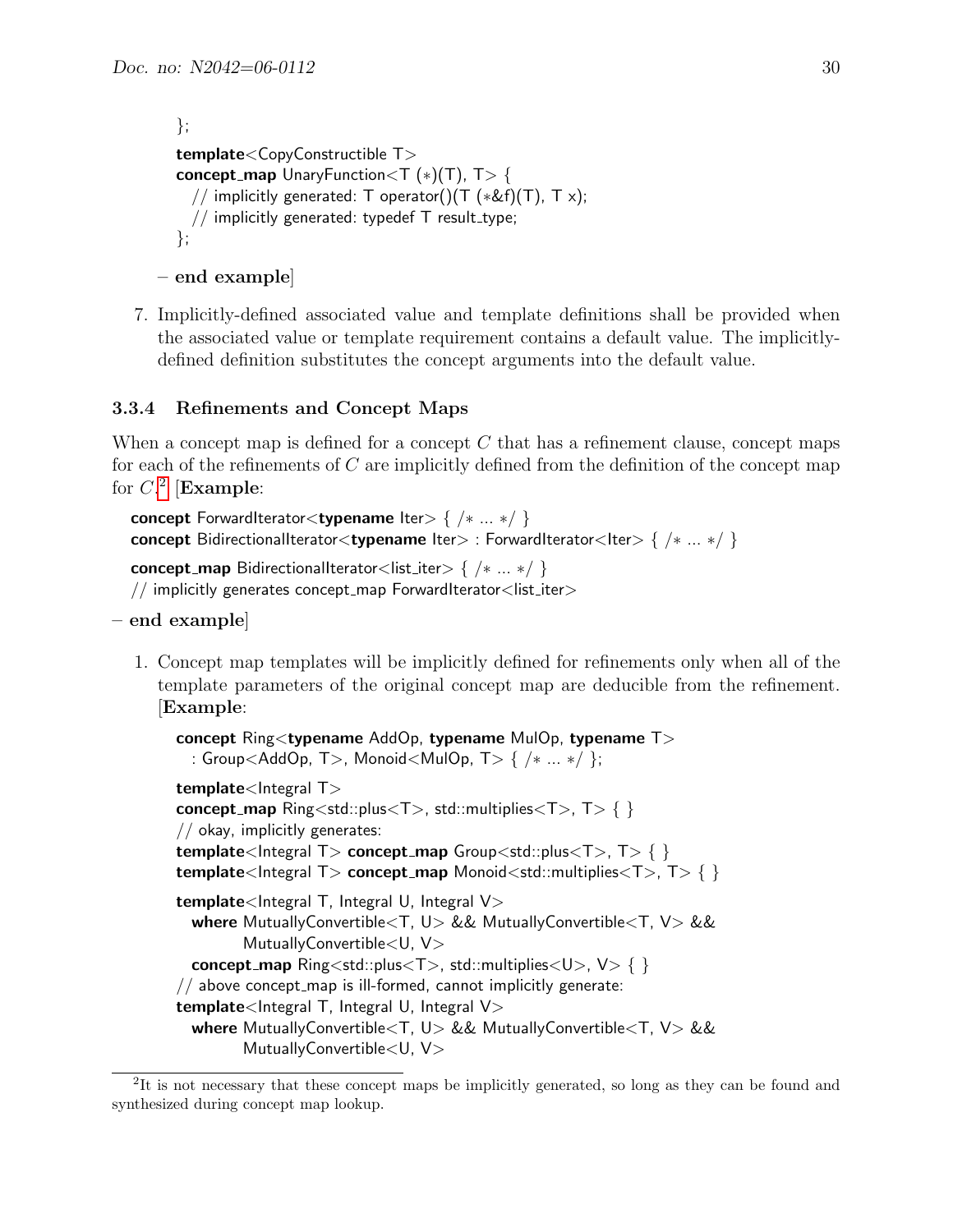```
concept_map Group<std::plus<T>, V > \{ \}template<Integral T, Integral U, Integral V>
 where MutuallyConvertible<T, U> && MutuallyConvertible<T, V> &&
        MutuallyConvertible<U, V>
 concept_map Monoid<std::multiplies<U>, V> { }
```
#### – end example]

For refinements that are not implicitly defined:

• Concept maps matching the refined concept map shall have been previously defined. [Example:

```
concept Ring<typename AddOp, typename MulOp, typename T>
 : Group<AddOp, T>, Monoid<MulOp, T> { /∗ ... ∗/ };
template<Integral T, Integral V> where MutuallyConvertible<T, V>
 concept_map Group<std::plus<T>, V > \{ \}template<Integral U, Integral V> where MutuallyConvertible<U, V>
 concept_map Monoid<std::multiplies<U>, V > \{ \}template<Integral T, Integral U, Integral V>
 where MutuallyConvertible<T, U> && MutuallyConvertible<T, V> &&
        MutuallyConvertible<U, V>
 concept_map Ring<std::plus<T>, std::multiplies<U>, V> { } // okay
```
- end example]
- Concept maps for which implicit concept maps cannot be generated from refinements shall not define functions  $(\S 3.3.1)$  $(\S 3.3.1)$  for signatures in those refined concepts.
- 2. If a concept map has been defined explicitly, it will not be defined implicitly due to refinement. [Example:

```
concept ForwardIterator<typename Iter> { /∗ ... ∗/ }
concept BidirectionalIterator<typename Iter> : ForwardIterator<Iter> { /* ...*/}
concept_map ForwardIterator<list_iter> { /* ...*/}
concept_map BidirectionalIterator<list_iter> { /* ...*/}
// does not implicitly generate concept_map ForwardIterator<list_iter>
```
– end example]

### <span id="page-30-0"></span>3.3.5 Concept Map Lookup

When a concept map is required for a given *concept-id*, concept map lookup selects the most specialized concept map. Concept map lookup is required when using a constrained template (to satisfy a concept-id requirement), when verifying that a concept map meets the nested requirements of its corresponding concept, or when performing qualified name lookup into a concept map.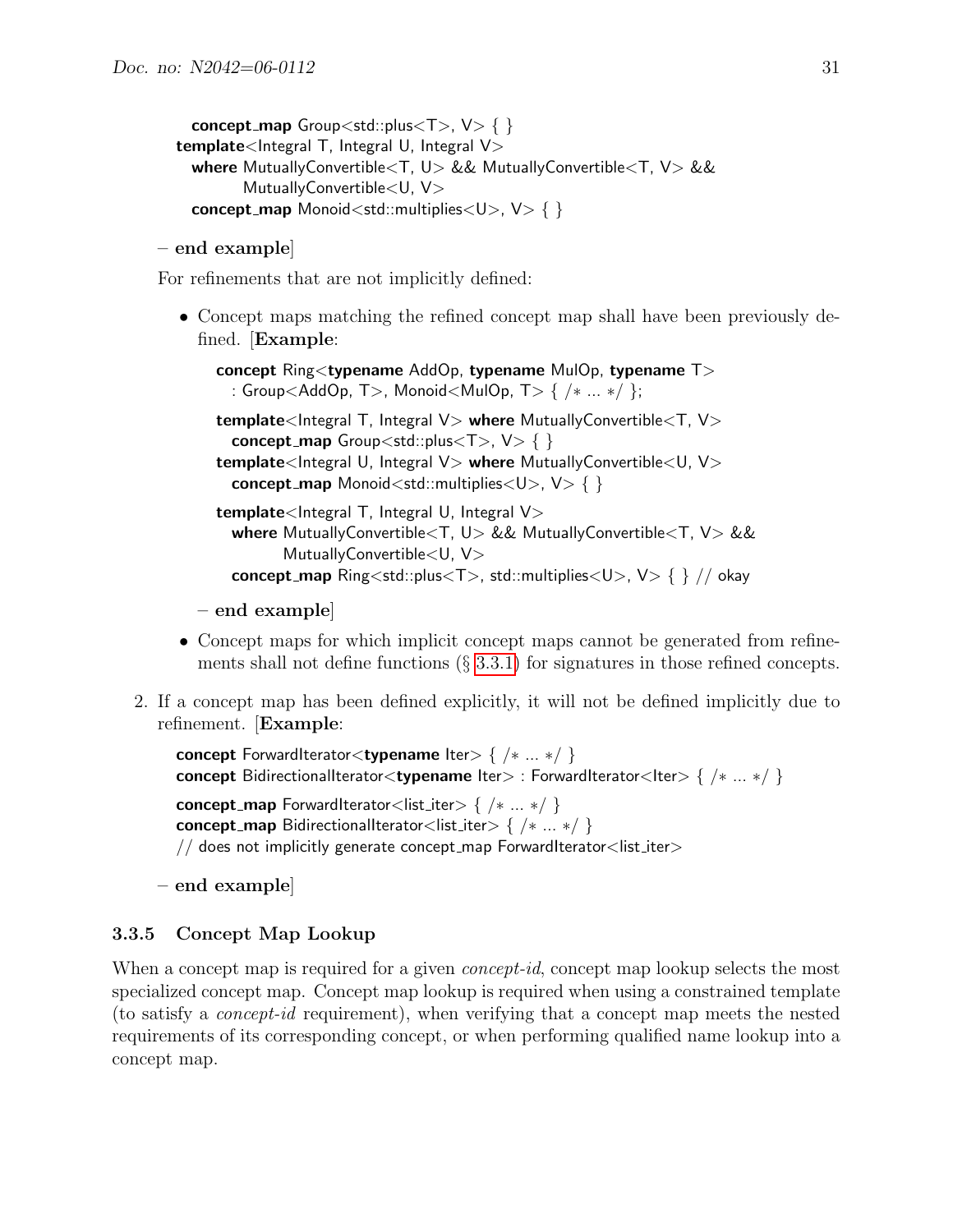- 1. Concept map lookup determines which concept map templates match the required concept-id by matching the template arguments to the concept with the template arguments to the concept map templates. Concept map lookup selects the most specialized concept map using the same partial ordering rules as for class template partial specializations, extended by partial ordering with **where** clauses  $(\S 3.4.6)$  $(\S 3.4.6)$ . If partial ordering of concept maps results in an error or ambiguity, the program is ill-formed.
- 2. If no matching concept map is found and the corresponding concept is an explicit concept, concept map lookup fails.
- 3. If no matching concept map is found and the corresponding concept is an implicit concept, the compiler tentatively generates an empty concept map definition for the concept-id. The concept map will be type-checked with all of its definitions implicitly generated  $(\S 3.3.3)$  $(\S 3.3.3)$ . If type-checking succeeds, the concept map definition is generated and concept map lookup succeeds. If type-checking fails, the concept map definition is removed along with any other failed instantiations and concept map lookup fails.
- 4. A well-formed program may include failures in concept map lookup.

## <span id="page-31-0"></span>3.4 Constrained Templates

template-declaration:  $\text{export}_{opt}$  template < template-parameter-list > where-clause declaration member-declaration: where-clause member-declaration

Constrained templates are templates that have constraints placed on their template parameters. Unlike existing (unconstrained) templates, constrained templates are completely type-checked at the time of their definition. A constrained template verifies that its template arguments meet its stated constraints prior to instantiation. Thus, a well-formed constrained template will only fail to instantiate under very rare circumstances, providing nearly-perflect separate type checking.

- 1. A template is constrained if any requirements have been placed on its template parameters, either through the presence of a **where** clause  $(\S$  [3.4.1\)](#page-32-0) or inline requirements  $(\S$  [3.4.2\)](#page-35-0).
- 2. A template that is not constrained is unconstrained.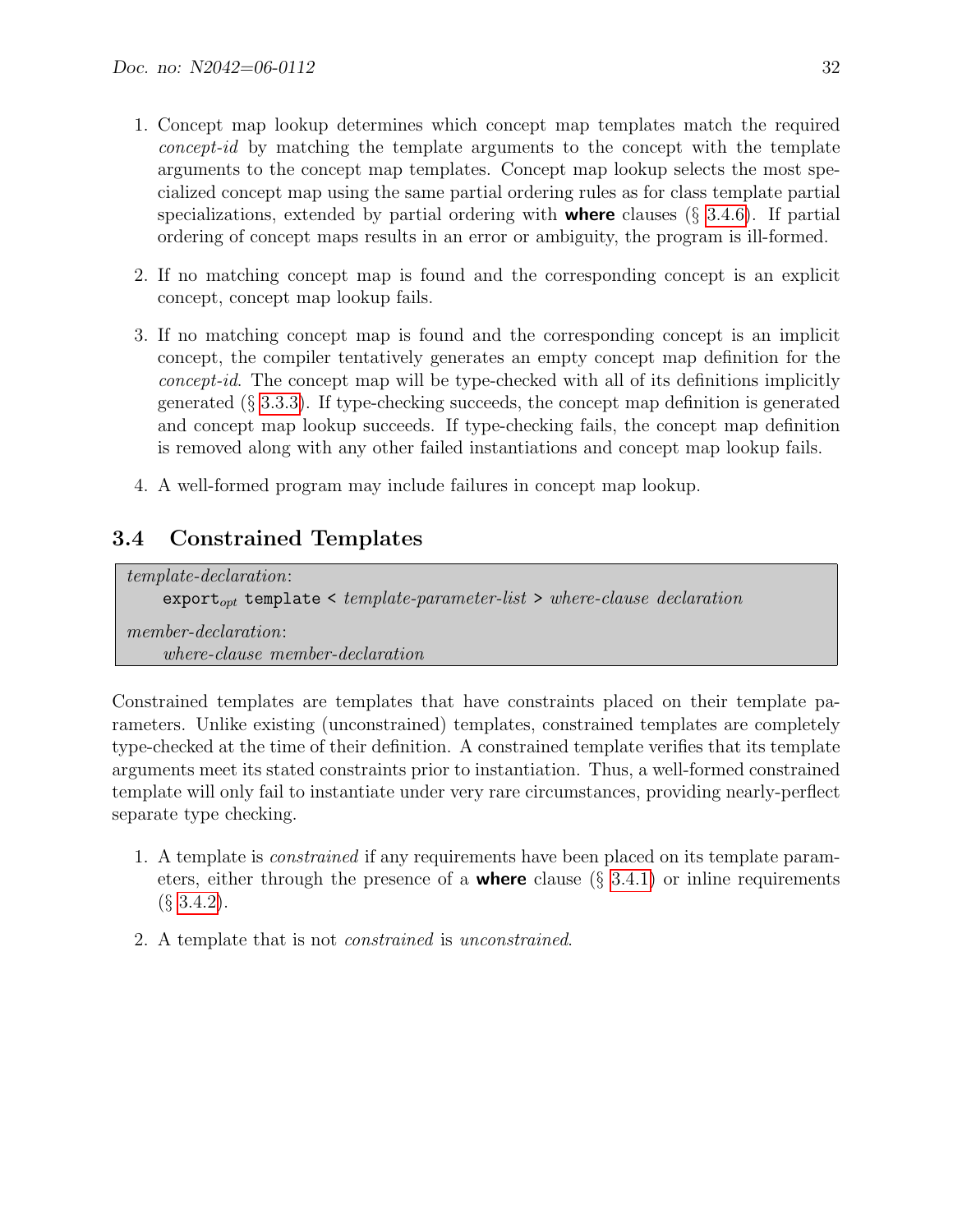#### <span id="page-32-0"></span>3.4.1 Where Clauses

| $where-clause:$                                                                                                |
|----------------------------------------------------------------------------------------------------------------|
| where <i>constraint-expr</i>                                                                                   |
| $constraint\text{-}expr:$<br>$constraint\text{-}expr \mid \text{ } and\text{-}constraint$<br>$and$ -constraint |
| $and$ -constraint:<br>and-constraint & and-constraint<br>$not$ -constraint                                     |
| $not$ -constraint:                                                                                             |
| ! constraint                                                                                                   |
| constant                                                                                                       |
| constraint:                                                                                                    |
| $\ldots_{opt}$ nested-name-specifier <sub>opt</sub> concept-id                                                 |
| $\left($ constraint-expr $\right)$                                                                             |

where clauses place constraints (requirements) on the parameters of a template. The constraints described in **where** clauses have two roles. First, they restrict the use of the constrained template to template arguments that satisfy the requirements of the where clause. Second, they provide declarations available within the definition of the template that will be used for type-checking.

1. A *concept-id* constraint in a **where** clause requires the existence of a concept map. When type-checking a constrained template, the *concept-id* constraint provides declarations from its associated concept for type-checking the definition of the constrained template. A *concept-id* constraint is satisfied when concept map lookup  $(\S3.3.5)$  $(\S3.3.5)$  finds a unique concept map. [Example:

```
concept Addable<typename X> {
  X operator +(X, X);
}
concept_map Addable<int> { };
template<typename T > where Addable<T > T plus(T \times, T y) {
  return x + y; // okay: Addable<T> provides T operator+(T, T);
}
int x = 17, y = 42;
plus(x, y); // okay: Addable<int> requirement is satisfied by concept_map Addable<int>
```

```
– end example]
```
2. A not constraint !C<T1, T2, ..., TN> requires that no concept map exist for the specified concept, i.e., concept map lookup  $(\S 3.3.5)$  $(\S 3.3.5)$  must fail for the given *concept-id.* When type-checking a constrained template, not constraints do not introduce any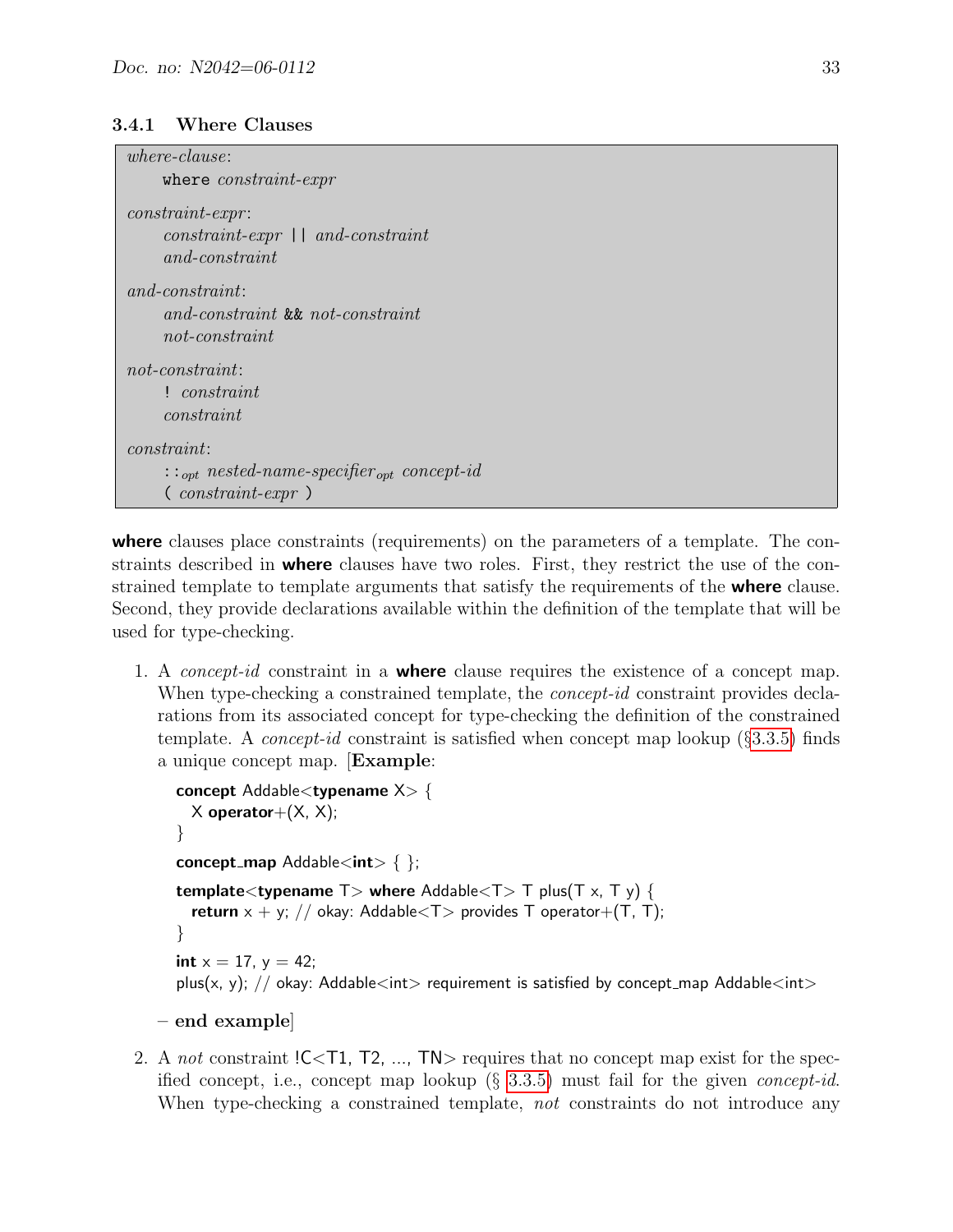declarations into the template definition. Their only impact on type-checking is the propagation of the fact that no concept map exists for that concept. [Example:

```
concept C<typename T> { /* ...*/}
template<Regular T> where !C < T> void f(T \times) {
  f(x); // okay, no concept map for C < T}
concept_map C<int> { /* ...*/ };
float x;
int y;
f(x); // okay, no concept map C < float >
f(y); // error: there exists a concept map C<int>
```

```
– end example]
```
3. An and constraint C1 && C2 requires that both of the constraints C1 and C2 be satisfied. When type-checking a constrained template containing an and constraint, the union of C1 and C2 is available to the template definition. [Example:

```
concept EqualityComparable<typename T> {
  bool operator==(T, T);
}
concept LessThanComparable<typename T> {
  bool operator<(T, T);
}
template<Regular T> where EqualityComparable<T> && LessThanComparable<T>
  bool leq(T x, T y) \{return x < y \mid x == y;
  }
```

```
– end example]
```
4. An or constraint C1 || C2 requires that either the constraint C1 must be satisfied or the constraint C2 must be satisfied, but not both. When type-checking a constrained template containing an or constraint, the intersection of C1 and C2 is available to the template definition. [Example: The following function cos() accepts either integral or floating-point types.

```
concept Integral<typename T > \{ / * ... * / \}concept Floating<typename T > \{ / * ... * / \}template<Regular T> where |ntegral\langle T \rangle || Floating\langle T \rangle T cos(T);
class anomaly \{ \ \n\} ... \ast };
concept_map Integral<anomaly> { /* ...*/ };
concept_map Floating<anomaly> { /* ...*/ };
cos(anomaly()); // error: have both Integral<anomaly> and Floating<anomaly>
```

```
– end example]
```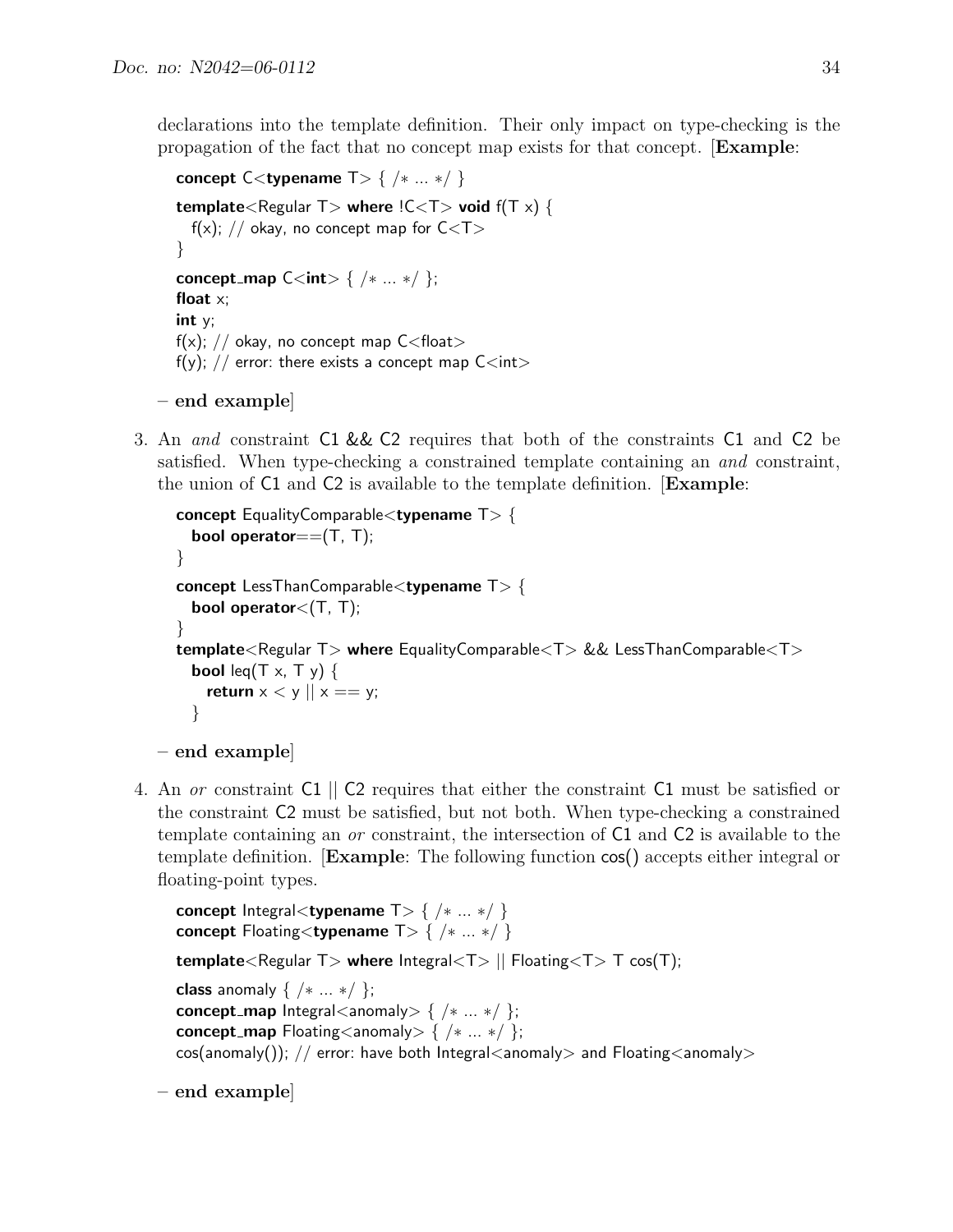5. The canonical representation for compound **where** clauses is disjunctive normal form. Two where clauses are considered equivalent if their disjunctive normal forms are equivalent. [Example:

```
concept Integral<typename T > { /* ...*/}
concept Floating<typename T > \{ / * ... * / \}template<typename T > where Regular<T > && (Integral<T > || Floating<T > T cos(T);
template<typename T>
  where (Regular<T> && Integral<T> || Regular<T> && Floating<T>)
  T cos(T x) { /* defines function above. */ }
template<typename T> where Regular && !(!Integral<T> && !Regular<T>)
  T cos(T x) { /* error: redefinition of cos */ }
```
- end example]
- 6. A constrained template with an or constraint is equivalent to a set of specialized constrained templates, each of which contains one term from the disjunctive normal form of the **where** clause. [Example:

```
concept Integral<typename T > { /* ...*/}
concept Floating<typename T> { /∗ ... ∗/ }
template<Regular T> where Integral<T> | Floating<T> T cos(T) { /* body text */ }
// equivalent to...
template<Regular T> where Integral<T> T cos(T) { /* same body text */ }
template<Regular T> where Floating<T> T cos(T) { /* same body text */ }
```

```
– end example]
```
7. When a constrained template contains an *or* constraint C1 || C2, the meaning of identifiers shall not differ between  $C1$  and  $C2<sup>3</sup>$  $C2<sup>3</sup>$  $C2<sup>3</sup>$  [Example:

```
concept C1 < typename T > {
    typename inverse;
    where Convertible<T, inverse>;
  }
  concept C2 < typename T > {
    T inverse(T);
  }
  template<typename T>
    where C1 < T > || C2 < T > // error: inverse has different meanings in C1 and C2
    f(T t) {
      inverse(t);
    }
– end example]
```
<span id="page-34-0"></span><sup>3</sup>This restriction is intended to ensure that an implementation need only parse a constrained template once, rather than producing several different abstract syntax trees corresponding to each term in the disjunctive normal form.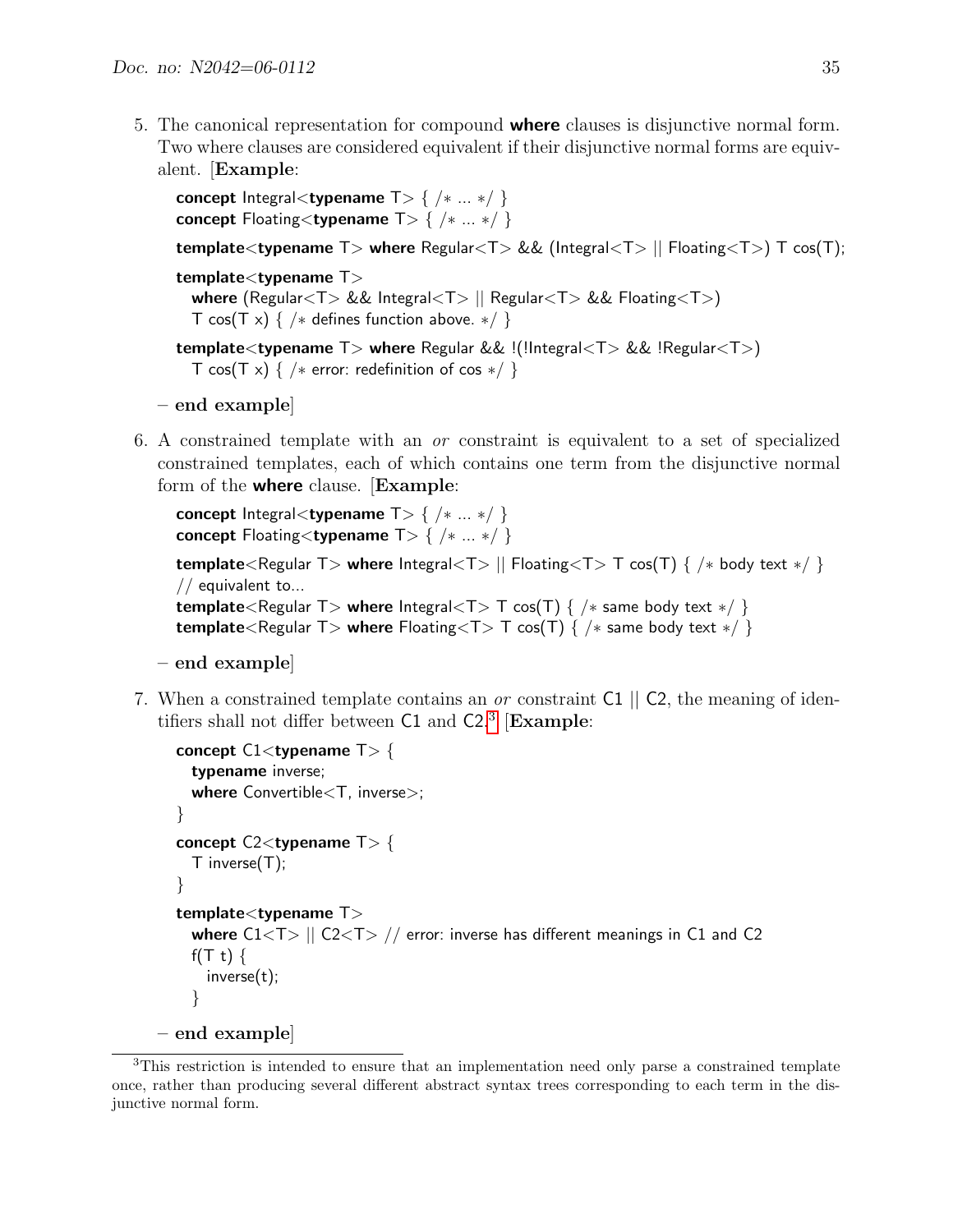### <span id="page-35-0"></span>3.4.2 Inline Requirements

| $concept$ - $name$ :<br>identifier                                                                                                                                                          |                                                                                                                                                                              |
|---------------------------------------------------------------------------------------------------------------------------------------------------------------------------------------------|------------------------------------------------------------------------------------------------------------------------------------------------------------------------------|
| $type\text{-}parameter\text{:}$<br>$\ldots_{opt}$ nested-name-specifier <sub>opt</sub> concept-name identifier<br>$\ldots_{opt}$ nested-name-specifier <sub>opt</sub> concept-id identifier | $\cdots_{opt}$ nested-name-specifier <sub>opt</sub> concept-name identifier = type-id<br>$\cdots_{opt}$ nested-name-specifier <sub>opt</sub> concept-id identifier = type-id |

Inline requirements offer an alternative way of specifying the constraints on template parameters. Inline requirements support the "type of a type" view of concepts, and are therefore limited to concepts whose first parameter is a template type parameter.

1. With the exception of nested name lookup, an inline requirement  $C < 1$ ,  $T<sub>2</sub>, ..., T<sub>N</sub> > T$ or C T stated in a template header is equivalent to a constrained template that declares T as **typename** T in its template header and introduces the *concept-id* constraint  $C < T$ , T1, T2, ..., TN $>$  into the where clause. [Example:

```
concept C<typename T > \{ / * ... * / \}
```

```
template<C T > void f(T);
\frac{1}{2} is equivalent to the following, modulo nested type lookup
template<typename T> where C < T> void f(T);
```

```
– end example]
```
2. Given an inline requirement  $C \top$  or  $C \lt T1$ ,  $T2$ , ...,  $TN > T$  for a constrained template, the members of concept C and its refinements are available through qualified lookup into T. [4](#page-35-1) [Example:

concept InputIterator<typename T> { typename difference\_type; /\* ... \*/ }

template<lnputIterator Iter> **void** advance(Iter $\&$  x, Iter::difference\_type n); // Iter::difference\_type is the same as InputIterator<Iter>::difference\_type

```
– end example]
```
3. When inline requirements are used with multi-type parameters, associated types are only injected into the template type parameter being declared. [Example:

```
concept UnaryFunction<typename F, typename T> {
  typename result_type;
  result_type operator((C)(F&, T);
};
template<typename T, UnaryFunction<T> F>
  F::result_type apply(F& f, const T& t) { return f(t); }
  // F::result_type is the same as UnaryFunction <F, T >::result_type
```
<span id="page-35-1"></span><sup>&</sup>lt;sup>4</sup>Note that this syntactic shortcut does *not* mandate that  $T$  actually have these members nested.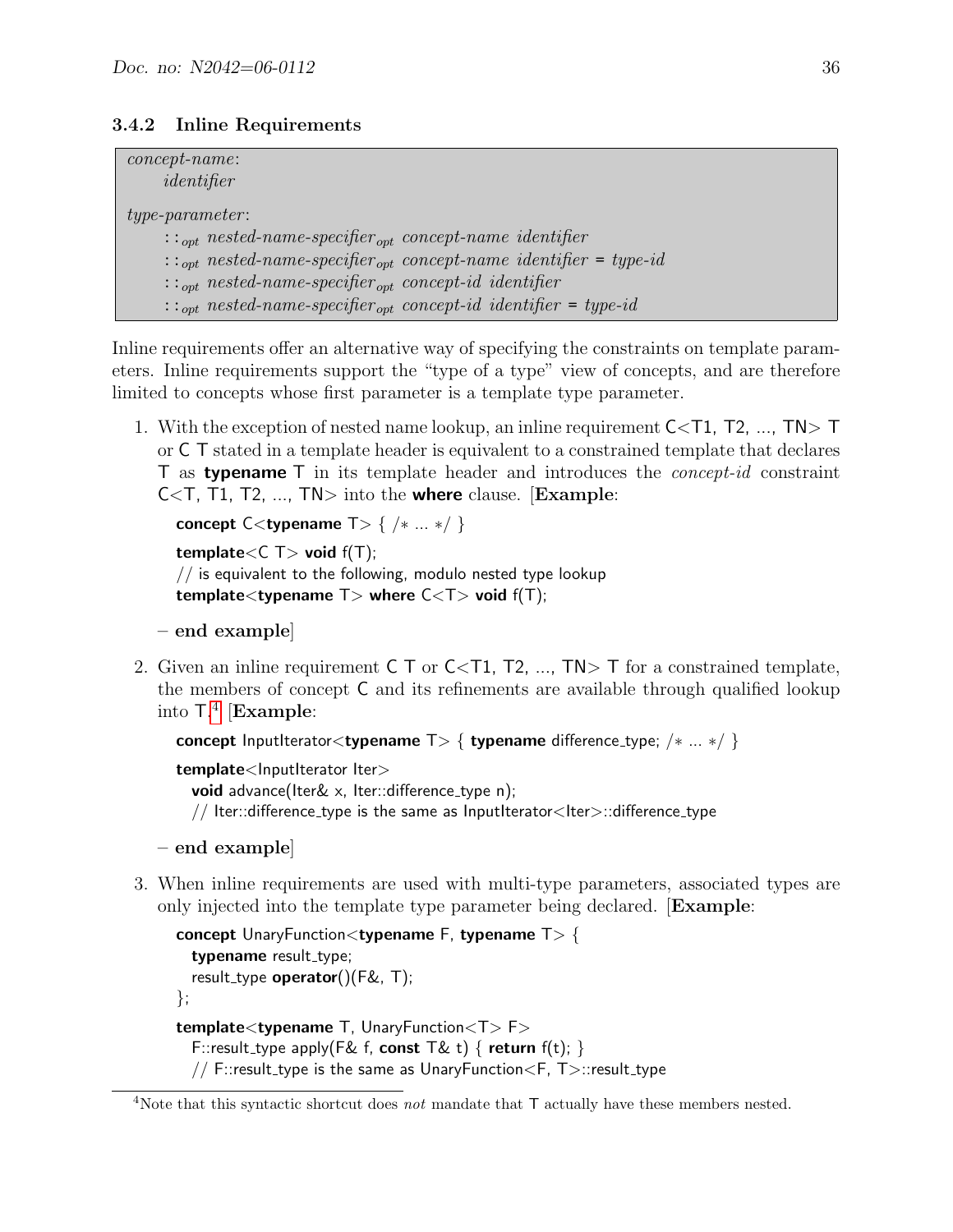```
– end example]
```
4. Multi-type parameters may be used with the form C T if all the concept parameters of C beyond the first have default values. [Example:

```
concept EqualityComparable<typename T, typename U = T > \{bool operator==(T, U);
};
template<EqualityComparable T>
  bool equal(const T& x, const T& y) { return x == y; } // okay
```
– end example]

[Alternative: Instead of making concept C's members available in the scope of T when given the inline requirement  $C$ , we could make the members of every *concept-id* C<T1, T2, ..., TN> that has T in its argument list (e.g.,  $C < T$ ),  $C < U$ ) T,  $C < T$ , U), but not  $C < U$ ,  $V > 0$  available in T:

```
concept InputIterator<typename Iter> {
  typename value_type;
}
template<typename lter>
 where InputIterator<Iter> && CopyConstructible<Iter::value_type>
```
Iter::value\_type deref(Iter f);

In this case, given Iter::value\_type the compiler will search for value\_type in InputIterator<Iter> (since Iter is an argument) but not  $CopyConstructible <$ Iter::value\_type $>$ . Thus, it will find InputIterator<Iter>::value type. In contrast, the current qualified name lookup rules for constrained template parameters will make the above example ill-formed. Both forms work equally well when Iter is declared using an inline requirement:

```
template<lnputIterator Iter>
  where CopyConstructible<Iter::value_type>
  Iter::value_type deref(Iter f);
```
This alternative has the advantage that inline requirements are equivalent to where clauses, both for name lookup and semantically. It also treats all parameters to concepts equally, because one can find the members of a *concept-id*  $C <$ T1, T2, ..., TN $>$  inside any of the parameters T1, T2, ..., TN.

On the other hand, by making the names of members from several concepts available to all of their template arguments, we increase the risk of an ambiguity:

```
concept Assignable < typename T, typename U = T > \{typename result_type;
 result_type operator()(T\&, U);
};
concept BinaryOperation<typename BinOp, typeaname T, typename U > \{typename result_type;
  result_type operator()(BinOp&, T, U);
```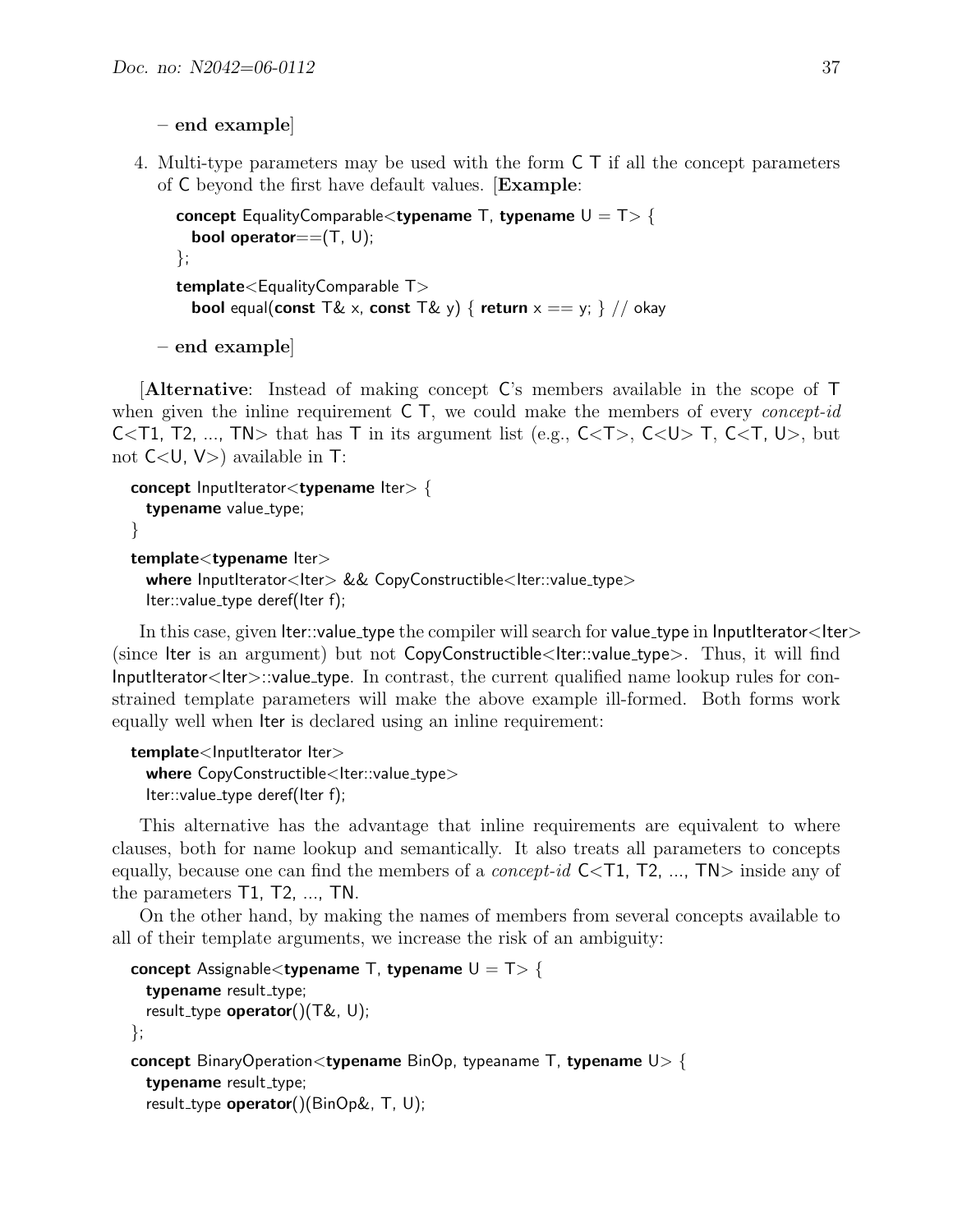}

```
template<typename T, typename U, BinaryOperation<T, U> BinOp>
  where \text{Assignalle}\lt \text{BinOp}BinOp::result_type f(BinOp op, T, U); // error: BinOp::result_type
```
In this code, BinOp::result type is ambiguous when using the alternative qualified name lookup semantics because the compiler searches in both the inline requirement

BinaryOperation<T, U> BinOp and the requirement Assignable<BinOp>, both of which have a result type. With the current qualified name lookup semantics, we only search inside the inline requirement. Note also that, because all arguments are treated equally, T::result\_type will find BinaryOperation  $\leq$ BinOp, T, U $>$ ::result\_type. – end alternative

#### <span id="page-37-0"></span>3.4.3 Type-Checking Constrained Templates

Constrained templates provide complete type-checking at the time of definition, which we refer to as implementation-side type checking. Combined with client-side type-checking against the requirements in the **where** clause, constrained templates provide "nearly" separate type checking: if a given set of template arguments meets the requirements in the **where** clause of a given constrained template, the corresponding instantiation is guaranteed to succeed unless there exist inconsistent specializations or partial ordering ambiguities. [Example:

```
template<InputIterator Iter, typename F> where Callable1<F, reference>
F for each(Iter first, Iter last, F f) {
  while (first < last) { // error: no '<' operator defined
    f(∗first); // okay: Callable1<F, reference>::operator()
    ++first; // okay: InputIterator<Iter>::operator++
  }
  return f;
}
```

```
– end example]
```
- 1. Type-checking of a constrained template occurs "as if" each template type parameter, template-id whose template-name is a template template parameter, and associated type has been replaced by an *archetype*.<sup>[5](#page-37-1)</sup> Archetypes are unique class types that provide only the member functions that occur as requirements in the constrained template  $(\S 3.4.1, 3.4.2)$  $(\S 3.4.1, 3.4.2)$  $(\S 3.4.1, 3.4.2)$ . None of the implicitly defined class members (default constructor, copy constructor, destructor, assignment operator) are provided for archetypes.
- 2. Types made equivalent by same-type constraints (§ [3.5.1\)](#page-43-1) share the same archetype. [Example:

```
concept CopyConstructible<typename T> {
  T: T(const T\&);
  T:\tilde{}\tilde{}T();};
```
<span id="page-37-1"></span><sup>5</sup>With all dependent types in a constrained template being replaced with non-dependent types, constrained templates type-check like non-templates.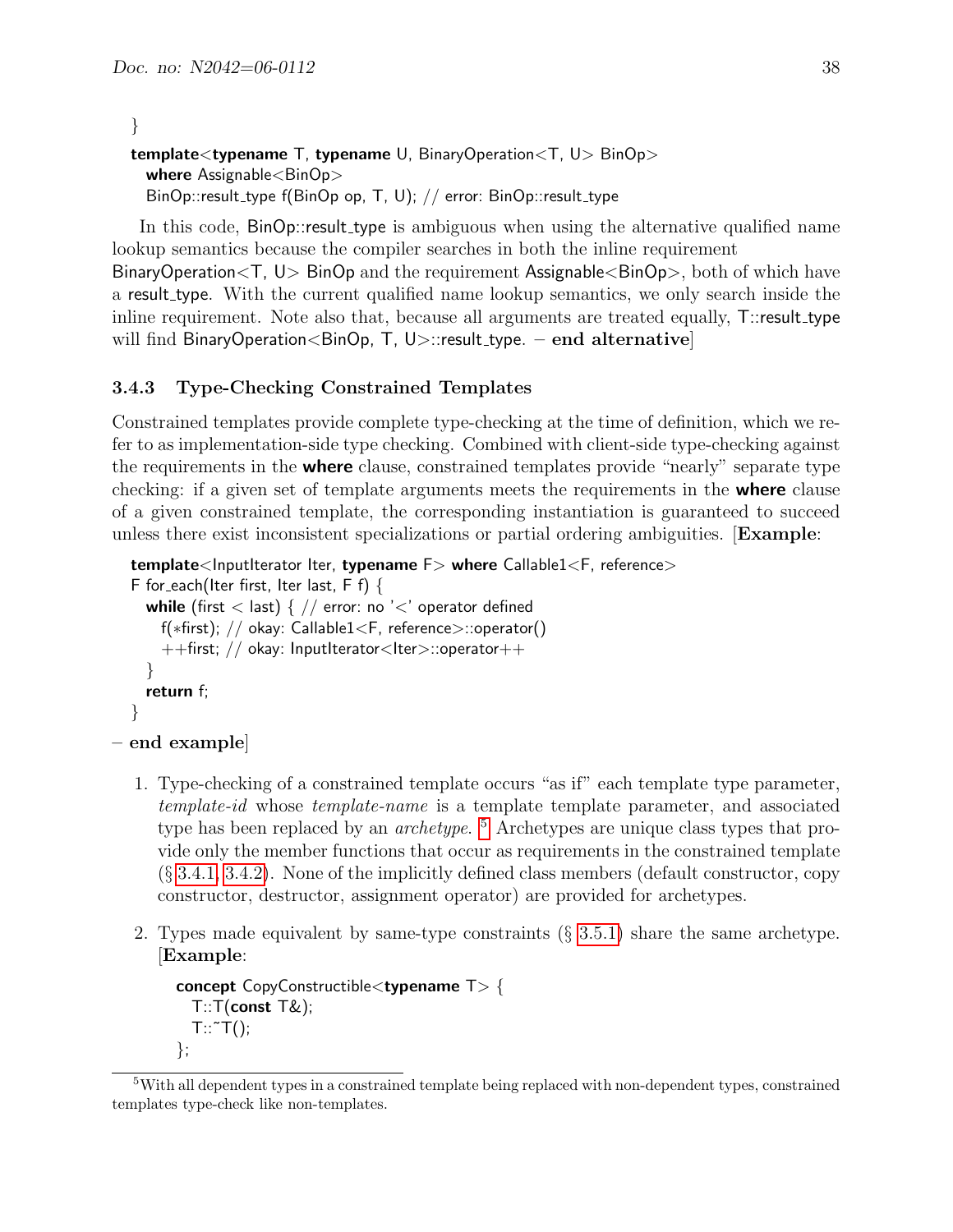```
template<CopyConstructible T, typename U> where SameType<T, U>
  void f(const T& t)
{
  T copy(t); // okay: T::T(const T&) from CopyConstructible
  U other_copy(t); // okay: U has the same archetype as T
};
```

```
– end example]
```
3. Dependent names in the body of a constrained template are looked up in the concepts associated with each concept-id requirement (including refinements of the associated concept and nested requirements) stated in the where clause and as nested requirements. For the determination of dependent names, an expression is type-dependent if it would have been type-dependent in an unconstrained template. [Example:

```
concept SignedIntegral<typename T> {
  T::T(int);T& operator++(T&);
};
concept EqualityComparable<typename T> {
  bool operator==(T, T);
  bool operator!=(T, T);
};
concept InputIterator<typename Iter> : EqualityComparable<Iter> {
  typename difference_type;
  where SignedIntegral<difference_type>;
  typename value_type;
  Iter& operator++(Iter&);
  value_type operator*(Iter);
};
template<lnputIterator Iter>
  where EqualityComparable<Iter::value_type>
Iter::difference type count(Iter first, Iter last, const Iter::value type& value) {
  Iter::difference_type result = 0;
  while (first != last) { // okay, EqualityComparable<lter>::operator!=
    if (*first == value) // okay, EqualityComparable<value_type>::operator==
      ++result; // okay, SignedIntegral<difference type>::operator++
    ++first; // okay, InputIterator<Iter>::operator++
  }
  return result; // okay, CopyConstructible<difference_type>6</sup>
}
```

```
– end example]
```
4. Dependent names not found within the concepts will be looked up in the lexical scope. [Example:

<span id="page-38-0"></span><sup>6</sup>This requirement is automatically generated via constraint propagation.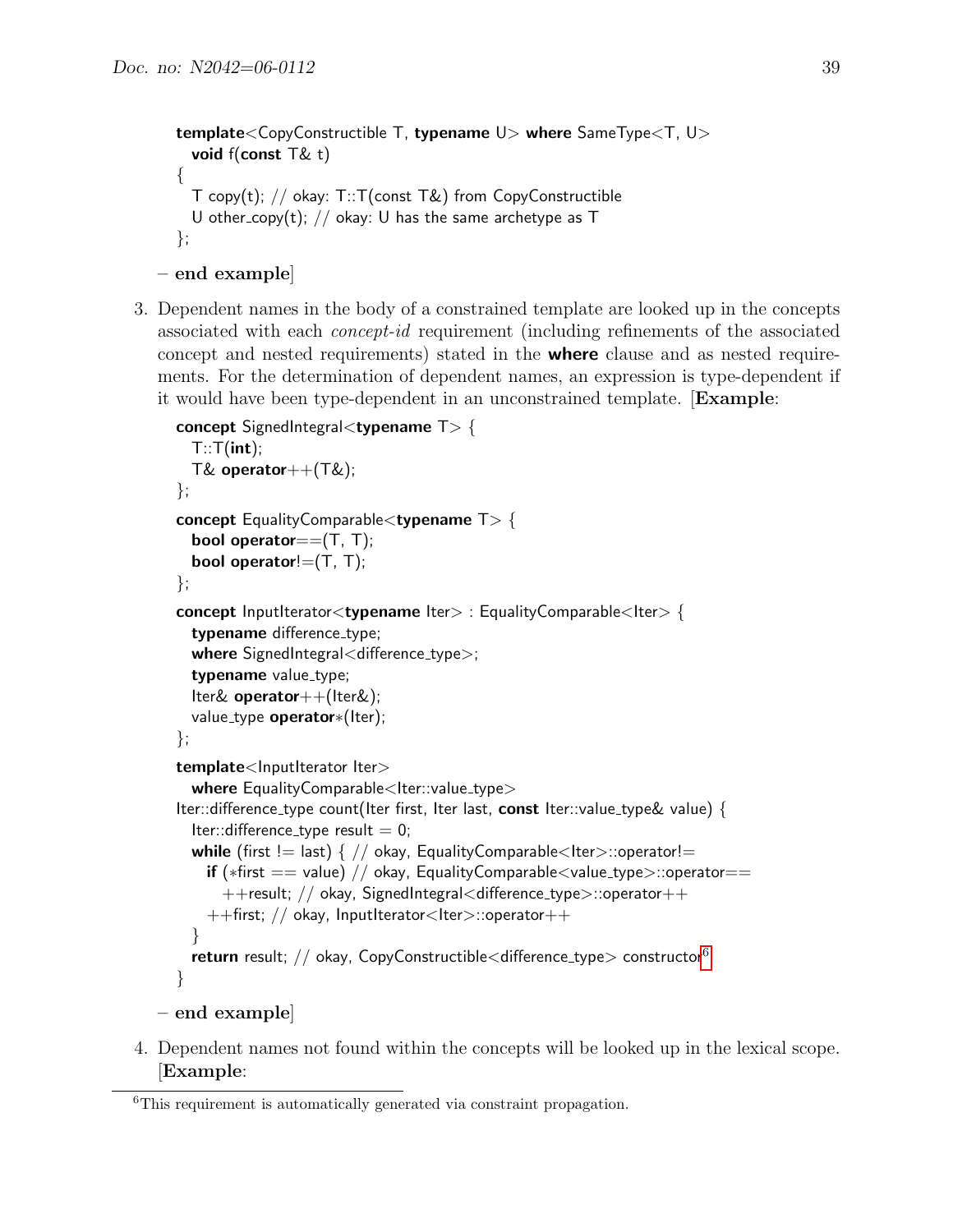template<InputIterator InIter, OutputIterator<InIter::value\_type> OutIter> OutIter copy(InIter first, InIter last, OutIter out);  $// #1$ 

```
template<MutableForwardIterator InIter,
          OutputIterator<InIter::value_type> OutIter>
OutIter rotate copy(InIter first, InIter middle, InIter last, OutIter result) {
  return copy(first, middle, copy(middle, last, result));
  // okay: "copy" refers to #1}
```

```
– end example]
```
5. In a constrained template, overload resolution and the selection of the most-specialized template for a given set of template arguments are both performed based on the requirements of the constrained template. [Example:

```
concept InputIterator<typename Iter> \{ \};
concept BidirectionalIterator<typename Iter> : InputIterator<Iter> { };
concept RandomAccessIterator<typename Iter> : BidirectionalIterator<Iter> { };
template<InputIterator Iter> void advance(Iter&, Iter::difference_type); // \#1template<BidirectionalIterator Iter> void advance(Iter&, Iter::difference_type); // \#2template<RandomAccessIterator Iter> void advance(Iter&, Iter::difference_type); \frac{1}{4}3
template<BidirectionalIterator Iter>
void f(Iter x) {
  advance(x, 1); // type-checks using #2}
```
#### – end example]

**Alternative:** Name lookup within a constrained template only searches the **where** clause for dependent names. This rule is intended to match the semantics of existing templates closely, because non-dependent names retain their current lookup semantics (ignoring the where clause). For dependent names, name lookup searches the where clause and, if the name is found, this name hides other declarations with the same name from outer scopes.

There are alternative name lookup rules we could imply. The most interesting of these treats name lookup into the **where** clause as a set of using directives that pull the signature names from the concepts into the scope of the constrained template. This approach differs from the dependent-name approach in two ways. First, it eliminates the distinction between dependent and non-dependent names entirely, so that all unqualified name lookups consider names in the **where** clause. Second, names in the **where** clause will overload names found in the lexical scope, rather than hiding them.  $-$  end alternative

#### <span id="page-39-0"></span>3.4.4 Instantiating Constrained Templates

Constrained template instantiation is very similar to instantiation of unconstrained templates. During constrained template instantiation, template parameters are replaced by their corresponding template arguments throughout the template, therefore producing a concrete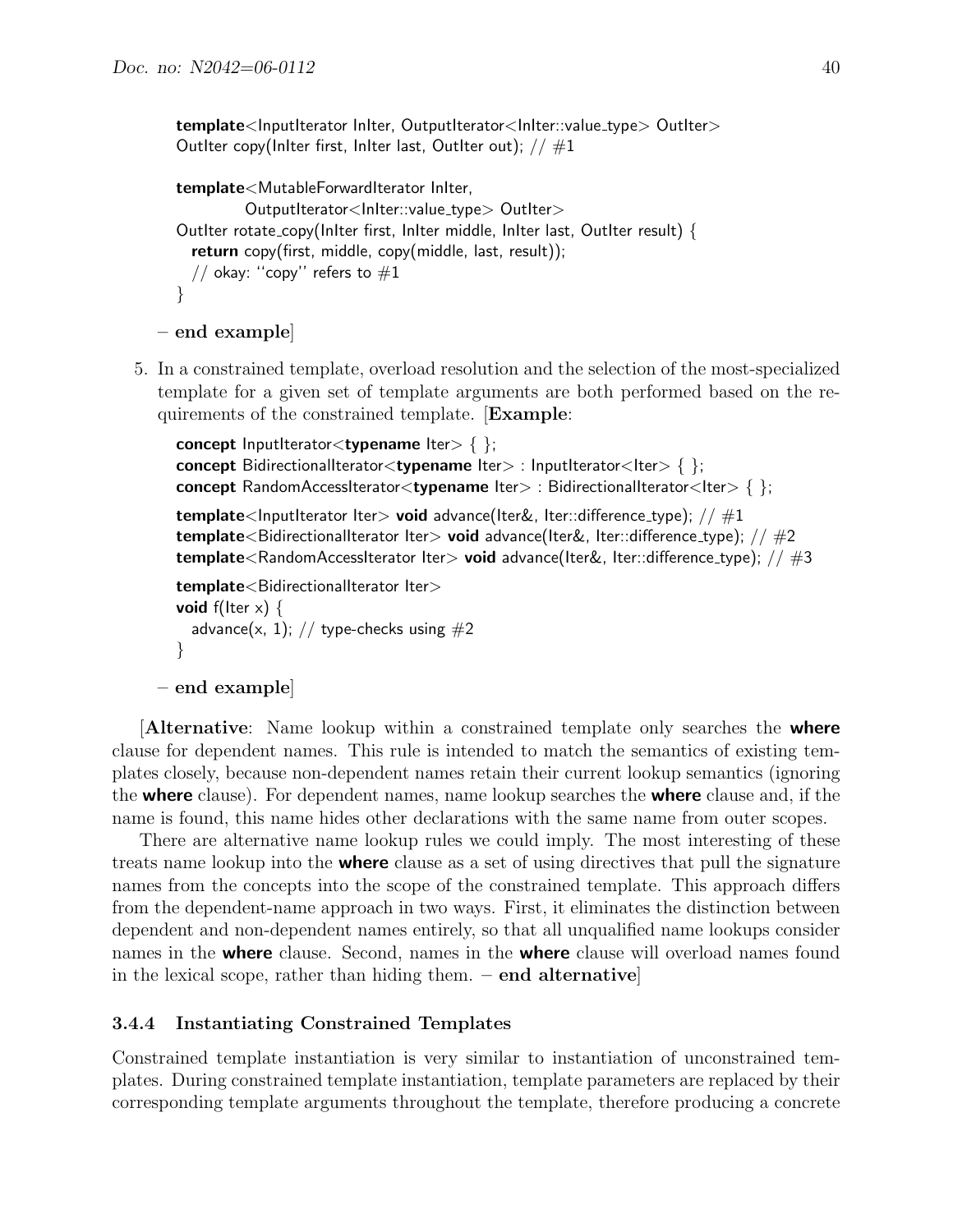implementation (function, class, or concept map). However, constrained template instantiation limits the amount of name lookup that occurs relative to unconstrained template instantiation, e.g., argument-dependent lookup is not used when instantiating constrained templates.

1. Instantiation of constrained templates replaces references to signatures and associated types inside a concept with the actual function and type definitions provided by the concept map. The effect is "as if" the constrained template were written with only qualified uses of names within concepts:<sup>[7](#page-40-1)</sup> [Example:

```
template<InputIterator Iter, typename F> where Callable1<F, reference>
F for each(Iter first, Iter last, F f) {
  while (InputIterator<Iter>::operator!=(first, last)) {
    typedef typename InputIterator<Iter>::reference reference; // exposition only
    Callable1<F, reference>::operator()(f, InputIterator<Iter>::operator*(first));
    InputIterator<Iter>::operator++(first);
  }
  return f;
}
```

```
– end example]
```
2. Instantiation of function calls for dependent names not matched in the **where** clause undergo a second stage of partial ordering to select the most specialized function from a set of candidate functions. Given the "seed" function that was used for type-checking the constrained template  $(\S 3.4.3)$  $(\S 3.4.3)$ , the set of candidate functions includes the seed and all functions in the same scope as the seed that have the same function signature (template parameters, function parameters, return type) as the seed and are more specialized than the seed. [Example:

```
template<InputIterator Iter> void advance(Iter& i, Iter::difference_type n); // A
template<BidirectionalIterator Iter> void advance(Iter& i, Iter::difference_type n); // B
template<RandomAccessIterator Iter> void advance(Iter& i, Iter::difference_type n); // C
template<BidirectionalIterator Iter> void foo(Iter i) {
  advance(i, 1); // type-checks against B; candidate set is \{B, C\}}
```

```
– end example]
```
### <span id="page-40-0"></span>3.4.5 Constraint Propagation

It is often the case that certain requirements on template parameters are apparent from the declaration of a constrained template, even if they are not explicitly stated. These requirements (constraints) are implicitly added to the requirements of the template through the process of constraint propagation.

<span id="page-40-1"></span><sup>7</sup>This translation ensures that the syntax adaptation provided by concepts maps is employed during instantiation.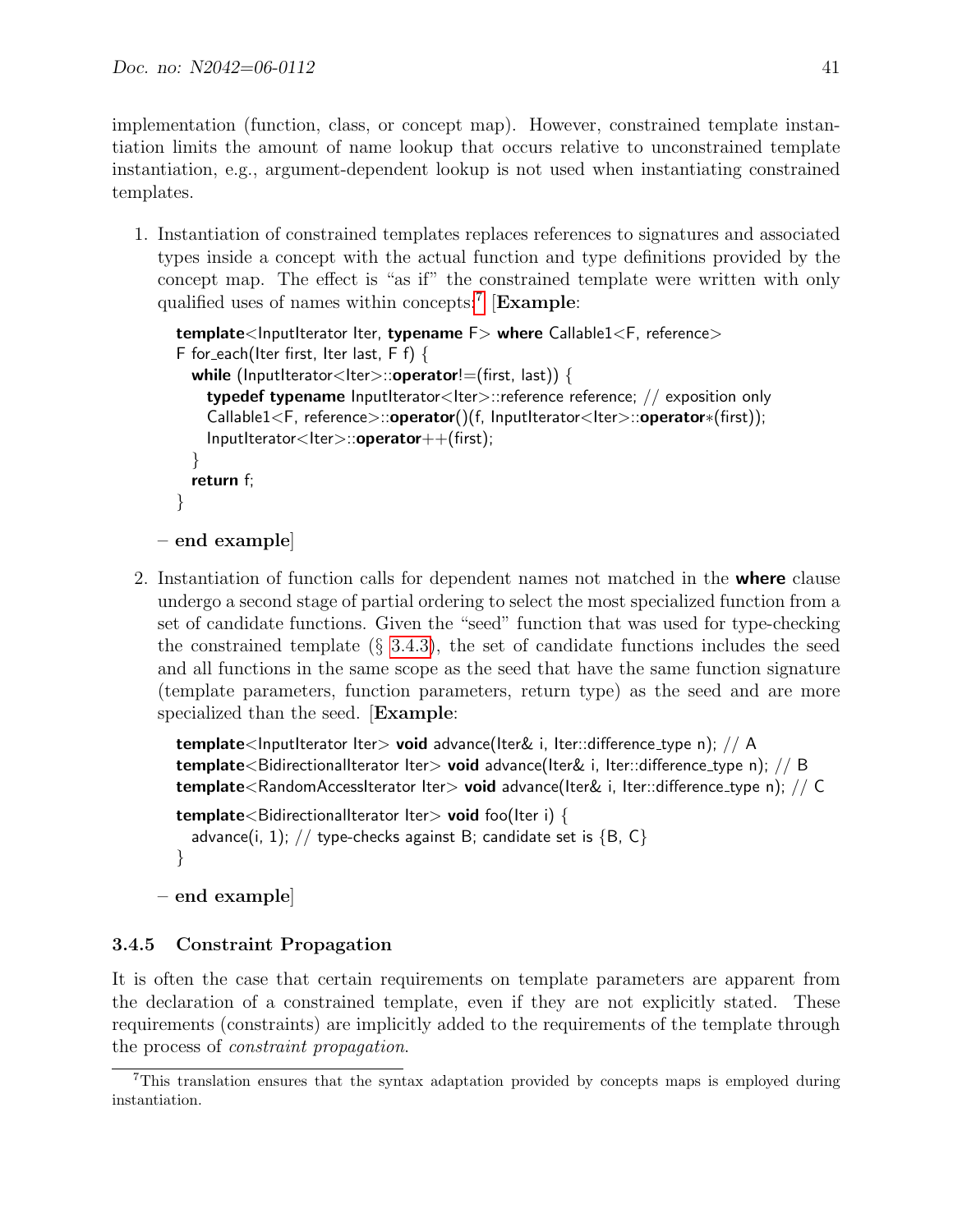1. For every type T that appears as an argument or return type in a function declarator, the requirement  $std::CopyConstructible <  $T$  is implicitly generated. [Example:$ 

```
template <EqualityComparable T>bool eq(T x, T y); // implicitly generates requirement CopyConstructible\langle T \rangle
```
– end example]

2. For every *template-id*  $X < A1$ ,  $A2$ , ...,  $AN >$  that appears in the declaration of a constrained template  $\mathsf{T}$ , where  $\mathsf{X}$  is also a constrained template, the requirements of  $\mathsf{X}$  are implicitly generated in T. [Example:

```
template<LessThanComparable T> class set \{ / * ... * / \};
template<CopyConstructible T>
void maybe_add_to_set(std::set(T)& s, const T& value);
// use of std::set<T> implicitly generates requirement LessThanComparable<T>
```

```
– end example]
```
### <span id="page-41-0"></span>3.4.6 Partial Ordering by Where Clauses

Function, class, and concept map templates can be partially ordered based on their function arguments and template arguments, using the rules in 14.5.5.2 and 14.5.4.2 of the C++ standard, respectively. [Example:

```
concept<typename T > A \{ };
concept<typename T > B : A < T > \{ \};
concept<typename T>C \{};
template<typename T> where A<T> void f(T \times) { std::cout << "1"; }
template<typename T> where B<T> void f(T \times) { std::cout << "2"; }
template<typename T> where A<T> void g(T \times) { std::cout << "3"; }
template<typename T> where A < T> && C < T> void g(T \times) { std::cout << "4"; }
concept_map \mathsf{B}\text{<}\mathsf{int}\text{>}\ \{ \};
concept_map C < int > \{ \};
int main() \{f(17); // outputs ''2''
  g(42); // outputs "4"
}
```
### – end example]

- 1. If a constrained template and an unconstrained are identical modulo the where clause and template parameter names, the constrained template is more specialized.
- 2. If two constrained templates are identical modulo the **where** clause and template parameter names, the templates shall be ordered based on the requirements in the **where** clauses using the following algorithm. Let  $T_1$  and  $T_2$  be the two constrained templates.
	- (a) Introduce the requirements from the **where** clause of  $T_1$  into a new environment.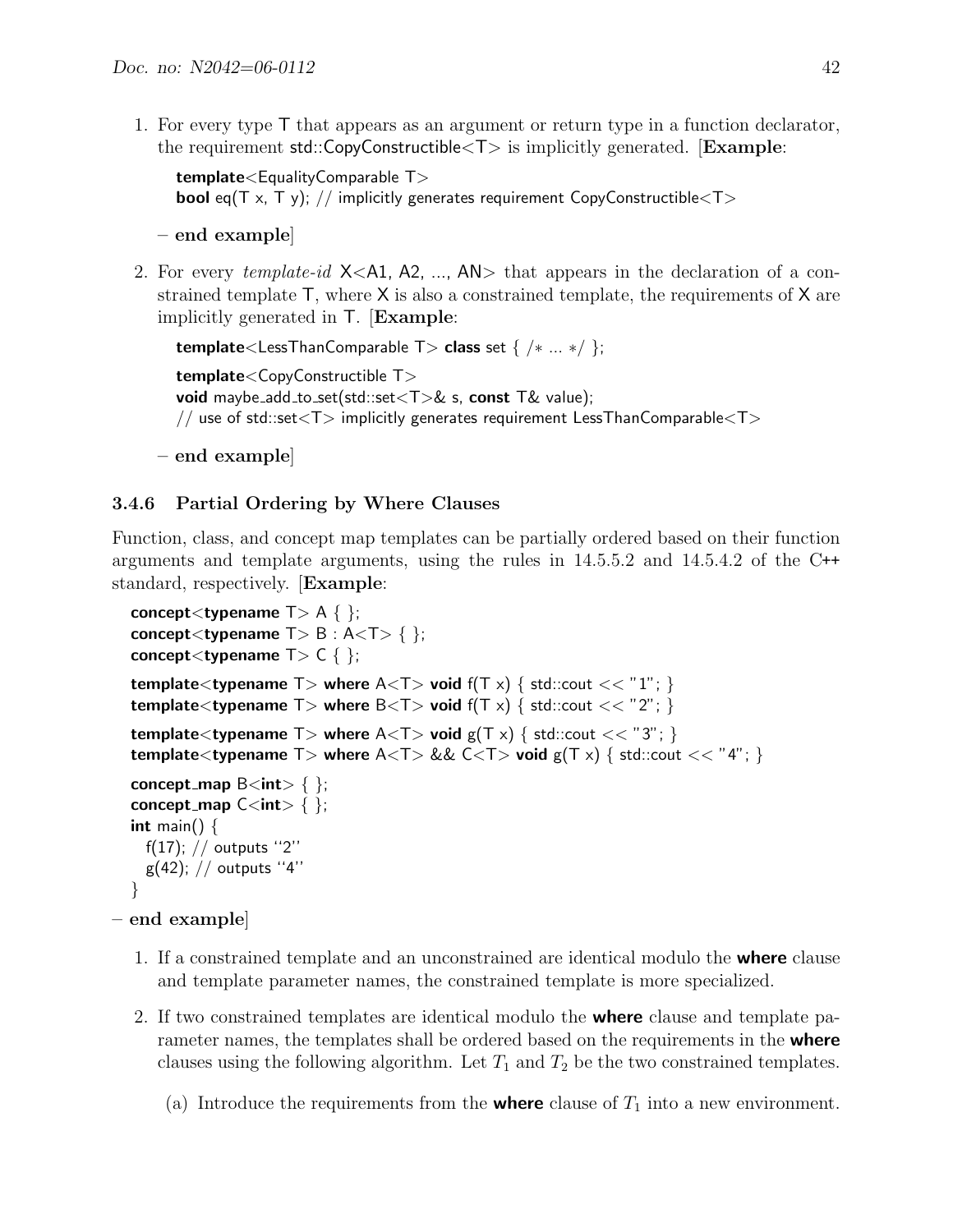- (b) Check each of the requirements in the **where** clause of  $T_2$  to determine if they are satisfied in the new environment. If so,  $T_1$  is at least as specialized as  $T_2$ .
- (c) Repeat the process with a new environment, to determine if  $T_2$  is at least as specialized as  $T_1$ .
- (d) If  $T_1$  is at least as specialized as  $T_2$ , but  $T_2$  is not at least as specialized as  $T_1$ , then  $T_1$  is the more specialized template. Similarly, we can determine if  $T_2$  is more specialized than  $T_1$ .

#### <span id="page-42-0"></span>3.4.7 Late Checking

| $unary-expression:$<br>late_check unary-expression                                                                                   |
|--------------------------------------------------------------------------------------------------------------------------------------|
| $elaborated-type-specificr:$<br>late_check elaborated-type-specifier                                                                 |
| $concept$ -map-definition:<br>concept_map concept-id late_check { concept-map-member-specification <sub>opt</sub> } ; <sub>opt</sub> |
| $block-declaration:$<br>$where-clause$ ;                                                                                             |

Concepts provide the ability to separately type-check constrained template definitions from their uses. Concepts are expressive enough to express many—but not all—uses of C++ templates. Thus, some template code that relies on certain template tricks will not be expressible inside constrained templates.

The late check keyword provides an "escape hatch" for constrained templates. A latechecked expression, type, or concept map, marked with the late check qualifier, is parsed "as if" that expression, type, or concept map was in an unconstrained. Within the late-checked expression, type, or concept map, all template type parameters are treated as dependent types and no type-checking is performed.

- 1. The presence of a **where** clause within a block introduces requirements into the block that will not be verified until instantiation time.
- 2. Late-checked expressions are not type-checked until instantiation time. [Example:

```
template<CopyConstructible T>
T unsafe_add(T \times, T \vee) {
  auto result = late_check(x+y); // okay, type of result varies
  where Convertible<decltype(result), T >; \frac{1}{2} assume result convertible to T
  return result; // okay, Convertible<decltype(result), T>::operator T
}
```

```
– end example]
```
3. Late-checked types are not type-checked until instantiation time. [Example: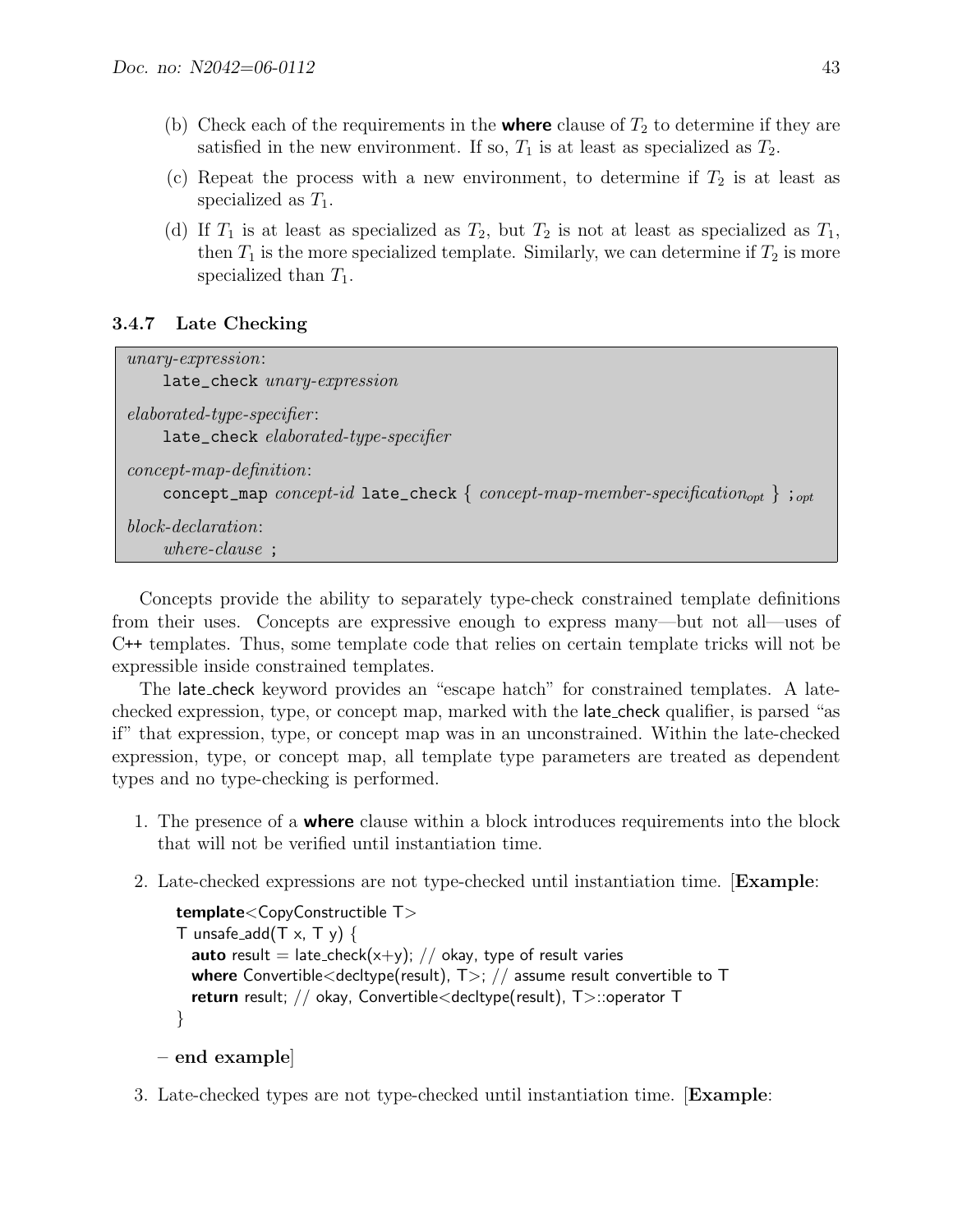```
template<CopyConstructible T>
    late_check typename metafunc<T>::result result_type;
    tricky_meta(T \times) {
      typedef late_check typename metafunc<T>::result result_type;
      where Convertible < T, result_type>;
      return x;
    }
– end example]
```
4. Late-checked concept maps are not type-checked or verified for consistency with their associated concept until instantiation time. [Example:

```
template<IteratorTraits Iter>
  where Convertible<Iter::iterator_category, forward_iterator_tag>
  concept_map ForwardIterator<Iter> \{ \dots \};
```
– end example]

Note that this "escape hatch", using late-checked expressions, types, and concept maps, is in flux. We are still attempting to determine what the right level of granularity for such a feature is (e.g., is expression-level too fine-grained?) and are gathering interesting examples.

## <span id="page-43-0"></span>3.5 Header  $\langle$  concepts $\rangle$

The (concepts) header provides "core" concepts that can effect the compilation and typechecking process. All concepts reside in namespace std. Note that this description of the <concepts> header is only a summary; the complete description will be available in a separate document describing changes to the Standard Library [\[11\]](#page-47-7).

### 3.5.1 Concept SameType

```
concept SameType<typename T, typename U> { /∗ unspecified ∗/ };
template<typename T> concept_map SameType<T, T> { /* unspecified */ };
```
The SameType concept states that its two type parameters must refer to precisely the same type.

1. When a constrained template contains a constraint SameType<T, U>, type-checking the use of the template is "as-if" SameType was specified as an explicit concept with only a single concept map:

```
template<typename T> concept_map SameType<T, T> \{ \};
```
[Example: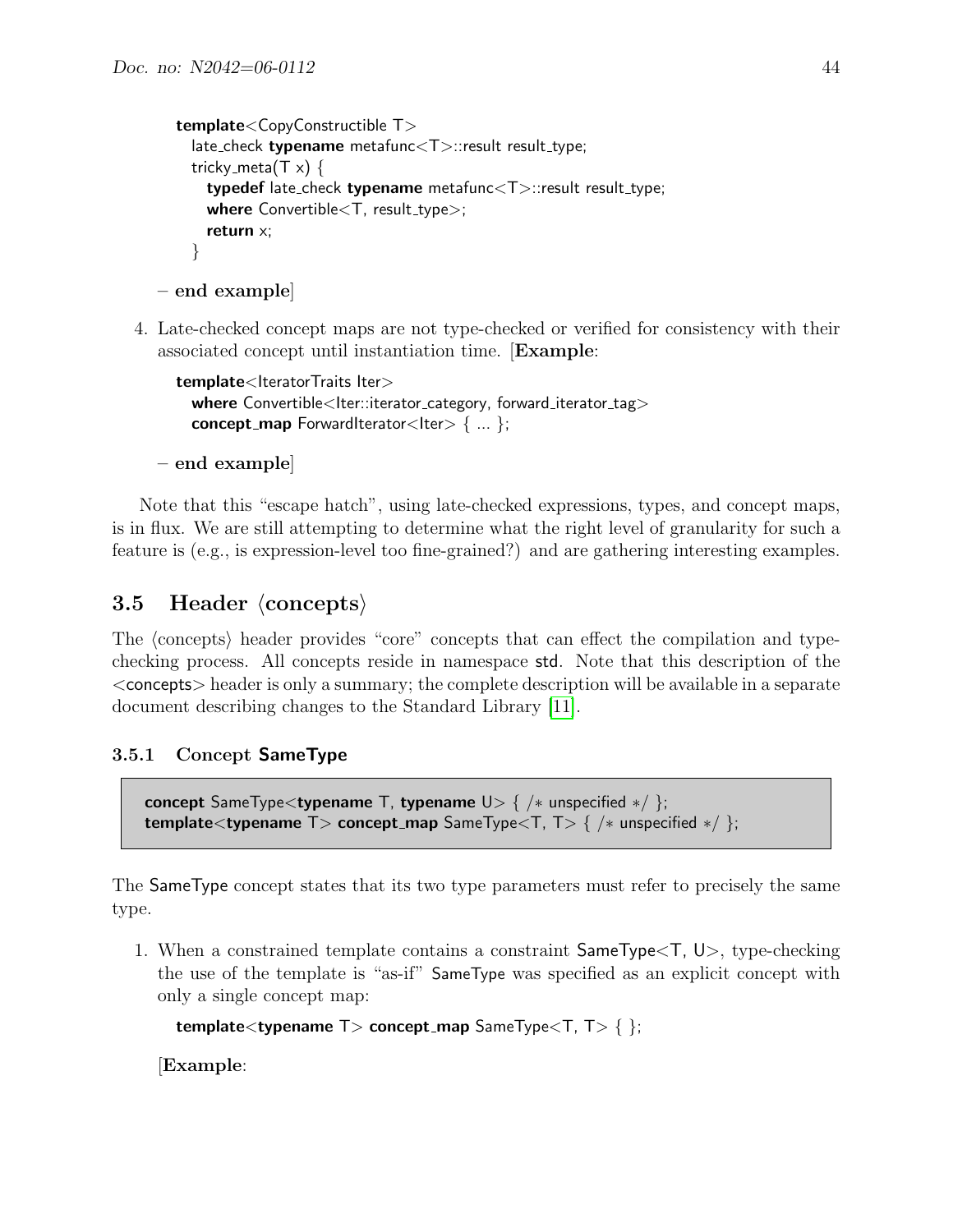template<typename T, typename  $U>$  where SameType $\lt$ T,  $U>$  void  $f(T, U);$ int  $x$ ; long  $y$ ; f(x, y); // error: SameType $\lt$ int, long $>$  does not hold

```
– end example]
```
2. When a constrained template is defined and type-checked, the presence of a same-type constraint makes the two type arguments identical.<sup>[8](#page-44-2)</sup> [Example:

```
concept EqualityComparable<typename T> {
    bool operator==(T, T);
  }
  template<EqualityComparable T, typename U> where SameType<T, U>
    bool f(T t, U u) {
      return t = = u; // okay, T and U have the same type.
    }
– end example]
```
3. A program that contains a concept map  $\mathsf{SameType}\langle \mathsf{T}, \mathsf{U}\rangle$ , where  $\mathsf{T} \neq \mathsf{U}$ , is ill-formed.

#### 3.5.2 Concept True

<span id="page-44-0"></span>concept  $True<sub>color</sub>$  { }; concept\_map True<true> { };

The True concept allows the use of integral constant expressions in where clauses.<sup>[9](#page-44-3)</sup> [Example:

```
template<Regular T> where True<sizeof(T) <= 128> void f(T);
```
– end example]

3.5.3 Concept CopyConstructible

```
auto concept CopyConstructible<typename T> {
  T: T(T);T:\tilde{}\tilde{}T();};
```
The CopyConstructible concept applies to types that can be passed as arguments to or returned from a function. Although the definition of the CopyConstructible concept can be expressed entirely in a library, CopyConstructible is a core concept because CopyConstructible constraints are generated from function signatures via constraint propagation (§[3.4.5\)](#page-40-0).

<span id="page-44-2"></span><sup>&</sup>lt;sup>8</sup>The type-checking behavior of the SameType concept is central to the notion of type equality in a compiler and cannot be emulated in a library.

<span id="page-44-3"></span><sup>9</sup>Although the True concept can be defined entirely within a library, it is provided as a core concept to allow implementations to provide improved diagnostics.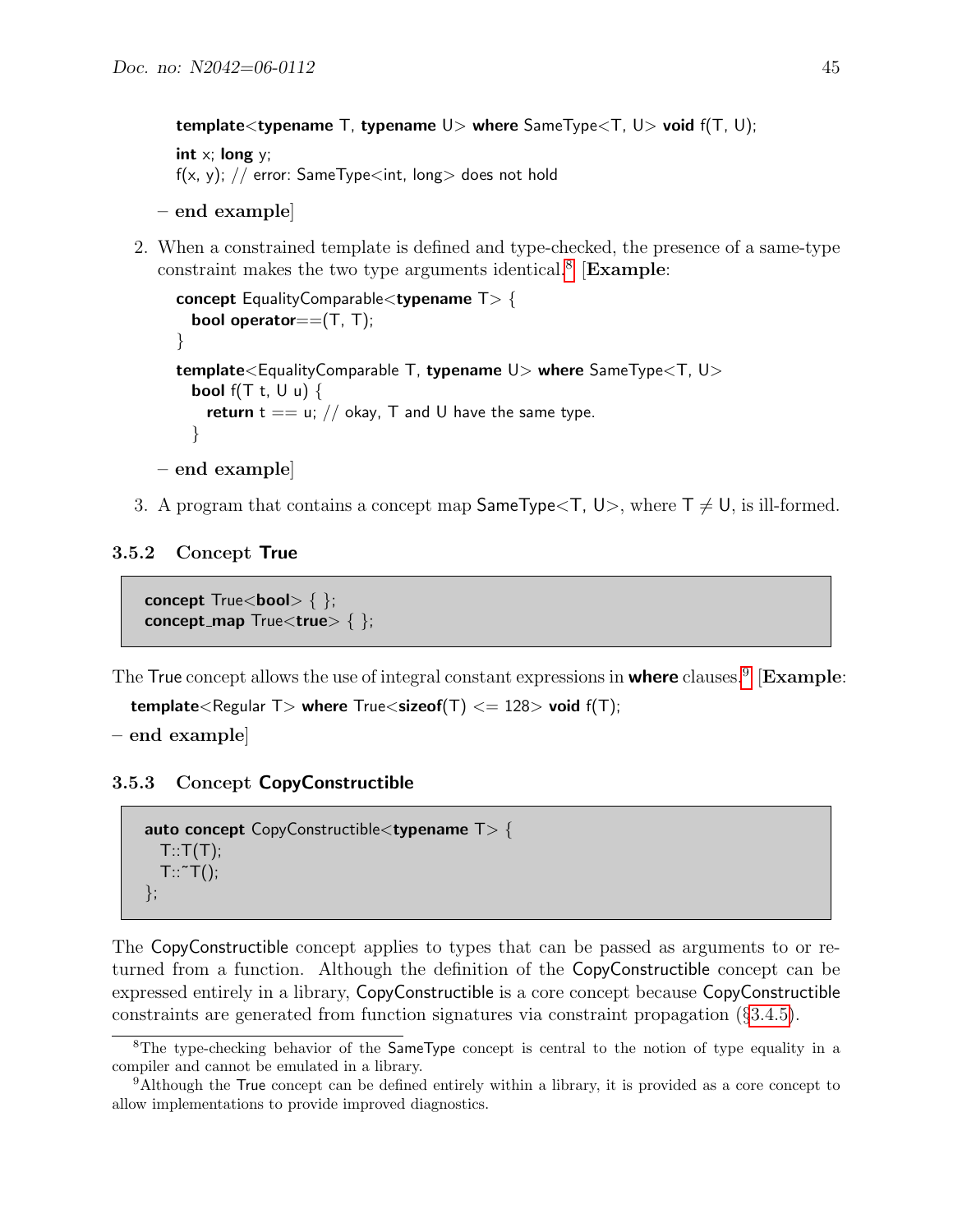## <span id="page-45-0"></span>3.6 Miscellaneous

This section describes the effects that concepts will have on other parts of the C++ language, motivating each change with examples.

### <span id="page-45-1"></span>3.6.1 Implicit Declaration of Class Members

When certain special class members are not declared explicitly within a class, these class members—default constructors, destructors, copy constructors, and assignment operators are implicitly declared and, when necessary, defined. These implicit declarations open up a loophole in the concept system, because the declarations will be implicitly generated even if the definitions will not compile properly. For instance, if a class type X has a private default constructor, DefaultConstructible $\langle X \rangle$  will not hold; DefaultConstructible $\langle$ std::pair $\langle X, X \rangle >$ , however, will hold, because the **pair** default constructor is implicitly declarated, even though its definition will fail to compile.

Users can avoid these problems using **where** clauses on explicitly-defined constructors, destructors, and assignment operators. For instance:

```
template<typename T, typename U>
struct pair {
  where DefaultConstructible<T> && DefaultConstructible<U>
    pair() : first(), second() \{ \}where CopyConstructible<T> && CopyConstructible<U>
    pair(const T& t, const U& u) : first(t), second(u) { }
  where Destructible<T> && Destructible<U>
    \tilde{\ } pair() \{ \ \}where \text{Assignable} < T && Assignable\text{<} Upair& operator=(const pair<T, U > 8 other) {
      first = other-first;second = other.second;}
  T first;
  U second;
};
```
Unfortunately, this change would require modifications to much existing code. Instead, we opt to only declare implicit default constructors (12.1p5), destructors (12.4p3), copy constructors (12.8p4), and copy assignment operators (12.8p10) when the definitions will type-check properly, eliminating the problem without requiring changes to existing code.

### <span id="page-45-2"></span>3.6.2 Default Arguments

Default function and template arguments will only be type-checked when they are used. For instance, consider the following constructor for the vector class template:

```
template<CopyConstructible T>
class vector {
```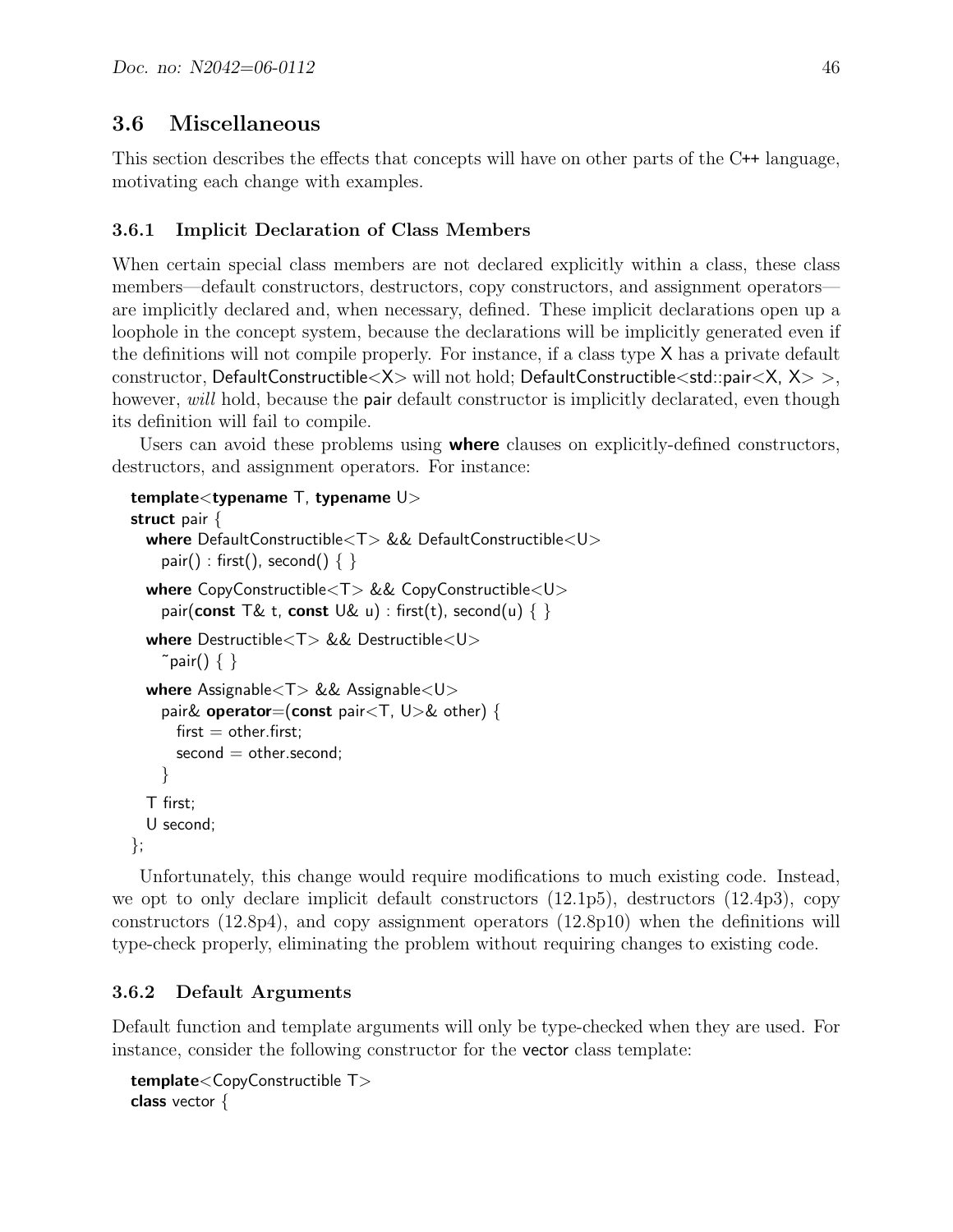#### public:

```
vector(size_t n, const T\& value = T());
};
```
If the default argument were type-checked at definition time, the code would be ill-formed: T is not required to have a default constructor. However, this constructor can be used with types that don't have default constructors. One could split this constructor into two separate constructors:

```
template<CopyConstructible T>
class vector {
public:
  vector(size_t n, const T& value);
  where DefaultConstructible<\nT vector(size_t n);
};
```
Unfortunately, requiring this transformation for all templates with default argument would make default parameters essentially useless in concept-based template libraries. Instead, we state that default arguments are not type-checked until they are required. We still catch errors at the right time, when the caller attempts to make use of the default argument:

```
template<CopyConstructible T>
vector < T make n vec(size t n) {
  return vector(T>(n)); // error: T has no default constructor
}
```
In essence, this rule is just an extension of the existing rule for default arguments in templates, which states that they will not be instantiated unless required by the caller.

## <span id="page-46-0"></span>4 Acknowledgments

The effort to introduce concepts into C++ has been shaped by many. The authors of the "Indiana" and "Texas" concepts proposals have had the most direct impact on concepts: Gabriel Dos Reis, Ronald Garcia, Jaakko Järvi, Andrew Lumsdaine, Jeremy Siek, and Jeremiah Willcock. Other major contributors to the introduction of concepts in C++ include David Abrahams, Matthew Austern, Mat Marcus, David Musser, Sean Parent, Sibylle Schupp, and Alexander Stepanov. This work was supported by NSF grant EIA-0131354 and by a grant from the Lilly Endowment.

## References

- <span id="page-46-2"></span>[1] Margaret A. Ellis and Bjarne Stroustrup. The Annotated C++ Reference Manual. Addison-Wesley, Reading, MA., 1990.
- <span id="page-46-1"></span>[2] Douglas Gregor. ConceptGCC: Concept extensions for C++. [http://www.](http://www.generic-programming.org/software/ConceptGCC) [generic-programming.org/software/ConceptGCC](http://www.generic-programming.org/software/ConceptGCC), 2006.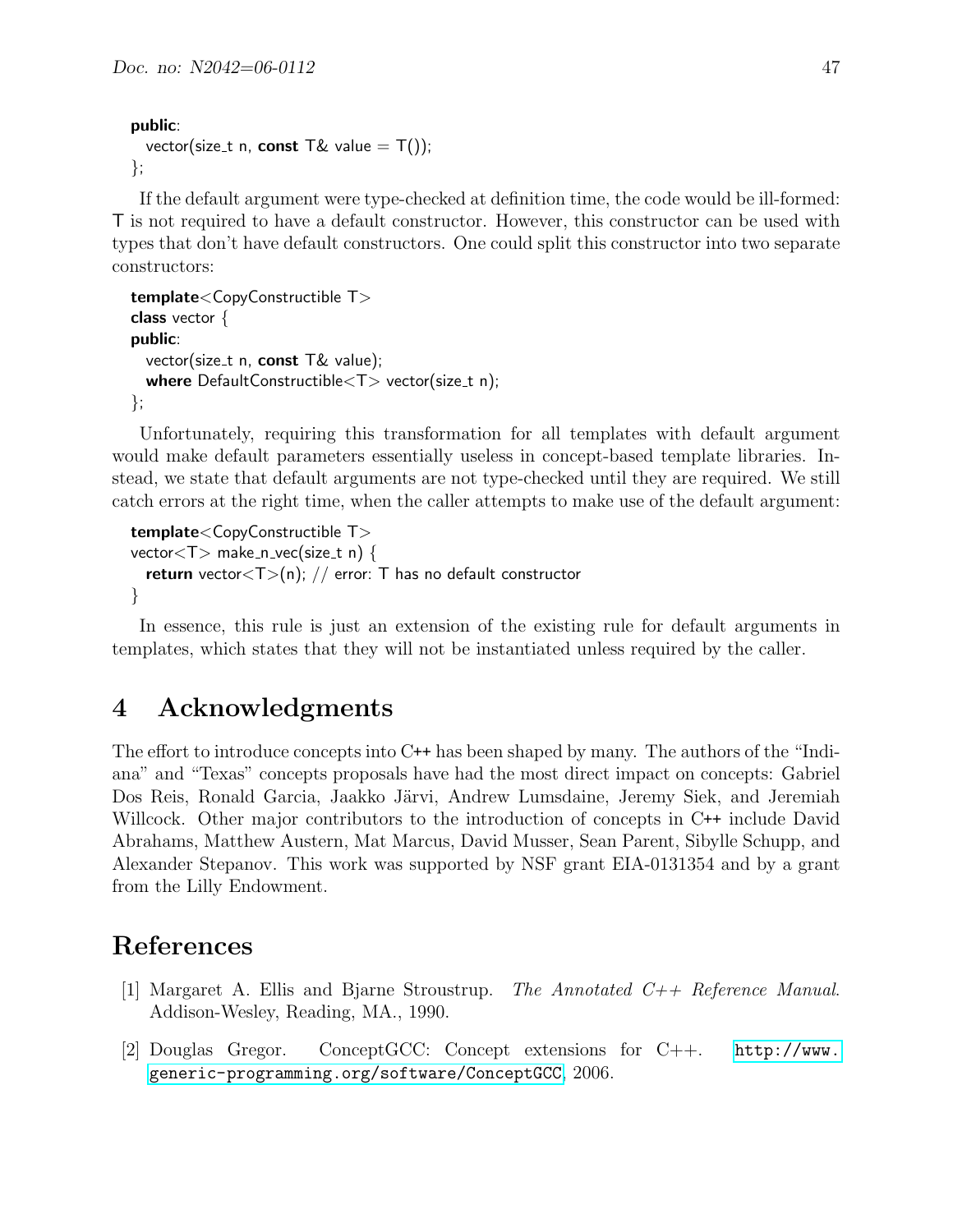- <span id="page-47-0"></span>[3] Douglas Gregor and Jeremy Siek. Explicit model definitions are necessary. Technical Report N1798=05-0058, ISO/IEC JTC 1, Information Technology, Subcommittee SC 22, Programming Language C++, May 2005.
- <span id="page-47-1"></span>[4] Douglas Gregor and Jeremy Siek. Implementing concepts. Technical Report N1848=05- 0108, ISO/IEC JTC 1, Information Technology, Subcommittee SC 22, Programming Language C++, August 2005.
- <span id="page-47-2"></span>[5] Douglas Gregor, Jeremy Siek, Jeremiah Willcock, Jaakko Järvi, Ronald Garcia, and Andrew Lumsdaine. Concepts for  $C++0x$  (revision 1). Technical Report N1849=05-0109, ISO/IEC JTC 1, Information Technology, Subcommittee SC 22, Programming Language C++, August 2005.
- <span id="page-47-9"></span>[6] Douglas Gregor, Jeremiah Willcock, and Andrew Lumsdaine. Concepts for the  $C++0x$ Standard Library: Algorithms. Technical Report N2040=06-0110, ISO/IEC JTC 1, Information Technology, Subcommittee SC 22, Programming Language C++, June 2006.
- <span id="page-47-5"></span>[7] Douglas Gregor, Jeremiah Willcock, and Andrew Lumsdaine. Concepts for the  $C++0x$ Standard Library: Approach. Technical Report N2036=06-0106, ISO/IEC JTC 1, Information Technology, Subcommittee SC 22, Programming Language C++, June 2006.
- <span id="page-47-6"></span>[8] Douglas Gregor, Jeremiah Willcock, and Andrew Lumsdaine. Concepts for the C++0x Standard Library: Introduction. Technical Report N2037=06-0107, ISO/IEC JTC 1, Information Technology, Subcommittee SC 22, Programming Language C++, June 2006.
- <span id="page-47-8"></span>[9] Douglas Gregor, Jeremiah Willcock, and Andrew Lumsdaine. Concepts for the  $C++0x$ Standard Library: Iterators. Technical Report N2039=06-0109, ISO/IEC JTC 1, Information Technology, Subcommittee SC 22, Programming Language C++, June 2006.
- <span id="page-47-10"></span>[10] Douglas Gregor, Jeremiah Willcock, and Andrew Lumsdaine. Concepts for the  $C++0x$ Standard Library: Numerics. Technical Report N2041=06-0111, ISO/IEC JTC 1, Information Technology, Subcommittee SC 22, Programming Language C++, June 2006.
- <span id="page-47-7"></span>[11] Douglas Gregor, Jeremiah Willcock, and Andrew Lumsdaine. Concepts for the C++0x Standard Library: Utitilies. Technical Report N2038=06-0108, ISO/IEC JTC 1, Information Technology, Subcommittee SC 22, Programming Language C++, June 2006.
- <span id="page-47-3"></span>[12] Jeremy Siek, Douglas Gregor, Ronald Garcia, Jeremiah Willcock, Jaakko Järvi, and Andrew Lumsdaine. Concepts for C++0x. Technical Report N1758=05-0018, ISO/IEC JTC 1, Information Technology, Subcommittee SC 22, Programming Language C++, January 2005.
- <span id="page-47-4"></span>[13] Bjarne Stroustrup. Concepts – a more abstract complement to type checking. Technical Report N1510=03-0093, ISO/IEC JTC 1, Information Technology, Subcommittee SC 22, Programming Language C++, October 2003. [http://www.open-std.org/jtc1/](http://www.open-std.org/jtc1/sc22/wg21) [sc22/wg21](http://www.open-std.org/jtc1/sc22/wg21).